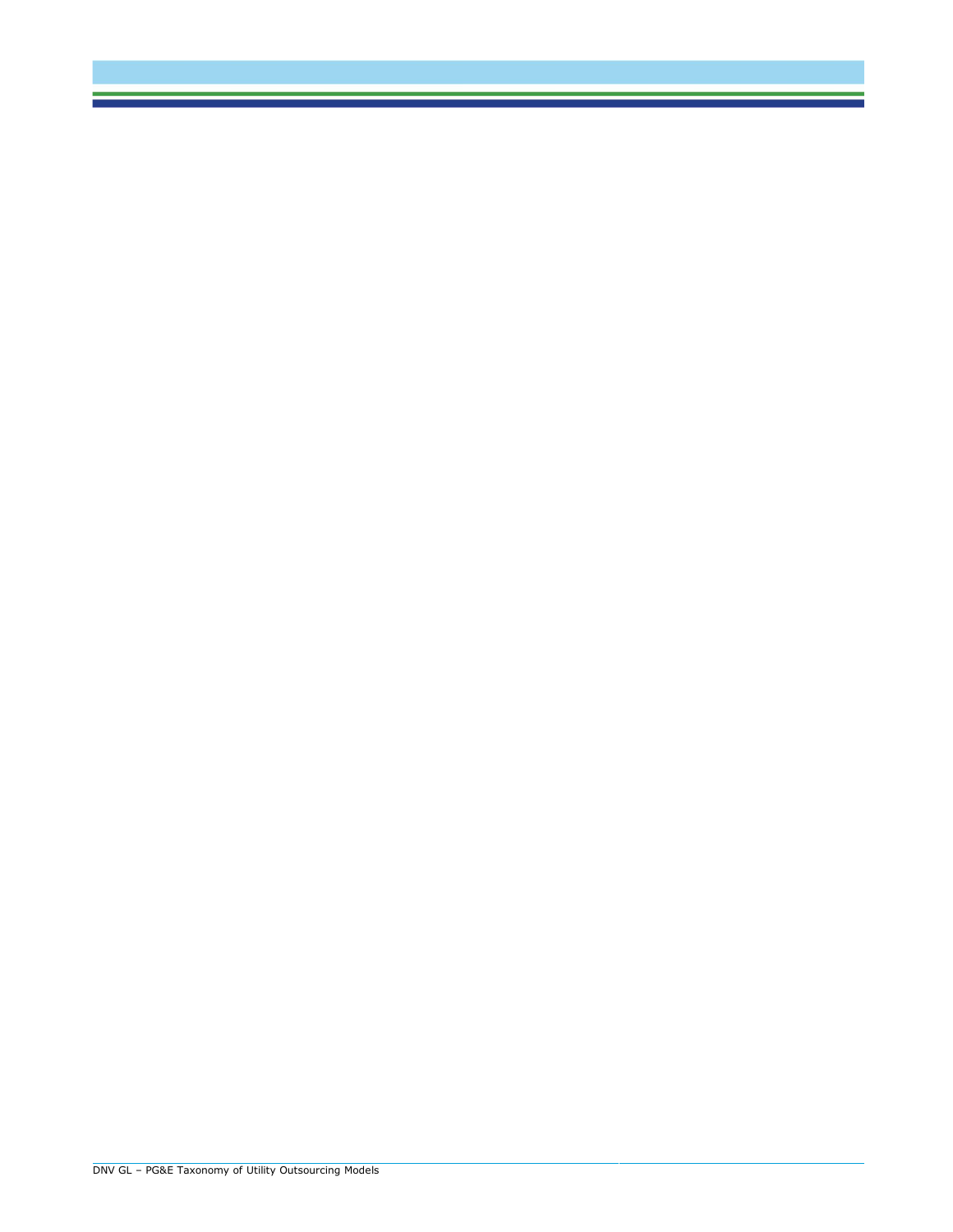### **Table of Contents**

| 1                     |                                                                  |    |
|-----------------------|------------------------------------------------------------------|----|
| $\overline{2}$<br>2.1 | Minimal Outsourcing                                              | 3  |
| 2.2                   | Project or Activity Outsourcing                                  | 4  |
| 2.3                   | <b>Integrated Program Outsourcing</b>                            | 5  |
| 2.4                   | <b>Integrated Portfolio Outsourcing</b>                          | 6  |
| 2.5                   | Arm's Length Resource Acquisition                                | 7  |
| 3                     |                                                                  |    |
| $\overline{4}$        |                                                                  |    |
| 4.1                   | <b>Fixed Price</b>                                               | 11 |
| 4.2                   | <b>Time and Materials</b>                                        | 11 |
| 4.3                   | <b>Metric Based Pricing</b>                                      | 13 |
| 4.4                   | Resource Based Pricing                                           | 13 |
| 4.5                   | <b>Hybrid Pricing</b>                                            | 15 |
| 4.6                   | Pay for Performance from the California Perspective              | 16 |
| 5                     |                                                                  | 19 |
| 5.1                   | Is The Outsourcing Replacing An Existing Program or Portfolio?   | 19 |
| 5.2                   | Core functions                                                   | 19 |
| 5.3                   | Staff Impacts by Outsourcing Model                               | 20 |
| 6                     | HOW NEW MEASURES ARE DEVELOPED AND BROUGHT INTO THE PORTFOLIO 25 |    |
| 7                     |                                                                  |    |
| 7.1                   | Utility 3 Case Study                                             | 29 |
| 7.2                   | Utility 4 Case Study                                             | 30 |
| 7.3                   | Utility 5 Case Study                                             | 31 |
| 7.4                   | Utility 6 Case Study                                             | 32 |
| 7.5                   | Utility 11 Case Study                                            | 33 |
| 7.6                   | Utility 13 Case Study                                            | 34 |
| 7.7                   | Utility 14 Case Study                                            | 35 |
| 7.8                   | Utility 16 Case Study                                            | 37 |
| 7.9                   | Utility 17 Case Study                                            | 39 |
| 7.10                  | NYSERDA Case Study                                               | 40 |
| 7.11                  | Texas IOUs Case Study                                            | 41 |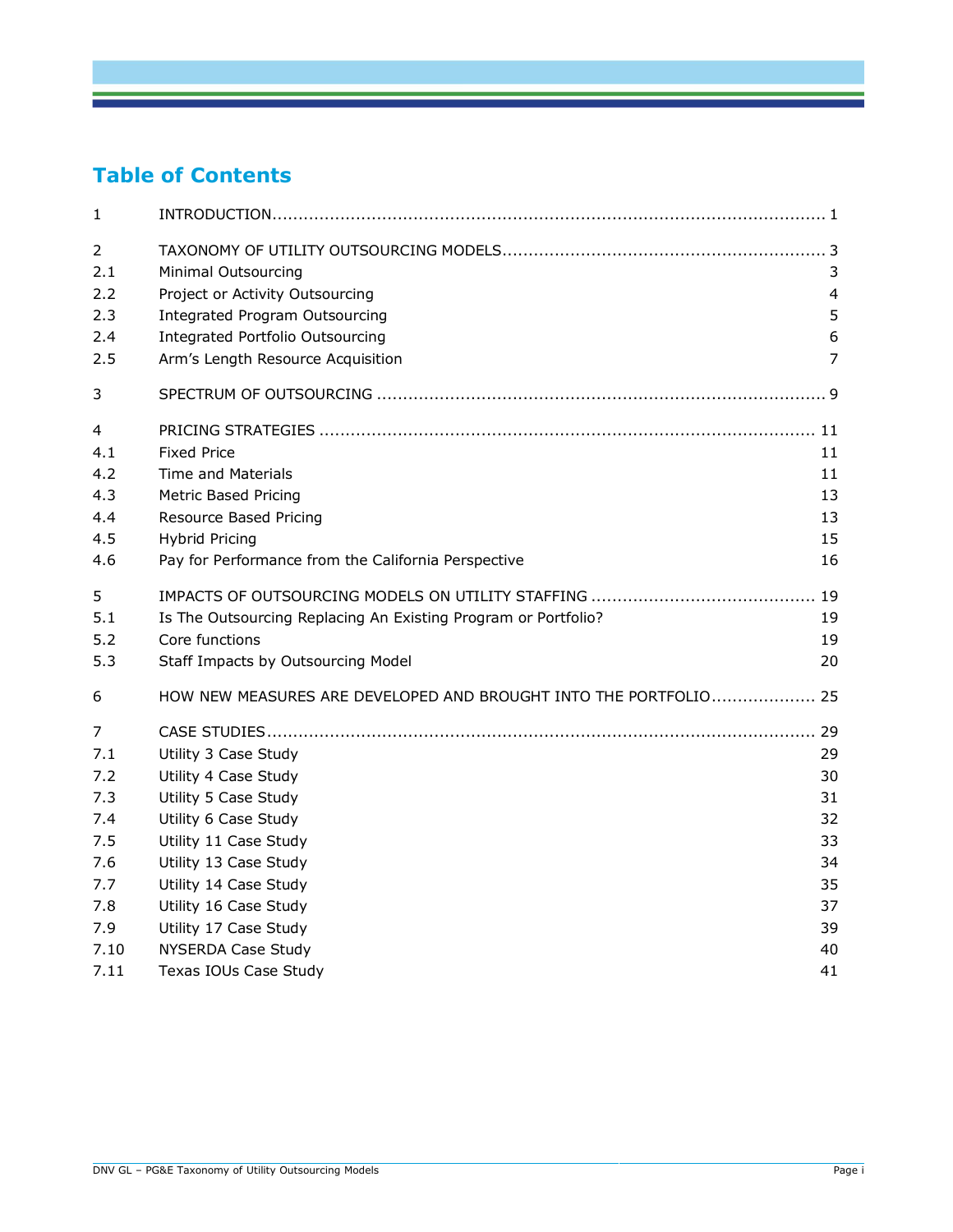#### **List of Tables**

# **List of Figures**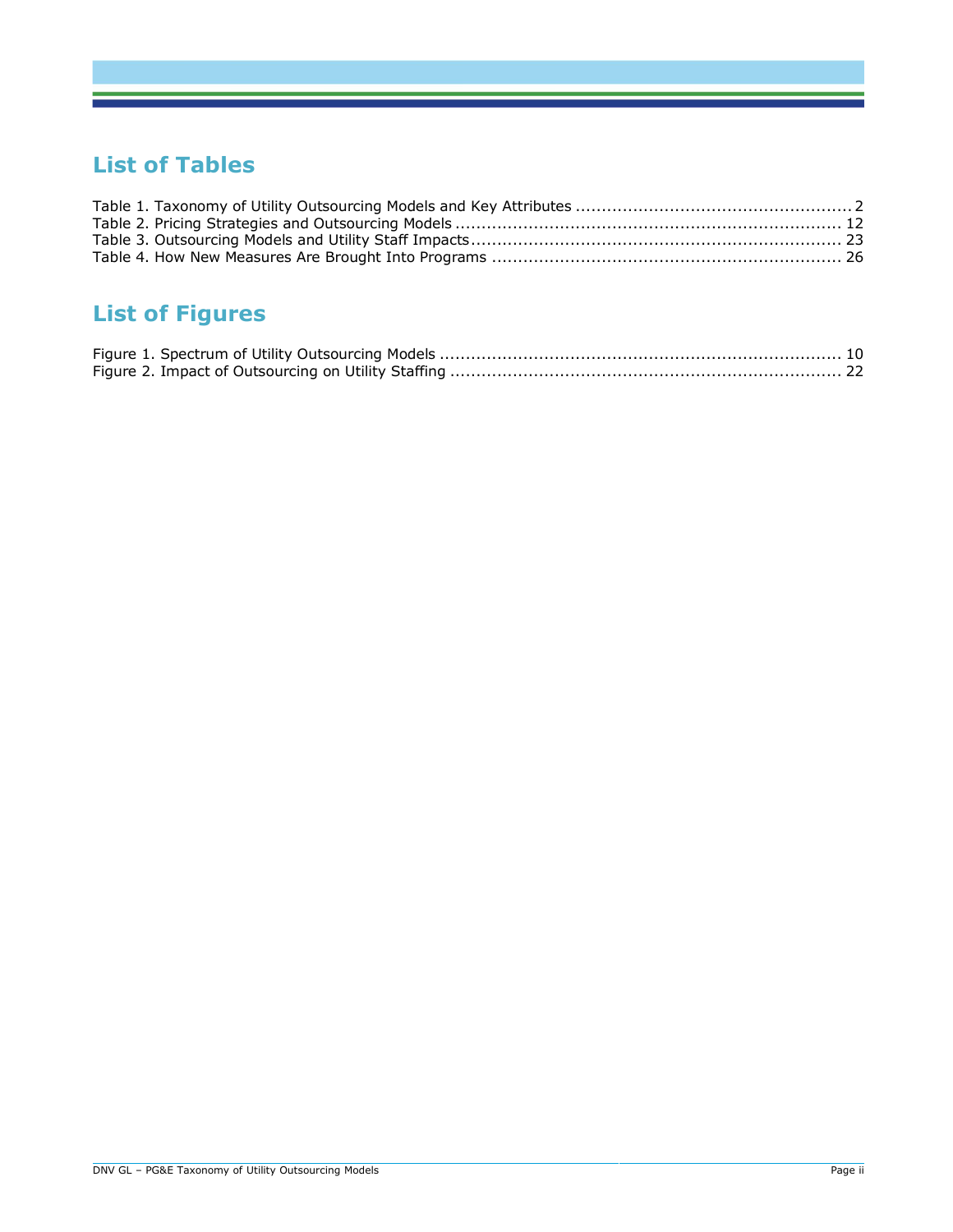#### **1 INTRODUCTION**

PG&E and other IOU Program Administrators in California have been ordered to outsource 60% of its Energy Efficiency (EE) spend by 2020. There are different definitions of the terms "outsource" and "3rd Party Programs", both with stakeholders and within PG&E. We don't address the definition of "3<sup>rd</sup> Party Programs" in this current effort, since "3<sup>rd</sup> Party Programs" we don't use the term in the assessment other than to acknowledge the CPUC's perception of the benefits of "3rd Party Programs" in Section [5.](#page-22-0)

For the purpose of this assessment outsourcing is defined as the use of an outside supplier to provide services or goods. This definition may differ from what many in the utility industry use where outsourcing has evolved to refer to programs implemented by third parties. Our definition is somewhat broader and includes contracting that sometimes might be considered simply hiring a vendor. This broader definition allows the assessment to address the entire outsourcing spectrum.

PG&E has engaged DNV GL to examine a significant sample of utility outsourcing practices, develop a taxonomy / category of typical outsourcing models, develop case studies of utilities within each example, and then to define the work functions between the utility staff and the outsourcing entity, and assess how utilities bring new measures and technologies into the EE portfolio and what resources do this work.

In Section 2 we developed a taxonomy of utility outsourcing models. Information was gathered on the outsourcing practices of over 20 utilities. Five outsourcing model descriptions were developed that span the range of approaches to outsourcing. The spectrum ranges from a model where the utility has complete management control to a model where the utility has little control or influence over the contractor.

Section 3 provides a categorization of the outsourcing practices of the subject utilities according to the five outsourcing models.

Section 4 provides a discussion of pricing strategies used in utility outsourcing

Section 5 is an assessment of the impacts of the outsourcing models on utility staffing.

Section 6 is a discussion of how the utilities interviewed bring new measures into their portfolios.

Section 7 presents case studies of selected utilities. The case study briefs provide an overview of a range of outsourcing models and highlight variations within each model.

A summary of the taxonomy of utility outsourcing models is shown in [Table 1.](#page-5-0)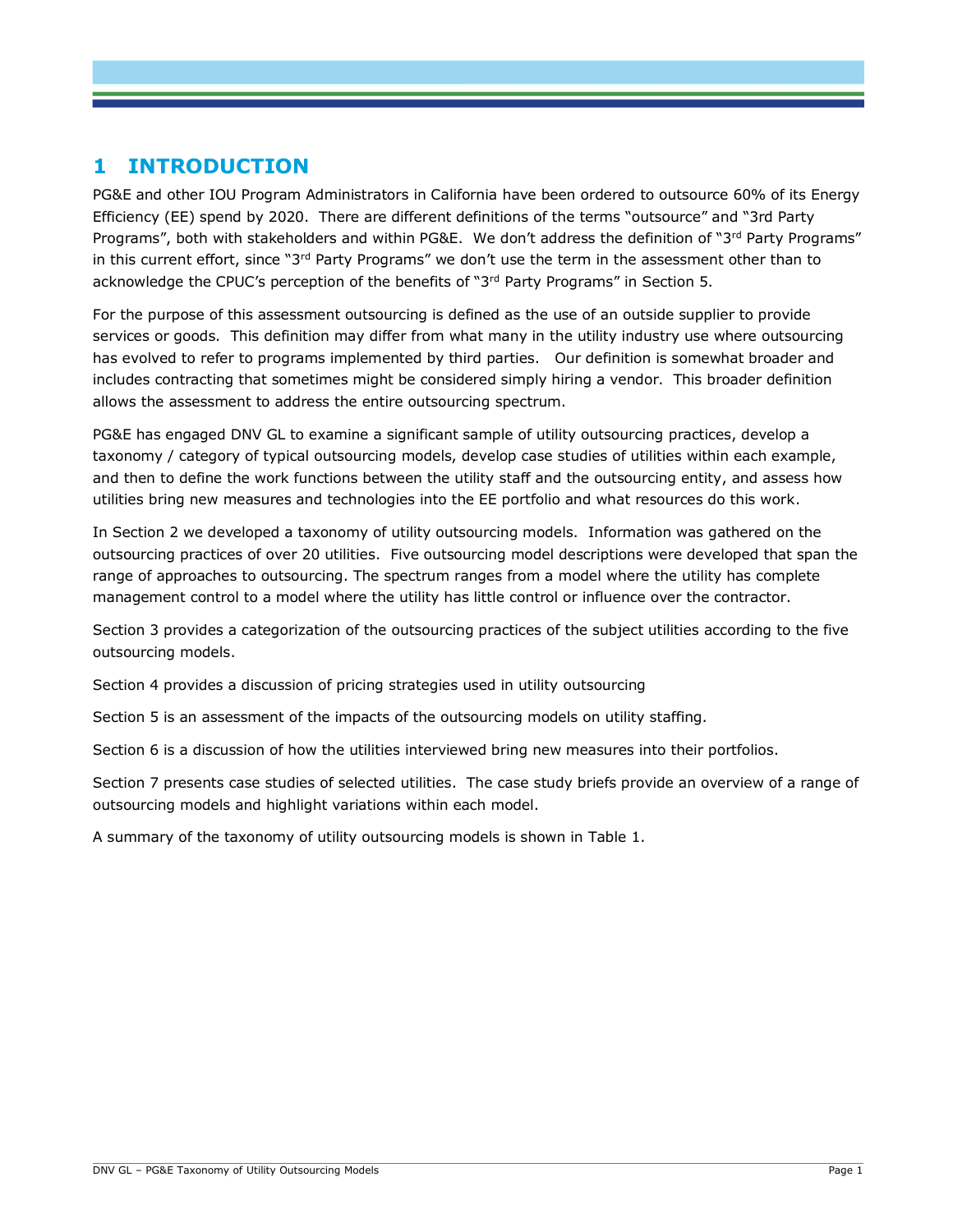

## **Table 1. Taxonomy of Utility Outsourcing Models and Key Attributes**

<span id="page-5-0"></span>

|                                                                    | <b>Minimal</b>                                                                                                                                                    | <b>Project or Activity</b>                                                                                                                                               | <b>Integrated Program</b>                                                                                                                                                                                                                                                           | <b>Integrated Portfolio</b>                                                                                                                                                                                                                                                                                                              | Arm's Length                                                                                                                                 |
|--------------------------------------------------------------------|-------------------------------------------------------------------------------------------------------------------------------------------------------------------|--------------------------------------------------------------------------------------------------------------------------------------------------------------------------|-------------------------------------------------------------------------------------------------------------------------------------------------------------------------------------------------------------------------------------------------------------------------------------|------------------------------------------------------------------------------------------------------------------------------------------------------------------------------------------------------------------------------------------------------------------------------------------------------------------------------------------|----------------------------------------------------------------------------------------------------------------------------------------------|
|                                                                    | <b>Outsourcing</b>                                                                                                                                                | Outsourcing                                                                                                                                                              | <b>Outsourcing</b>                                                                                                                                                                                                                                                                  | <b>Outsourcing</b>                                                                                                                                                                                                                                                                                                                       | <b>Resource Acquisition</b>                                                                                                                  |
| <b>Typical Outsourced Scope</b>                                    | Peak load staffing, licensed<br>contractors,                                                                                                                      | Project: Program<br>evaluation, SaaS, outreach,<br>marketing campaign<br>mgmt., market research,<br>Activity: Field inspections,<br>engineering reviews,<br>advertising, | Program Implementation<br>with significant utility<br>oversight and integration<br>with various utility core<br>functions                                                                                                                                                           | Implementation of a<br>portfolio of programs, often<br>with subcontractors serving<br>as implementers and<br>reporting to the contractor,<br>with significant utility<br>oversight and integration<br>with various utility core<br>functions                                                                                             | Program Implementation<br>with little or no utility<br>involvement, resource<br>acquisition (kW, kWh and<br>therm impacts)                   |
| <b>Utility Staff Involvement</b><br>in Program Design              | 100%                                                                                                                                                              | 95%                                                                                                                                                                      | 75%                                                                                                                                                                                                                                                                                 | 60%                                                                                                                                                                                                                                                                                                                                      | 10%                                                                                                                                          |
| <b>Common Utility Role</b>                                         | All management and most<br>staff assignments.<br>Outsourcing limited to<br>short term needs,<br>technical capability gaps,<br>and cost reduction<br>opportunities | All management<br>responsibilities, including<br>program design, with<br>selective outsourcing of<br>non-core or non-regular<br>projects                                 | Close management<br>oversight, program design<br>approval, integration of<br>core utility functions such<br>as regulatory management,<br>call centers, customer<br>management, data<br>management and<br>marketing, and required<br>coordination with other<br>program implementers | Close management<br>oversight with integration of<br>core utility functions such<br>as regulatory management,<br>customer management, and<br>marketing. Contracts with<br>fewer "master"<br>implementers that then<br>contract to various other<br>providers. Program design<br>is more collaborative but<br>utility has final approval. | Contract management                                                                                                                          |
| <b>Brand</b>                                                       | Utility                                                                                                                                                           | Utility                                                                                                                                                                  | Mostly Utility                                                                                                                                                                                                                                                                      | High Utility/ Some<br>Contractor                                                                                                                                                                                                                                                                                                         | High Contractor / Some<br>Utility                                                                                                            |
| <b>Competitive Index</b><br>(From the End Customer<br>Perspective) | Very Low                                                                                                                                                          | Very Low                                                                                                                                                                 | Low to Moderate                                                                                                                                                                                                                                                                     | Low to Moderate                                                                                                                                                                                                                                                                                                                          | Moderate to High<br>(some exclusivity is<br>possible)<br>May compete with utility's<br>core programs and other<br>Res. Acquisition Programs. |
| <b>Data Management</b><br><b>Systems Leadership</b>                | Utility                                                                                                                                                           | Utility                                                                                                                                                                  | Hybrid                                                                                                                                                                                                                                                                              | Contractor with<br>Utility Warehousing                                                                                                                                                                                                                                                                                                   | Mainly Contractor                                                                                                                            |
| <b>Data Ownership</b>                                              | Utility                                                                                                                                                           | Utility                                                                                                                                                                  | Utility                                                                                                                                                                                                                                                                             | Utility                                                                                                                                                                                                                                                                                                                                  | Contractor                                                                                                                                   |
| <b>Relative Number of Direct</b><br><b>Contractors</b>             | Few                                                                                                                                                               | Moderate                                                                                                                                                                 | High                                                                                                                                                                                                                                                                                | Moderate                                                                                                                                                                                                                                                                                                                                 | High                                                                                                                                         |
| <b>Value-based Pricing</b>                                         | Rarely                                                                                                                                                            | 10% Retention                                                                                                                                                            | 10% to 30% KPI                                                                                                                                                                                                                                                                      | 20% to 50% KPI                                                                                                                                                                                                                                                                                                                           | 50% to 100% Resource<br>Value                                                                                                                |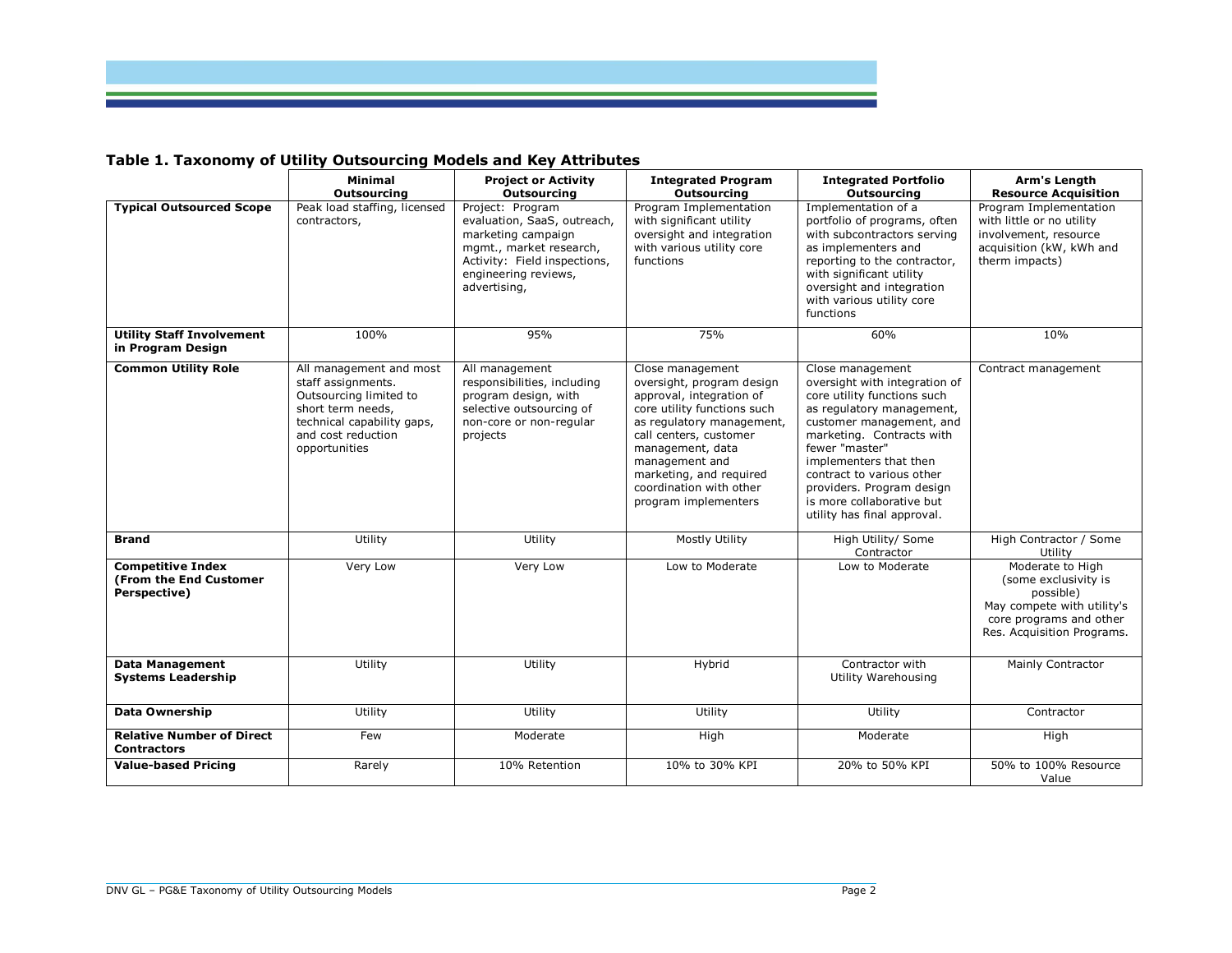#### **2 TAXONOMY OF UTILITY OUTSOURCING MODELS**

This section describes the taxonomy of utility outsourcing models based on nine dimensions. These dimensions were selected to characterize the balance of program control between utility and contractor. They represent leverage points where the utility manages its programs. These dimensions are:

- **Typical Outsourced Scope.** The activities or program elements that are outsourced.
- **Utility Staff Involvement in Program Design.** The extent that the utility conducts and has management control (i.e., approval authority) over program design.
- **Common Utility Role(s).** Can range from full program implementation in house, to full program design with close management and oversight of contractors encompassing all activities, to very limited roles in areas of program design and operations.
- **Branding.** The extent that the utility corporate brand is incorporated into the program.
- **Competitive Index (from the end customer perspective).** An indicator of the competition for customers between different contractors or between contractors and the utility.
- **Data Management Systems Leadership.** The degree that program/portfolio tracking systems are managed by utility and contractor.
- **Data Ownership.** Who owns the program data, the utility or contractor?
- **Relative Number of Direct Contractors**.
- **Value-Based Pricing.** Whether value-based pricing is employed. Value-based pricing can be based on performance indicators (e.g., application processing time) or on resource value (e.g., \$/kWh savings delivered).

The outsourcing taxonomy comprises the following models:

- Minimal Outsourcing
- Project or Activity Outsourcing
- Integrated Program Outsourcing
- Integrated Portfolio Outsourcing
- Arm's Length Resource Acquisition

No utility uses one model exclusively. Rather, utilities exhibit tendencies that fall on a spectrum of these models, with some variation from the model norm in different respects. We explore the models in the following subsections.

#### **2.1 Minimal Outsourcing**

Some utilities perform all or most tasks associated with their programmatic activities. They have staff to perform the required functions of the program. They outsource only when necessary and maintain direct control over the scope of the service, and how, when, and where it is implemented. Outsourcing is used, for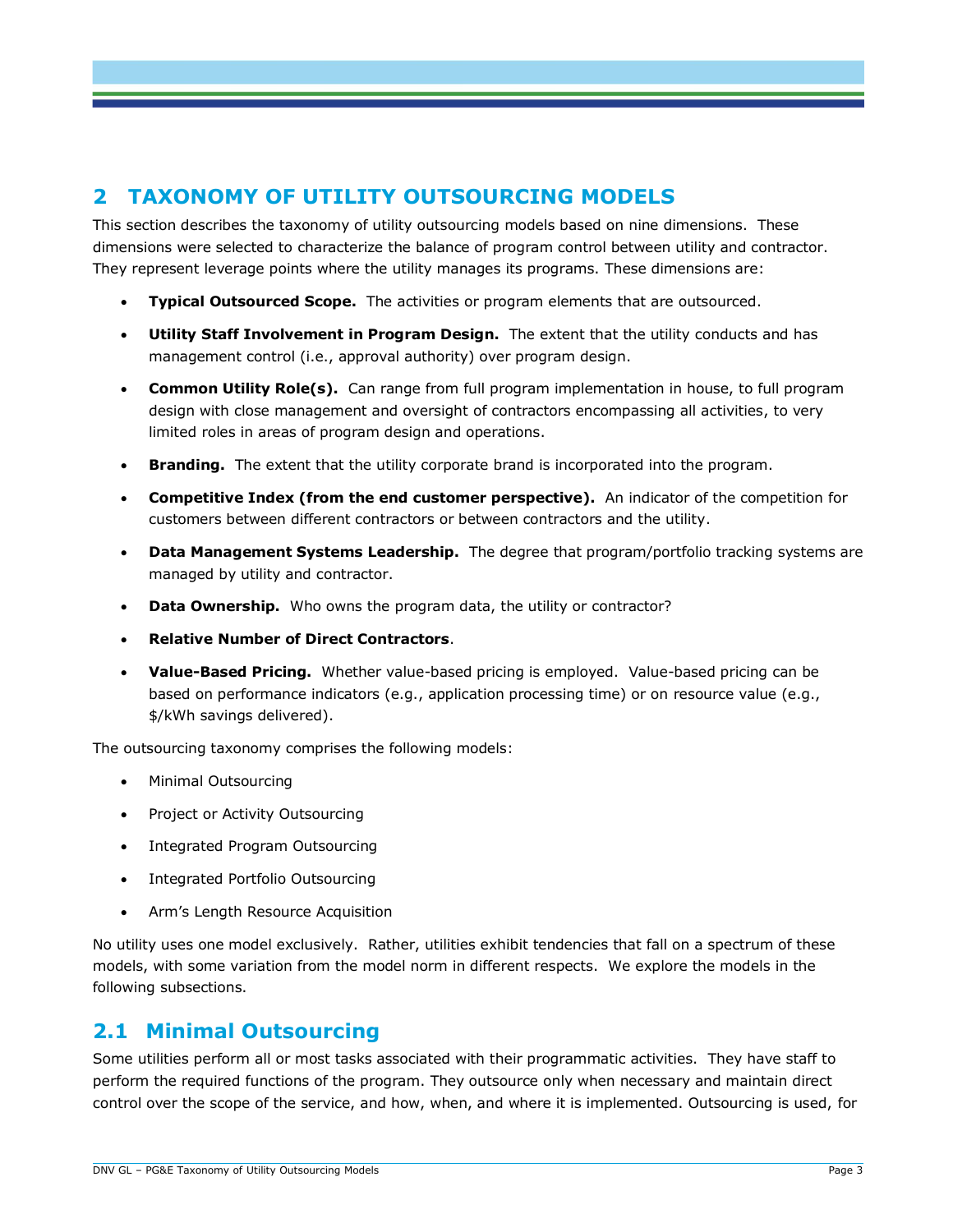example, when there's a peak work load situation, where short term help is needed to meet a deadline or goal, and when laws and regulations require special licensing. These outsourced engagements tend to be short term in nature. The utility contracts directly with the service provider or uses temporary employment agencies to provide staffing. There are times when a task or job requires a licensed contractor, e.g., an electrician, to do the work. Rather than hire a staff electrician full time, the utility will outsource the job to an electrical contractor. In addition to providing labor for the job, outsourcing to a licensed contractor reduces the risk and liability to the utility.

There are no significant program design decisions that are made with Minimal outsourcing. Nor are there any branding issues since the utility branding is used.

The utility has complete control over all aspects of the engagement.

Small utilities, and municipal utilities (munis), often fall in this category as they have limited budget to accomplish their program objectives.

There's generally no significant program data generated through these outsource activities, but if there is, the data is usually provided to the utility on a form that is then filed and managed by the utility.

Pricing for Minimal Outsourcing engagements is transactional (e.g., Time & Materials, fixed price).

#### **2.2 Project or Activity Outsourcing**

Utilities use Project or Activity Outsourcing for projects or activities and program components to support its programs. For example, a market research or a DSM planning study falls into this model as a project. Program activities that are outsourced individually, such as, technical support or engineering review of program applications are also in this model.

When outsourcing activities or program components the utility uses this type of outsourcing to augment its staff and/or capabilities. For example, technical expertise beyond that offered by utility staff may be needed to properly review applications from a distinct niche industry, e.g., refrigerated food processing. For these activities, the utility outsources to engineering companies with the necessary experience. Other examples of these types of activities are: field inspections, outreach, backroom processing, and advertising. Many utilities use Master Services Agreements (MSA) to facilitate contracting.

The length of these contracts is specific to the project. When ongoing program support activities, like technical support, are procured, the contract term may be longer, e.g., two or three years.

The utility maintains close control over these engagements. However, they are often looking to the expertise of the contractor to help guide the activities. In the end, though, the utility has ultimate control over the contractor and work products. Utility staff develops specifications for the project or activity. The level of specificity will vary depending on the type of project and the experience of utility staff.

The role of the utility is typically that of a project manager, with full responsibility over all contractor activities. The utility project manager will establish a schedule for status reports. These may be weekly, monthly or quarterly depending on the project or activity. The project manager ensures the utility's requirements are met by the contractor.

Branding in Activity Outsourcing is always under the utility label.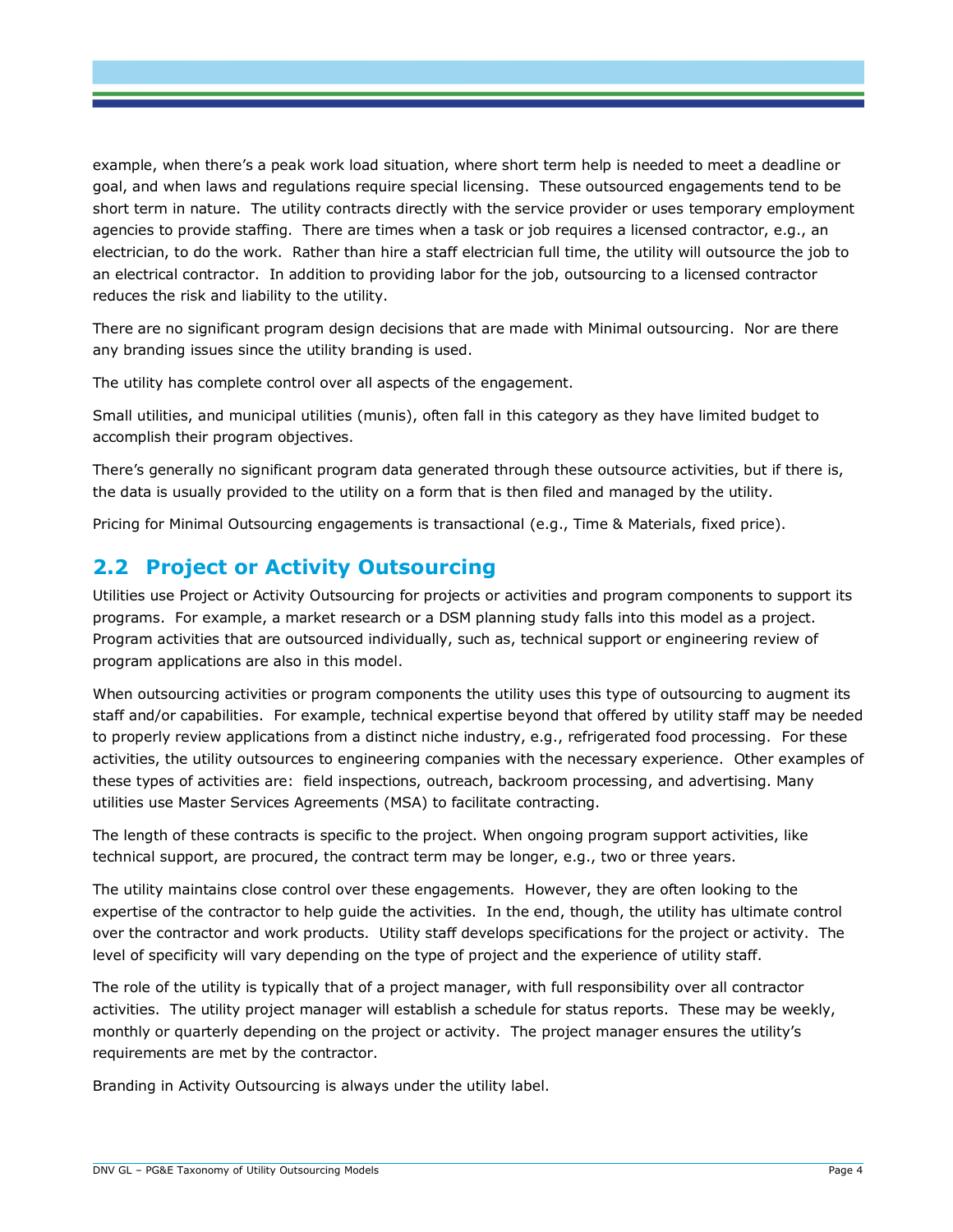Pricing for Project and Activity Outsourcing is done on a transactional basis, usually some form of time and materials (T&M), unit pricing, or fixed price, sometimes in combination. These are pay for services rendered arrangements.

#### <span id="page-8-0"></span>**2.3 Integrated Program Outsourcing**

Utilities outsource integrated programs under this model, with all or most program activities under a single contract. Often these are turnkey programs, where there's one contractor for each program (program refers to subprograms in CA). The contractor is responsible for implementing the program but the utility has control over:

- **Program design:** Responsibility for program design is a shared responsibility with the utility maintaining overall management control. With the activity outsourcing model the utility has complete control over program design, including developing the final design. When moving to the Integrated Program model program design is more collaborative between the contractor and utility. The contractor proposes a program design, based on the information in the RFP or through communications with the utility. The utility will approve the program design, ensure consistency with other programs and work with the contractor to revise the design to better fit the utility's needs. The utility must communicate program requirements or constraints, including regulatory constraints to the contractor. This is usually done through the RFP, but may also be done through direct communications, as is often done with existing programs.
- **Branding:** Branding is usually done under the utility's brand. The contractor may propose a unique sub-branding for the program, but its use is at the discretion of the utility.
- **Integration:** The utility manages the integration of the program with the utility's core functions including customer management discussed in the following paragraph. Through the integration process the utility will avoid confusion internally, among the utility's departments, as well as the utility's programs.
- **Customer Management:** The utility determines how customers are targeted and who engages customers. For example, the procedures for how program outreach interacts with the utility's key account managers (KAMs) is established by the utility.

Utility staff acts as the program manager and oversees the management of all aspects of the program, including program design, integration of core utility functions such as regulatory, call centers, customer management, data management, and marketing. It is the utility staff that is responsible for the integration of the program with the other programs in the portfolio. The utility coordinates marketing and outreach with the portfolio of programs to maximize benefits to the utility brand and minimize customer confusion.

The program data management system is often a hybrid, where the contractor may have its own tracking system and manages the program through this system, and provides the utility with extracts so its own systems are updated. Often this updating takes place through the invoicing process. The utility usually owns all program data under this model, except if they outsource a program to an implementer who uses a proprietary software program (see below).

Pilot programs and programs that are based on proprietary software programs (OPower, RECAP, Nest Rush Hour Rewards) are included in this model.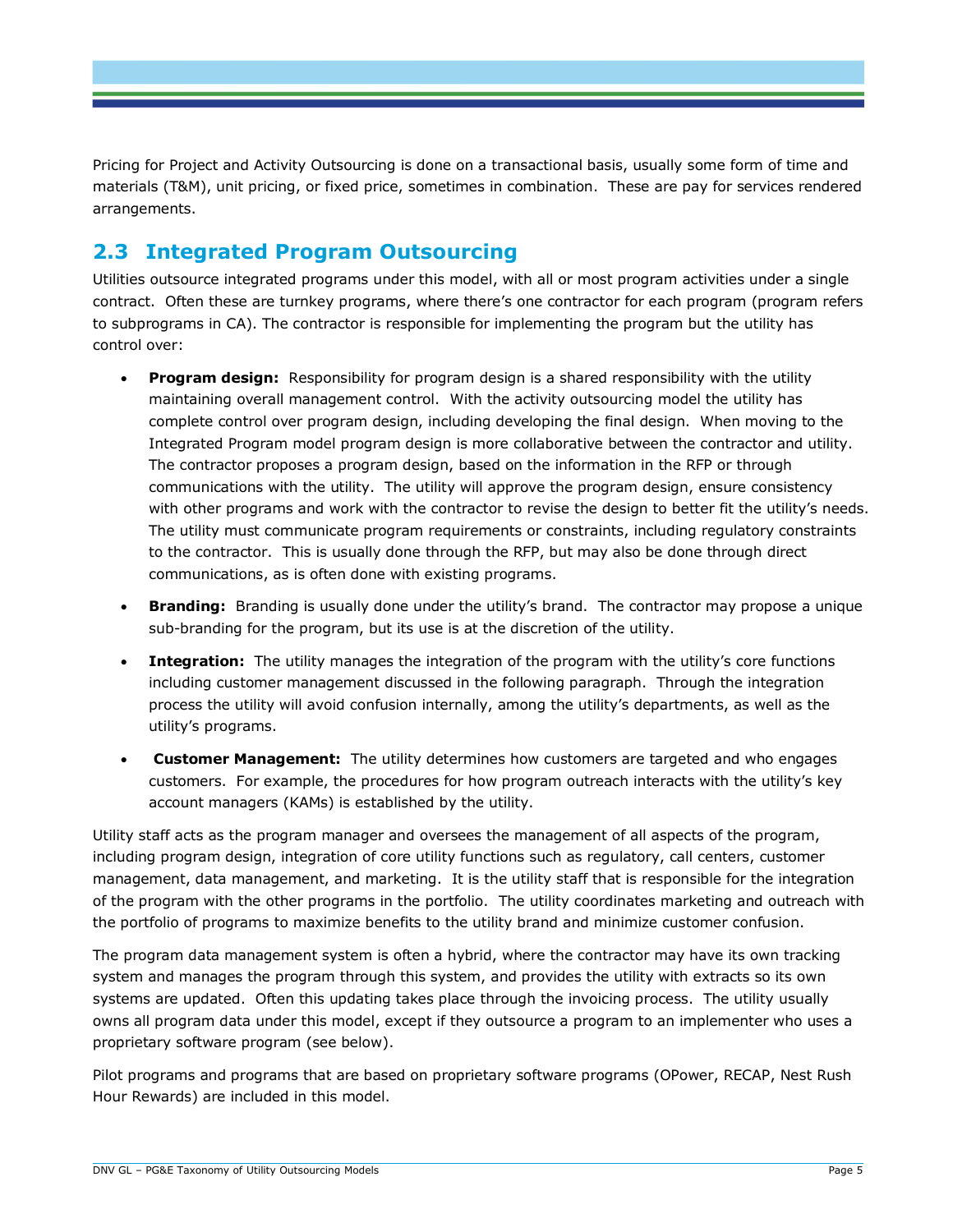Pricing can be transactional (T&M, fixed price, activity) and value-based (based on KPIs or delivered kWh, kW or therm impacts). The value-based approach is sometimes called "pay for performance" or performance payment. With increasing frequency, hybrid payment schemes are being employed, where the payment is divided into two parts, including a performance or value-based element. For example, the first payment may be made on the installation of the measures, and the second payment is made after the savings can be measured. This sort of model is being looked at, with the pay for performance approaches that are being developed using AMI data. Refer to Section [4.3](#page-16-0) for examples of how the performance approaches are being used and the steps be taken to be able to use pay for performance approaches on a broad basis. Value-based pricing is currently being used with 10% to 30% paid for achievement of KPIs.

#### <span id="page-9-0"></span>**2.4 Integrated Portfolio Outsourcing**

Utilities outsource an integrated portfolio of programs under this model, or a single large program that employs significant subcontractors that are managed by the prime contractor. These contractors are sometimes call "master implementers." The utility is involved in the management of the portfolio, ensuring the integration of the portfolio with the core function of utility, e.g., regulatory, marketing, branding, and customer management. The contractor does more of the planning work to determine the mix of programs and program designs. The utility will either take an active role in the planning process or review and approve the plan. The contractor usually uses a combination of its staff and subcontractors to implement the portfolio of programs. The contractor may use subcontractors to implement programs on a turnkey basis, or to perform specific activities, much as a utility would.

The contractor is responsible for significant planning and all or most implementation of the program portfolio. It is constrained by:

- **Portfolio Composition and Program Design:** Responsibility for program design is a shared responsibility with the utility maintaining overall management control. In addition, the contractor develops the portfolio composition plan for approval by the utility. The portfolio composition and program design are based on the information in the RFP or through communications with the utility. The utility will approve the portfolio composition plan and program design, or work with the contractor to revise the design to better fit the utility's needs. The utility must communicate its requirements or constraints, including regulatory constraints to the contractor. This is usually done through the RFP, but may also be done through direct communications, as is often done with existing programs.
- **Branding:** Branding is still done under the utility's brand. The contractor may propose a unique sub-branding for the program, but its use is at the discretion of the utility.
- **Integration:** Under the integrated Portfolio model the contractor carries a greater role in integration. Since the contractor manages the programs in its portfolio it is in the best position to perform the integration function across program. The utility continues to manage the integration other areas of the utility's core functions.
- **Customer Management:** As with Integrated Program Outsourcing, the utility determines how and who engages customers. For example, the procedures for how program outreach interacts with the utility's key account managers (KAMs) is established by the utility.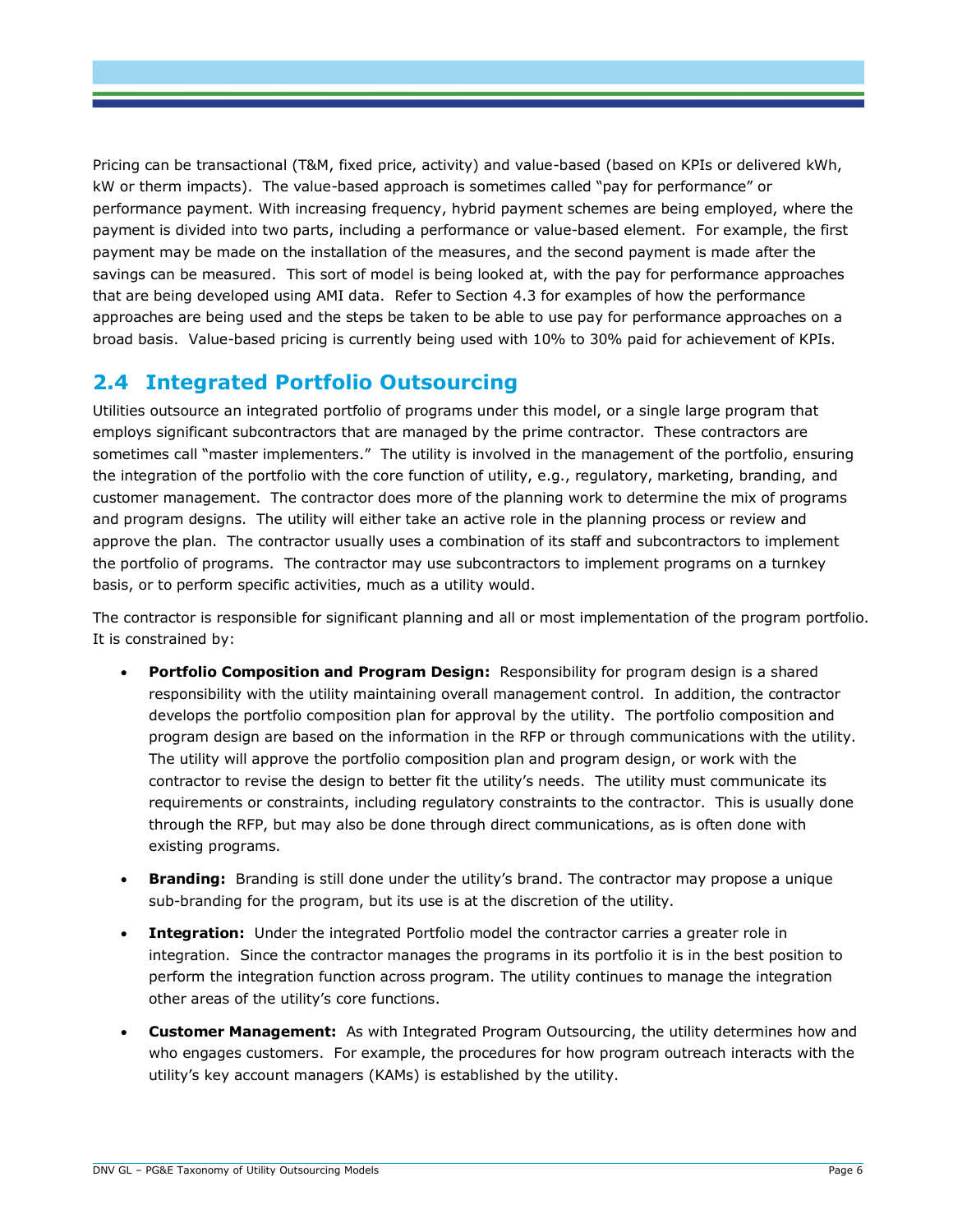Utility staff acts as the program manager and oversees the management of all aspects of the portfolio and associated programs, including portfolio composition, program design, integration of core utility functions such as regulatory, call centers, customer management, data management, and marketing and outreach. The contractor assumes greater responsibility for the integration of the program with the other programs in the portfolio. The utility coordinates marketing and outreach with the non-portfolio programs and activities to minimize customer confusion.

The data management system used to support the portfolio is usually the contractor's own tracking system. The contractor manages the program through this system and provides the utility with extracts so the utility may warehouse these data in its own system. Often this updating takes place through the invoicing process.

To avoid double payment of incentives some utilities require program implementers to check the customer in the utility's payment verification platform, which is typically built on CRM software. The platform retrieves prior program participation for the customer and the program implementer determines whether the project is eligible for payment. Another approach that is used is where the program implementer submits a list of candidates to the utility. The utility does a search on the list to determine is the project is eligible.

The utility usually owns all program data under this model, except if they outsource a program to an implementer who uses a proprietary software program.

Pricing for Integrated Portfolios is usually a hybrid of transactional (T&M, fixed price, activity) and valuebased (based on delivered kWh, kW or therm impacts, or other KPIs). These types of pricing schedules include:

- Fixed price payments for well-defined tasks or activities, e.g., start-up and monthly service fees.
- Fixed price per unit for program accomplishments, such as audits and deemed measure installations.
- Payments per calculated kWh, kW or therm impact for custom programs.
- Payments for achieving KPIs.

The Integrated Portfolio Outsourcing Model was more common a few years ago than it is today. Utilities that used to employ the Integrated Portfolio have shifted, or are shifting, their outsourcing towards Integrated Programs. Through this shift to the Integrated Program model, the utilities are able to manage their portfolios more directly.

The Integrated Portfolio model is more attractive to utilities with smaller staffs and energy efficiency budgets, as their budgets are often not large enough to split among multiple contractors. Utilities with larger budgets tend not to use the Integrated Portfolio model, because they are often looking for more specialization to leverage expertise.

#### **2.5 Arm's Length Resource Acquisition**

The Arm's Length Resource Acquisition model (Resource Acquisition) is focused on acquiring kW, kWh and therm impacts. These types of programs are sometimes called Third Party Programs (note that these are different from CA Third Party Programs), but not all Third Party Programs are the same. Most programs that are called Third Party Programs are actually a form of Integrated Programs that are full turnkey; where the utility has a great deal of influence over program design and outreach. For Resource Acquisition programs,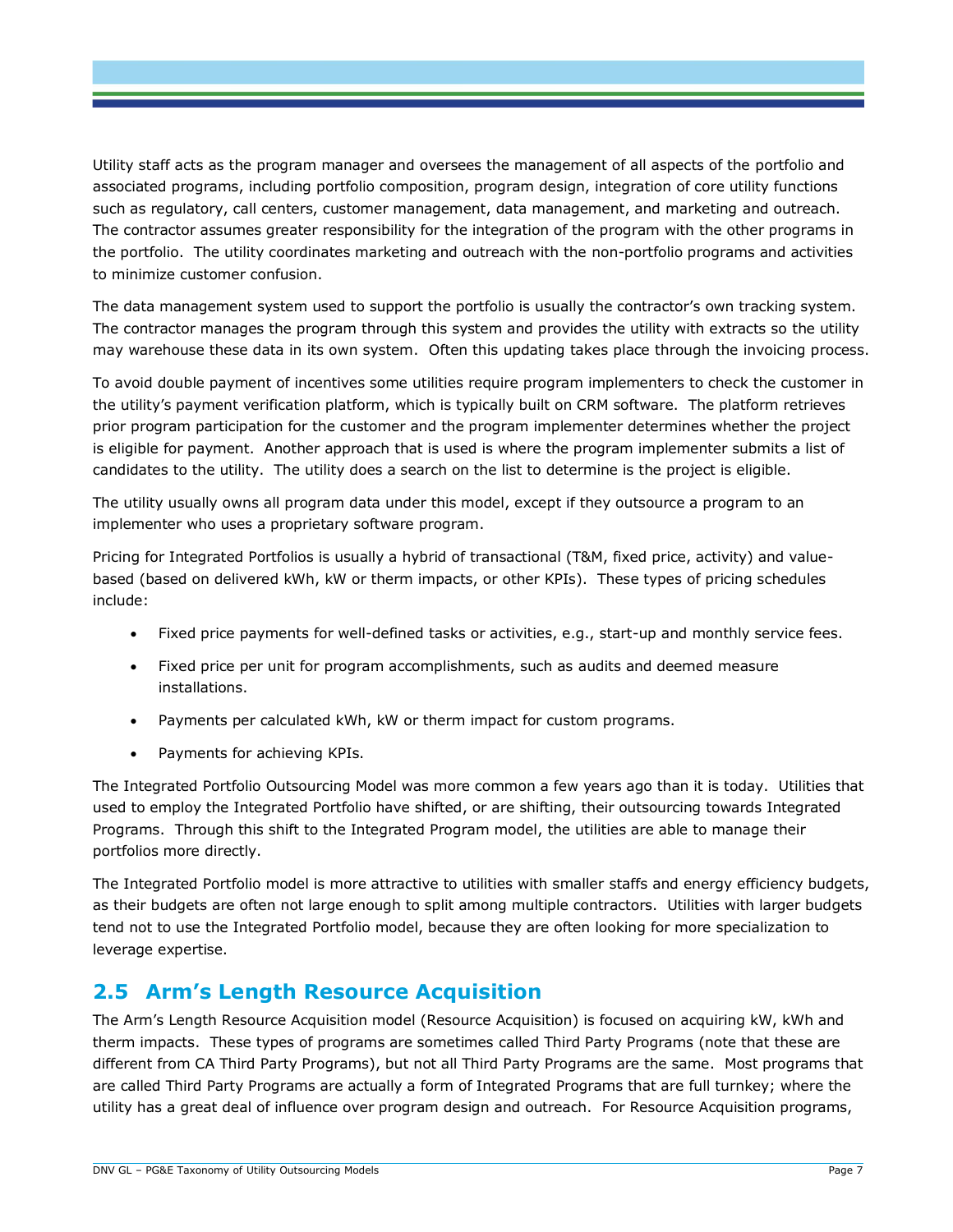the utility has little or no involvement in design of the program nor its operations. Resource Acquisition programs may reside in two different parts of a utility. It may be part of the utility's energy efficiency program portfolio, or part of its procurement portfolio, where it competes against other energy resources such as generation, renewables, Distributed Energy Resources (DER). The requirements for a procurement portfolio are aligned with Energy Procurement and CAISO requirements.

Resource Acquisition programs use the Resource Acquisition program's branding, messaging, and in most cases, takes responsibility for managing "its" customers. There may be limited use of a utility logo or reference to the utility. The utility has little leverage over the Resource Acquisition program's customer management. There is potential for competition for customers with other programs, both the utility's and other Resource Acquisition programs. This competition can lead to confusion of the customer resulting in a lost opportunity for all programs.

The role of utility staff is largely as contract managers, where their responsibility is to ensure the contractor is in compliance with the terms of its contract. The Resource Acquisition program usually has a number of milestones in its contract that must be met. The utility contract manager ensures these milestones are met, or take corrective measures that are specified in the contract.

Data management systems and processes used to support the program are often hybrids, where the contractor has its own tracking system and manages the program through this system. The contractor provides the utility with extracts so the utility can update its systems and can warehouse these data, which are used for a variety of purposes including DSM planning and grid planning. Often this updating takes place through the invoicing process. The Resource Acquisition program owns the program data under this model.

Value-based pricing is the norm for Resource Acquisition programs. An integral part of the pricing mechanism is a measurement methodology that will be used to measure the impacts of the program for payment purposes. Most RFPs (energy efficiency/DSM) or RFOs (energy procurement) for Resource Acquisition programs include a requirement for an M&V plan in the proposal. The M&V plan is subject to the utility's approval. The advent of AMI and M&V 2.0 methods will have a profound effect on how M&V is done in the future.

There are variations on the Resource Acquisition program types. The California IOUs have been implementing Third Party Programs for a number of years. However, the difference between most of those programs and Resource Acquisition programs is that the utility has direct influence and management of the program design and branding for Third Party. Several utilities have issued RFOs under a Local Capacity Requirements procurement process. These are directed to target specific geographic areas. The requirements of RFOs tend to be more stringent than RFPs for energy efficiency programs.

An example of an Resource Acquisition program that is in use today is the EnerNOC demand response system, which provides the utility with kW avoided when it's needed by the utility. EnerNOC acquires its own customers. The utility or grid operator then notifies EnerNOC of a resource need and EnerNOC acquires the kW through its customers through its system.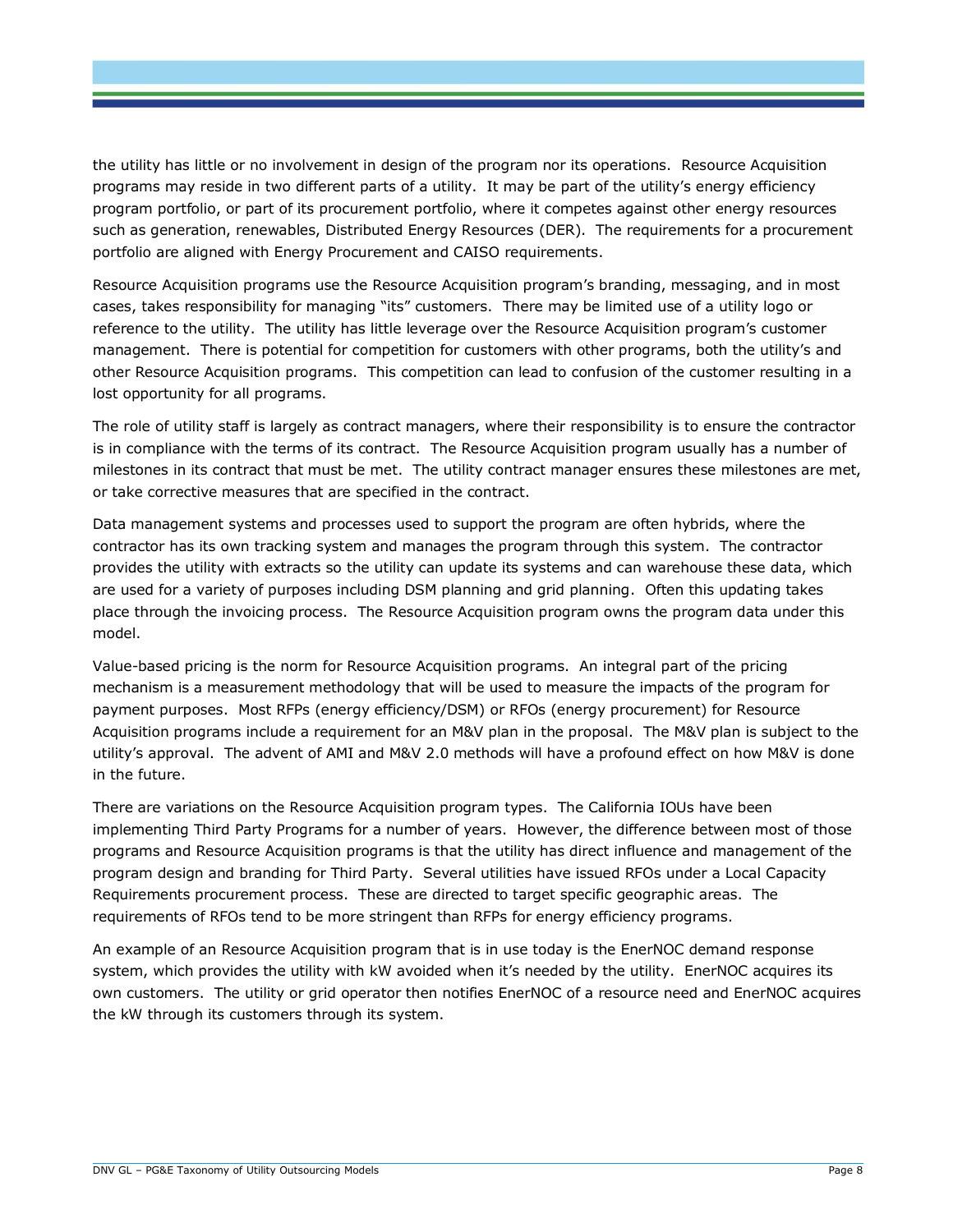#### **3 SPECTRUM OF OUTSOURCING**

A total of 25 utilities (excluding California IOUs) were reviewed for inclusion in this analysis. We gathered information on these utilities programs and outsourcing practices. It's important to note that no utility uses only one model. Utilities use outsourcing as a tool to manage its work, and will use the best tool available. They do, however, tend to have a philosophy that governs how the bulk of their outsourcing for EE efforts is done.

Using this information, we classified each utility within one of the five Outsourcing Models. Each of the five models was further divided to show finer levels of distinction without changing models. This has proven helpful when showing a change in outsourcing philosophy. For example, Utility 3 is an Integrated Portfolio utility, however, it is moving towards Integrated Programs as it has started to separate programs from the portfolio and put them to bid them as Integrated Programs. Thus, Utility 3 is a Level 4-, moving towards Integrated Programs. We are seeing similar shifts with others, such as Utility 14.

[Figure 1](#page-13-0) shows a mapping of the utilities to the spectrum. We see that there most utilities fall somewhere in the middle of the spectrum, with 92% in Levels 2-4, only 4% in Minimal (Level 1) and Arm's Length Resource Acquisition (Level 5), the two most extreme models. Thus, the vast majority of utilities exhibit a high level of management control over program design, branding, and customer management.

An observation, that may become a trend, is where DSM can be included in rate base, where the utility's authorized rate of return can be earned. Under this scenario the utility would be motivated to keep as much of the work in-house and outsource less work.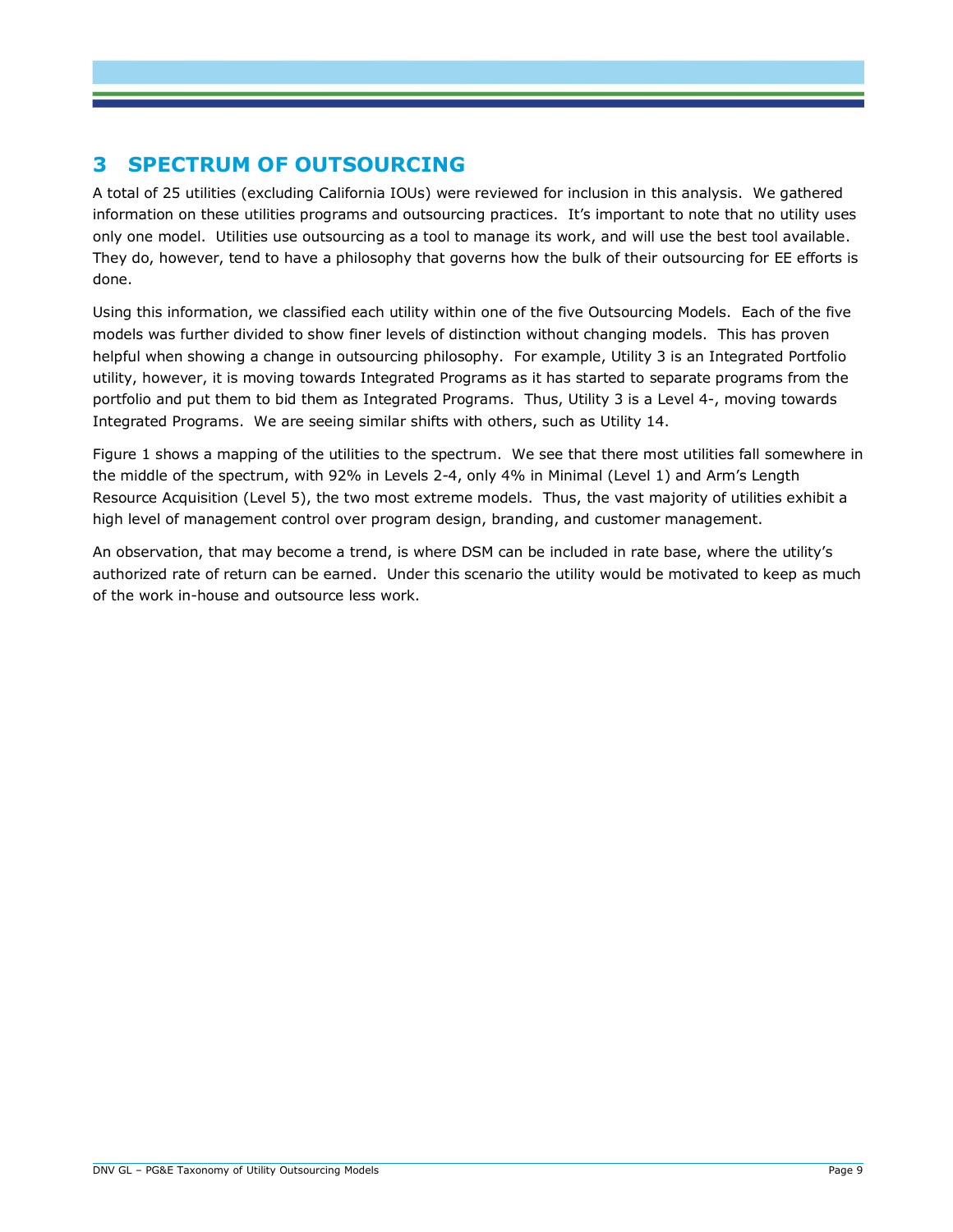

**Figure 1. Spectrum of Utility Outsourcing Models**



<span id="page-13-0"></span>\*Program element outsourced as arms-length resource (component of utility activity) Outsourcing Level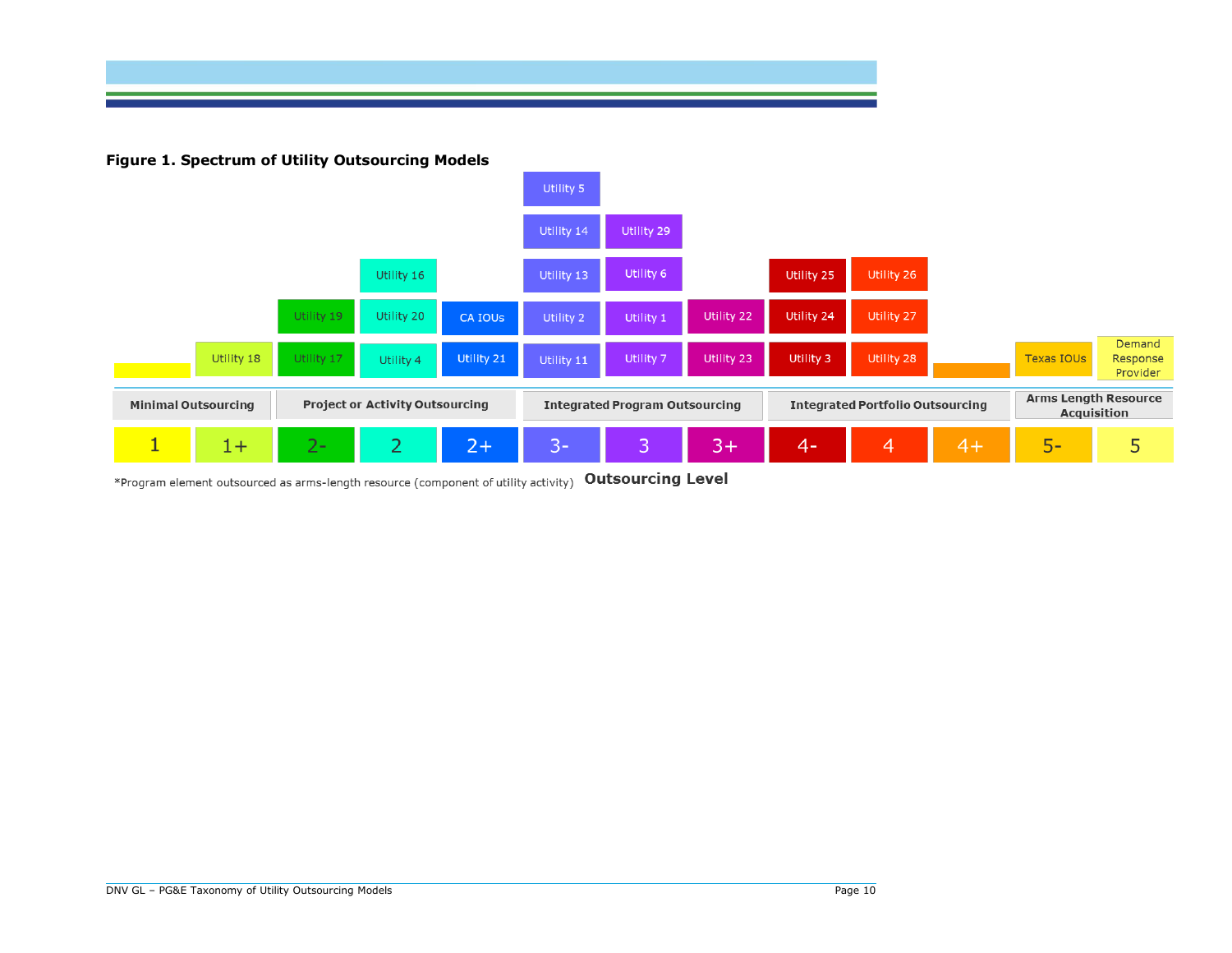#### **4 PRICING STRATEGIES**

Pricing strategies vary for different types of activities. In this section pricing strategies are categorized into the following:

- Fixed price
- Time and Materials
- Metric Based Pricing
- Resource Based Pricing

Each of these strategies is discussed in this section. Fixed price and Time and Materials are called transactional pricing, as they are based on completing transactions. The pricing strategies and how they're used for the outsourcing models is shown in [Table 2.](#page-15-0)

#### **4.1 Fixed Price**

Fixed price contracts are used when the scope and costs are well characterized and are negotiated between the utility and the contractor. Fixed price contracts offer the utility the maximum cost control, but represent risk on the contractor in the event the project requires more resources than estimated when the contract was executed. Fixed price contracts offer little flexibility for either party in the event changes are required.

Under the fixed price category is a variant that is fixed price per unit. This form of pricing is often used when the costs can be characterized for a single unit, but it's not known how many units will be needed. Examples of how this form of pricing is used includes processing program applications and conducting audits, where the contractor is paid a set price per application or audit multiplied by the number of applications processed or audits completed.

#### **4.2 Time and Materials**

Time and Materials (T&M) contracts are used for projects where it is not possible to accurately estimate the size and scope of the project, or in instances where it is expected that the project requirements would most likely change. The utility pays the contractor for the actual cost of labor (usually number of hours at a prespecified hourly billing rate) plus the cost of material and expenses.

There can be obvious problems with T&M contracts where the contractor charges exorbitant numbers of hours or inflated material costs. To allow the utility control over costs a limit on the value of the contract, or parts of the contract, may be included. These types of contracts have various names, including: "T&M Not To Exceed", "T&M with a Cap" and "T&M with a Limit." This transfer risk from the utility to the contractor.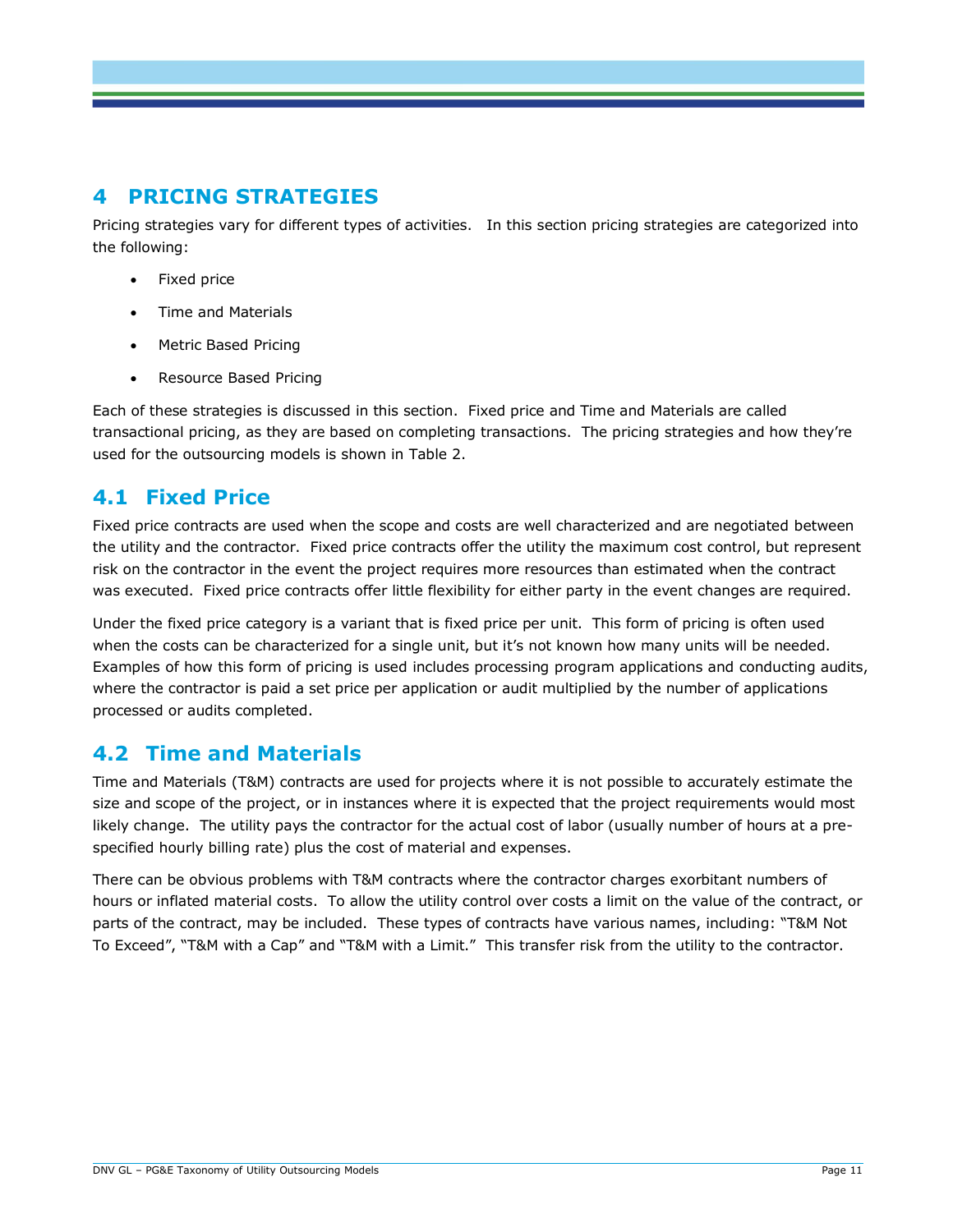| <b>Outsourcing</b>                                    |                                                                                                                                                                                                                                           |                                                                                                                                                                                                                                                                                                                                                                                                                                                                                                                                                                                                                                                                   |
|-------------------------------------------------------|-------------------------------------------------------------------------------------------------------------------------------------------------------------------------------------------------------------------------------------------|-------------------------------------------------------------------------------------------------------------------------------------------------------------------------------------------------------------------------------------------------------------------------------------------------------------------------------------------------------------------------------------------------------------------------------------------------------------------------------------------------------------------------------------------------------------------------------------------------------------------------------------------------------------------|
| <b>Model</b>                                          | <b>Typical Outsourced Scope</b>                                                                                                                                                                                                           | <b>Pricing Strategies</b>                                                                                                                                                                                                                                                                                                                                                                                                                                                                                                                                                                                                                                         |
| <b>Minimal</b>                                        | Peak load staffing, licensed                                                                                                                                                                                                              | Primarily T&M or Fixed Price                                                                                                                                                                                                                                                                                                                                                                                                                                                                                                                                                                                                                                      |
| <b>Outsourcing</b>                                    | contractors                                                                                                                                                                                                                               |                                                                                                                                                                                                                                                                                                                                                                                                                                                                                                                                                                                                                                                                   |
| <b>Project or Activity</b><br><b>Outsourcing</b>      | Project: Program evaluation,<br>SaaS, outreach, marketing<br>campaign mgmt., market<br>research,<br>Activity: Field inspections,<br>engineering reviews,<br>advertising                                                                   | Pricing for Project and Activity Outsourcing is done on a<br>transactional basis, usually some form of time and materials<br>(T&M), unit pricing, or fixed price, sometimes in combination.<br>These are pay for services rendered arrangements.                                                                                                                                                                                                                                                                                                                                                                                                                  |
| Integrated<br>Program<br><b>Outsourcing</b>           | Program Implementation<br>with significant utility<br>oversight and integration<br>with various utility core<br>functions                                                                                                                 | Pricing can be transactional (T&M, fixed price, activity) and<br>metrics based (based on accomplishment of metrics) or<br>resource based (delivered kWh, kW or therm impacts). With<br>increasing frequency, hybrid payment schemes are being<br>employed, where the payment is divided into multiple parts,<br>usually a transactional element and a metric or resource<br>based element. For example, a monthly fee for program<br>operations can combined with a resource based approach<br>where the first resource payment may be made on the<br>installation of the measures, and the second resource<br>payment is made after the savings can be measured. |
| Integrated<br><b>Portfolio</b><br><b>Outsourcing</b>  | Implementation of a portfolio<br>of programs, often with<br>subcontractors serving as<br>implementers and reporting<br>to the contractor, with<br>significant utility oversight<br>and integration with various<br>utility core functions | Pricing for Integrated Portfolios is usually a hybrid of<br>transactional (T&M, fixed price, activity) and metric based<br>(based on accomplishment of metrics) and/or resource based<br>(based on delivered kWh, kW or therm impacts). These types<br>of pricing schedules include:<br>• Fixed price payments for well-defined tasks or activities,<br>e.g., start-up and monthly service fees.<br>• Fixed price per unit for program accomplishments, such as<br>audits and deemed measure installations.<br>• Payments for achieving metrics.<br>• Payments per calculated kWh, kW or therm impact for<br>custom programs.                                     |
| Arm's Length<br><b>Resource</b><br><b>Acquisition</b> | Program Implementation<br>with little or no utility<br>involvement, resource<br>acquisition (kW, kWh and<br>therm impacts)                                                                                                                | Resource based pricing is used for Resource Acquisition<br>programs, as well as part of hybrid approaches for Integrated<br>Program and Portfolios. An integral part of the pricing<br>mechanism is a measurement methodology that will be used<br>to measure the impacts of the program for payment<br>purposes. Most RFPs (energy efficiency/DSM) or RFOs<br>(energy procurement) for Resource Acquisition programs<br>include a requirement for an M&V plan in the proposal. The<br>M&V plan is subject to the utility's approval.                                                                                                                             |

#### <span id="page-15-0"></span>**Table 2. Pricing Strategies and Outsourcing Models**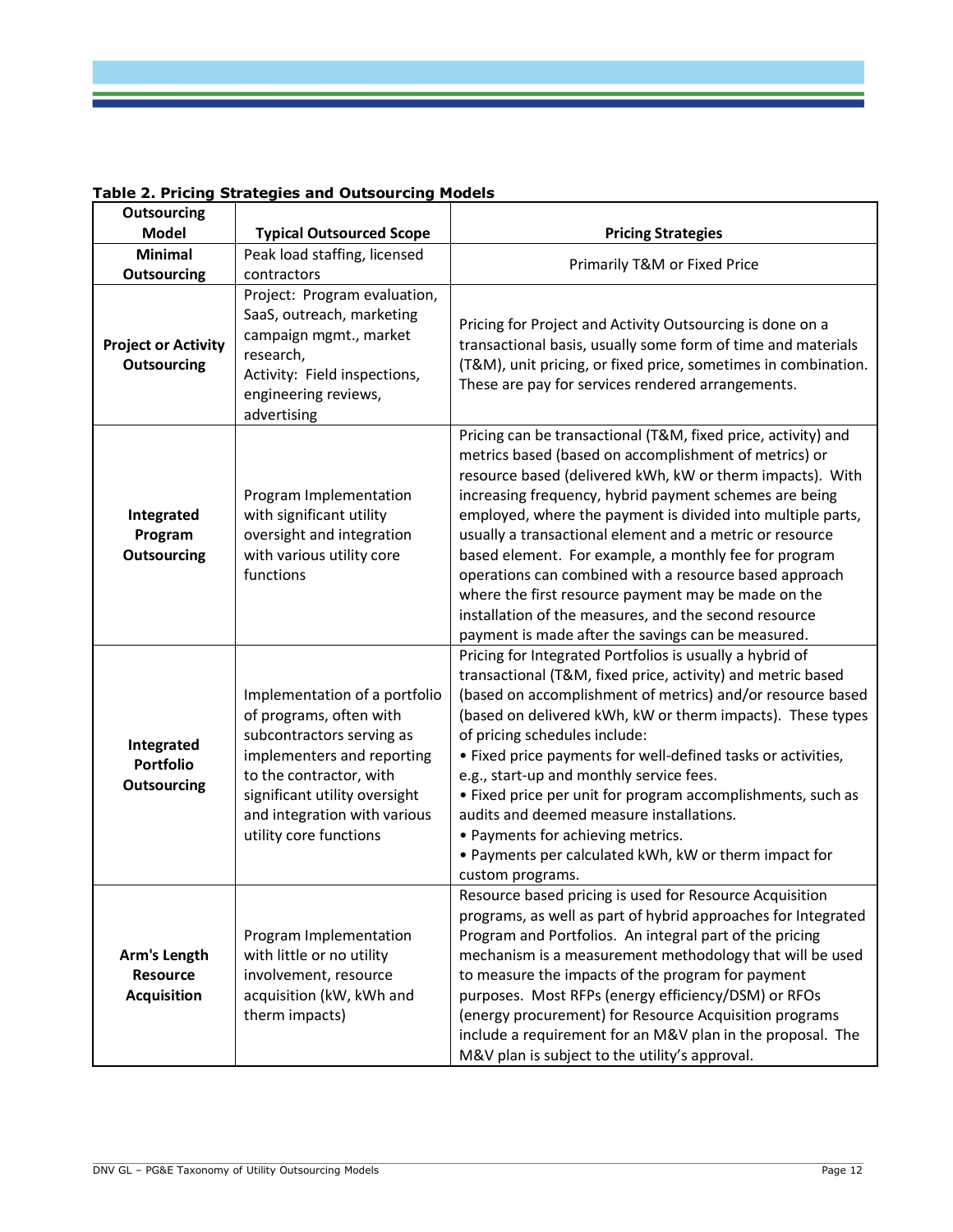#### <span id="page-16-0"></span>**4.3 Metric Based Pricing**

Under Metric Based pricing the contractor is paid based on the actual performance of the program relative to a set of defined metrics. This is a form of performance pricing, which we narrow to include non-energy metrics. Program performance can be measured on a variety of different metrics, including but not limited to: meeting the goal for audits or measures installed, customer satisfaction, and application turnaround time. Two metrics that were reported but, not commonly used, exemplify the concept that the metrics should reflect what is of value to the utility are: (1) Keeping the program operating year-round; and (2) Having a goal of a given percentage of savings attributed to a given measure. These two metrics ensured that the program would be open 12-months of the year to ensure continuity for the customers and the program put extra effort promote and install the specified measure which the utility was trying to move along the product adoption curve. Metrics and their measurement are agreed upon in the contract. The utility pays only for the accomplishments of the program. Metric Based pricing is almost always used in a hybrid arrangement where Fixed Price or T&M is used for various elements of the program in conjunction with the Metric Based elements. The hybrid approach is discussed further in Section [4.5](#page-18-0)

Funding for Metric Based pricing can be an explicit part of the budget with a separate line item. A common approach being used in a Metric Based pricing approach is the use of a retention where a percentage of the amount to be invoiced is placed in a retention account, where it sits until the utility determines that the metrics have been achieved and the payment is made.

Some metrics that have seen increasing use in Metric Based pricing are customer satisfaction and application processing times. These reflect the landscape where utilities are placing the customer first and the customer experience is important to the utility and these types of pricing reinforce the importance of satisfied customers and that the implementer plays a key role in ensuring customer satisfaction for the utility. Thus, application processing can influence customer satisfaction, especially if the processing time is longer than expected. By including this metric in the pricing the implementer is likely to take steps to ensure processing times fall within an acceptable range helping to ensure that events don't occur that could negatively impact customer satisfaction.

#### **4.4 Resource Based Pricing**

Resource Based pricing in the utility is seen most often when Arm's Length Resource Acquisition outsourcing strategies are used, and when hybrid pricing methods are used where a transactional approach (e.g., T&M or Fixed Price) is combined with Resource Base pricing.

Resource Acquisition programs may reside in two different parts of a utility. It may be part of the utility's energy efficiency program portfolio, or part of its procurement portfolio, where it competes against other energy resources such as generation, renewables, distributed energy resources (DERs). Similar to Metric Base pricing, there are few instances of program pricing that are 100% Resource Based. Today, Resource Based pricing is usually used in a hybrid framework with T&M or Fixed Price elements.

In a Resource Based based pricing scenario, the utility defines the terms and requirements for the program in the request for proposal (RFP) or request for offer (RFO). An integral part of the pricing mechanism is an M&V plan that is usually a required element in the proposal or offer that specifies how the delivered energy savings will be verified. The M&V plan specifies not only methodology but the frequency of the verification process.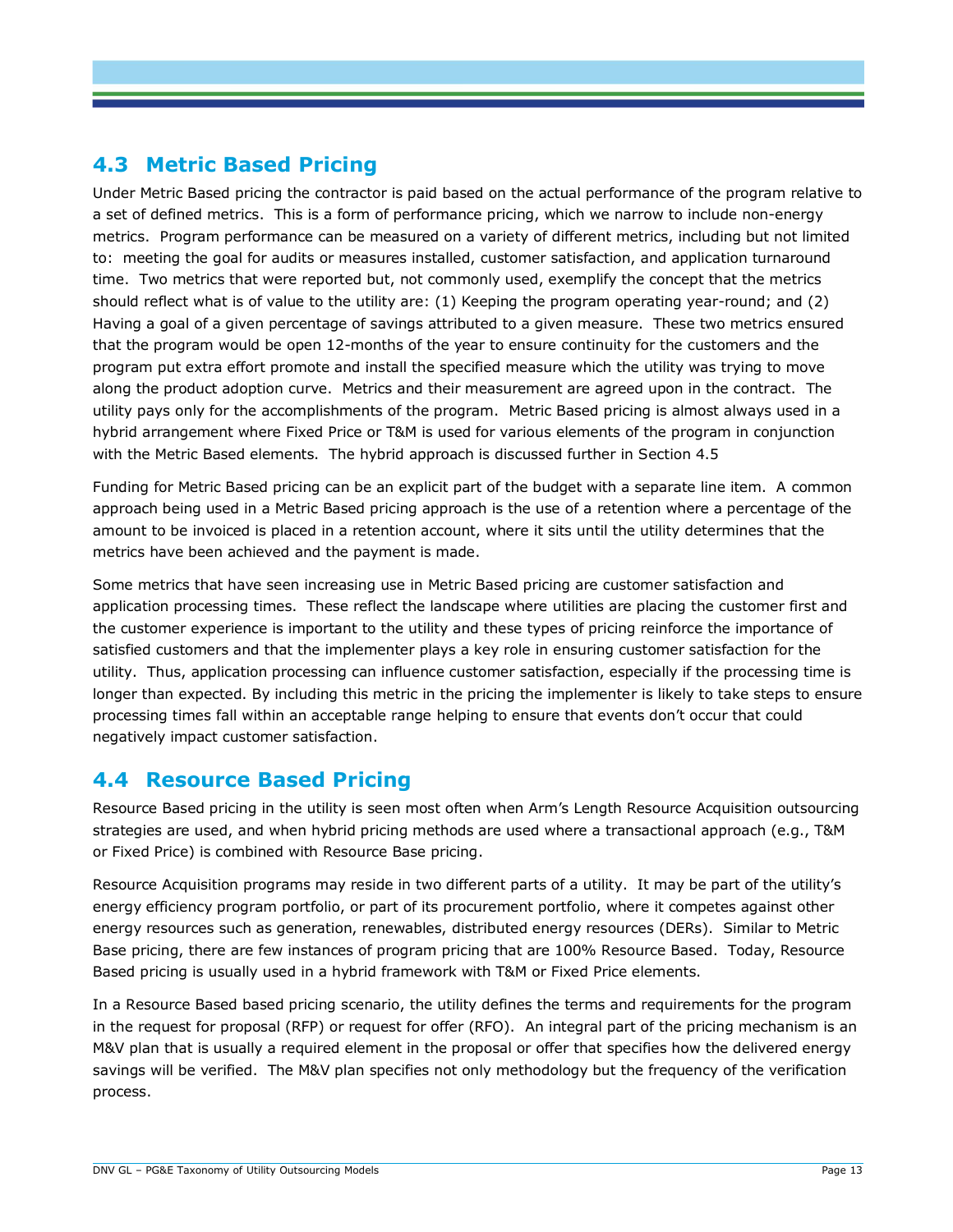When used in an RFO for energy procurement additional specific energy efficiency eligibility criteria must be met. Some of these criteria are: incrementality and resource adequacy<sup>1</sup>. Resource adequacy is a mandatory CAISO planning and procurement process to "ensure resources are secured by load serving entities to meet the ISO's forecast system, local and flexible capacity needs.<sup>"2</sup> Meeting the incrementality requirement of the RFO ensures that the program is incremental to programs and plans that the utility had and there's no double counting of the program's measures/impacts; thus, the program is incremental to the activities the utility is already undertaking. Incrementality continues to be discussed in the CPUC's competitive solicitation framework working group (CSFWG).

Payments under Resource Based Based pricing is based on a \$ per unit of verified energy savings, i.e., kWh, kW or therm.

Recent legislative and regulatory actions are driving some of the programs in California towards pay for performance (P4P) approaches. P4P approaches are a form of Resource Based pricing with a number of steps and tools specified in advance. SB 350 authorized pay for performance for energy efficiency that is directly tied to measured energy savings. It also authorized P4P programs where a portion of the incentive would be set aside for payment based on post project measurement.<sup>3</sup>

One of the challenges for P4P pricing to work is how savings shall be measured. High resolution data from smart meters (AMI) and advanced data analytics are being used in combination to develop systems that can estimate appropriate baselines and verified energy savings efficiently and effectively. Ultimately these systems will perform the verified energy savings automatically (automated M&V) at relatively low cost. These tools need to be validated to ensure accuracy and consistency of the results.<sup>4</sup> LBNL is continuing to explore the appropriate application of automated M&V tools.<sup>5</sup> Some automated M&V tools are commercially available and open-source tools can be used to develop new tools. As new tools emerge their performance must be validated. LBNL and others have been developing standards and testing protocols to do this validation. conducting tests on a number of these tools and is developing protocols to validate the accuracy of verified energy savings from these types of models.

Pay for performance is being seen with increasing frequency. One utility issued an RFP for a program where two payments are made: the first payment is made on the installation of the measure(s); and the second payment is made after the savings have been measured after at least one year of operation. If AMI data are available the second payment is based on the temperature and time-of-week (TTOW) model protocols developed by LBNL<sup>6</sup>. Otherwise monthly data could be used using an approved M&V protocol prescribed in the RFP. Seattle City Light has been conducting pilots of performance based contracting with four projects in implementation as of October 2016<sup>7</sup>. These pilots include different building types (multifamily, large and medium office, and commercial mixed use) and varying incentive structures, including flat payments for two or three years to multiple incentives levels for up to six years. The Energy Trust of Oregon has a Pay for

 $\overline{a}$ 

 $^1$  CAISO's "Flexible Resource Adequacy Criteria and Must-Offer Obligation", Market and Infrastructure Policy Revised Draft Final Proposal of March 7, 2014

<sup>2</sup> CAISO. Regional Resource Adequacy, Issue Paper, December 9, 2015, p 5.

<sup>3</sup> SB 350, Sec. 16(d)(2).

<sup>4</sup> http://eis.lbl.gov/auto-mv.html

<sup>5</sup> Granderson, J. etal. *Industry and R&D Needs: Defogging Key Issues in M&V 2.0*, NEEP EM&V Forum, June 2016.

<sup>6</sup> Matthieu, J.L., P.N. Price, S. Kiliccote, and M.A. Piette, *Quantifying Changes in Building Electricity Use, With Application to Demand Response*, IEEE Transactions on Smart Grid, 2:507-518, 2011.

<sup>7</sup> Moen, L. and Rodenhizer, D. *Performance-Based Pilots*, Seattle City Light, at NW Energy Coalition, Pay for Performance Workshop, October 24, 2016.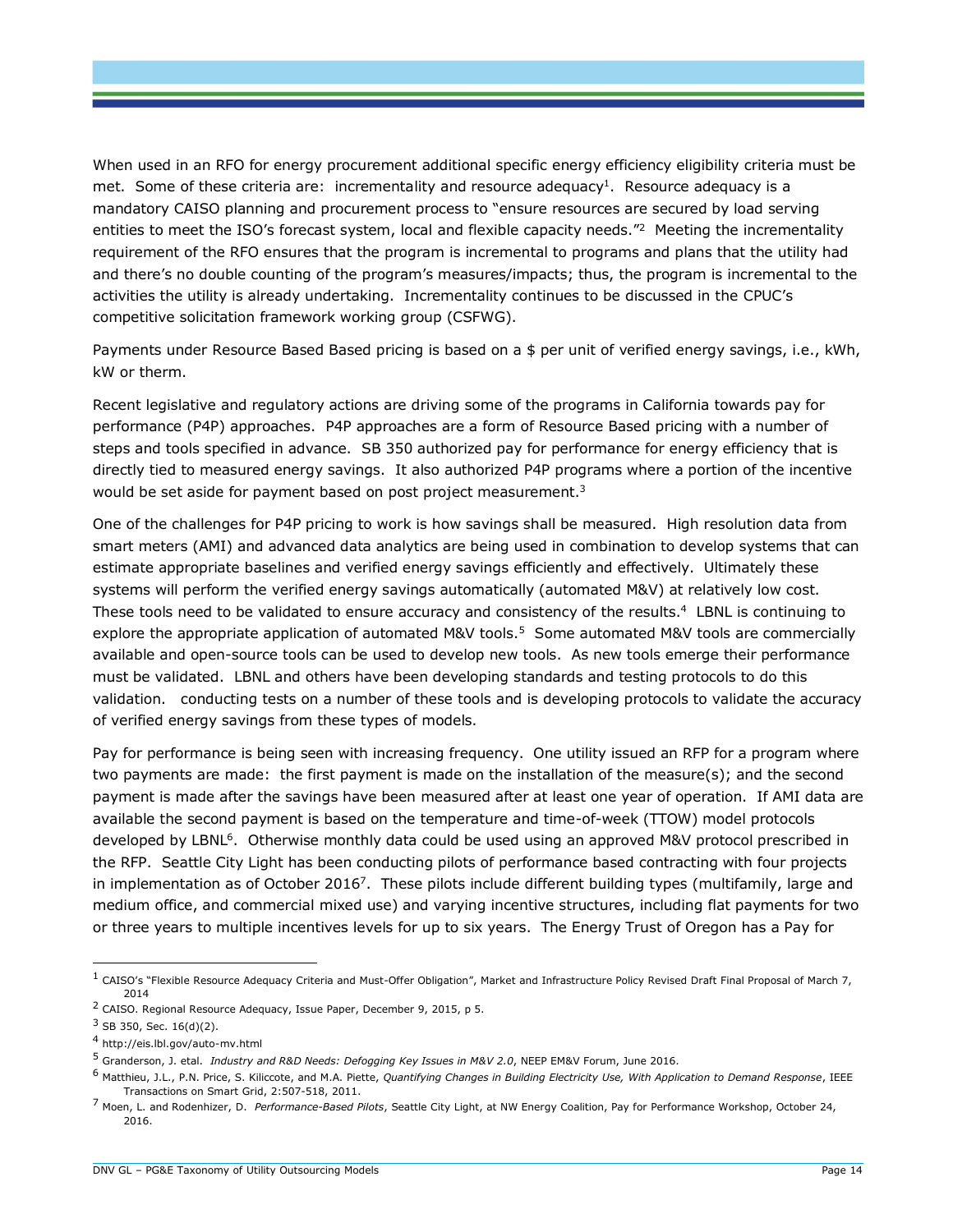Performance – Commercial program<sup>8</sup> where incentives are paid annually over three years based on measured, delivered savings. This program has two options: (1) O&M and behavioral measures with incentives paid over three years; and (2) projects where at least 50 percent capital measures comprise the incentives that are paid over three years. Incentives are paid annually.

#### <span id="page-18-0"></span>**4.5 Hybrid Pricing**

In many cases hybrid pricing approaches are used, where several pricing strategies are used for a given program. For example, some programs will charge a fixed monthly fee for administrative and core functions, and be paid on a metrics basis for accomplishing specified metrics, acquiring customer participation or energy savings.

In fairly complex implementation agreements there might be elements of fixed price, T&M, and performance elements (Metric Based and/or Resource Based). The following scheme is an example of a complex hybrid pricing scheme where the utility wants to promote designated measures for installation; these may be new measures or some that have desirable characteristics:

- Administrative fee
	- o Fixed fee
	- o Paid monthly
- Marketing
	- $\circ$  T&M (with utility approval prior to each campaign)
	- Outreach and Direct Implementation (audit based)
		- o Fixed price per completed audit
- Direct Implementation Measure Installation
	- o Deemed measures Fixed Price per Unit
	- o Custom measures Price per Verified kWh Saved
		- **Includes verification of energy savings**
		- Payment can be split
			- Part at time of measure installation
			- Remainder following verification of savings, with the amount based on the measured savings
- Performance Bonus

 $\overline{a}$ 

- o Fixed amount for meeting program goals
	- Audit, measures, kWh savings

<sup>8</sup> Walker, S. *Pay for Performance (PfP) – Commercial*, Energy Trust of Oregon, at NW Energy Coalition, Pay for Performance Workshop, October 24, 2016.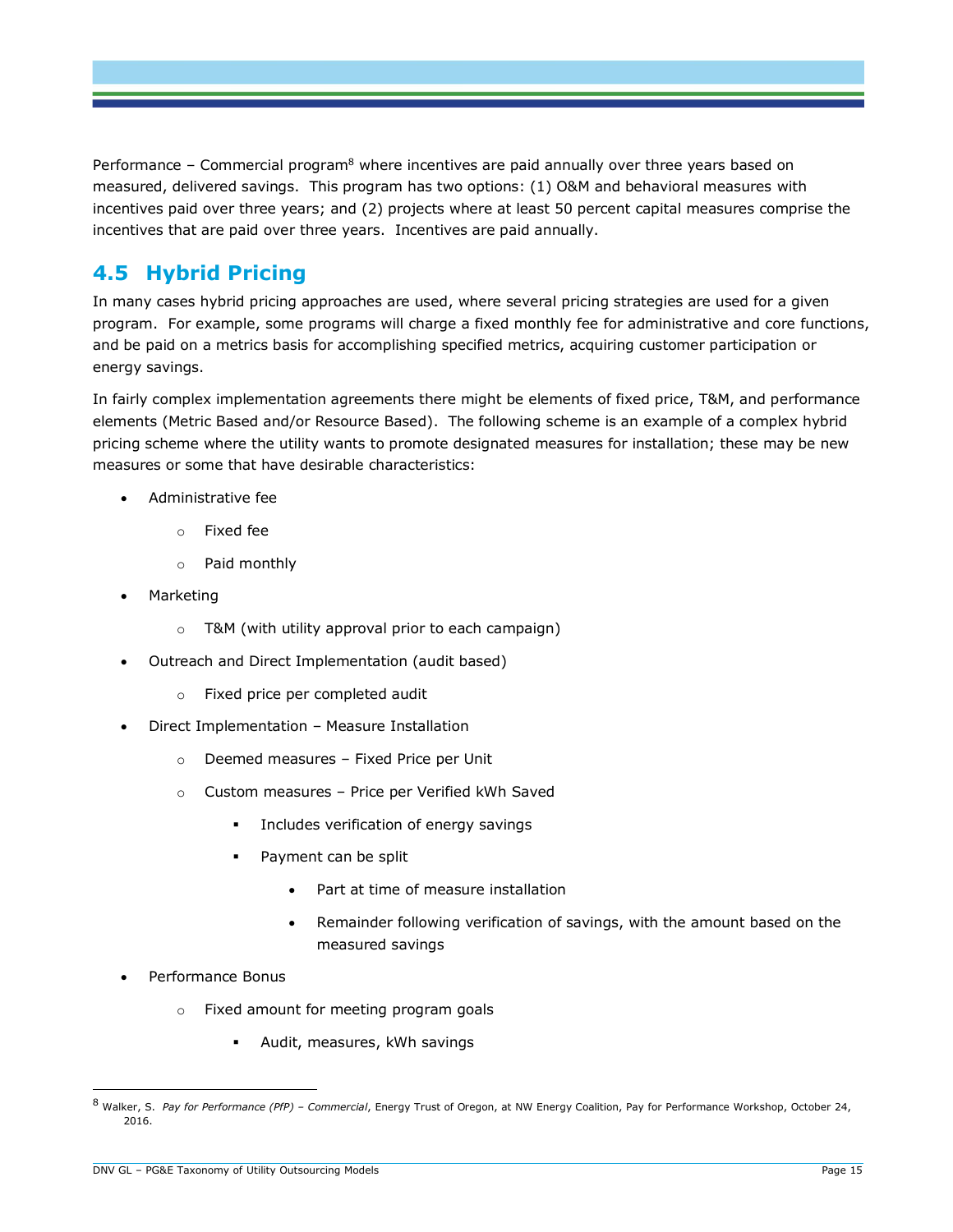- Customer satisfaction target (JD Powers score)
- $\circ$  Variable amount based on verified energy savings from designated measures (intended to promote the measure)

This type of pricing scheme has a lot of features in it, each with a purpose. The fixed administrative fee ensures the implementer will be able to "keep the doors open." The marketing effort will only be done if approved by the utility. The T&M structure allows the marketing to utilize the most effective channels for the campaign. Audit-based payment for outreach and DI is fixed price per completed audit to ensure the implementer produces results. Fixed price per unit for deemed measures ensures the customer receives the incentive for installing these deemed measures, while the split payment for custom measures provides the customer a partial payment at the time the measure is installed, before waiting a year or so for the savings to be verified. The performance bonus for meeting program goals provides the implementer the incentive to perform in a productive manner. Lastly, the variable bonus for the installation of designated measures helps ensure the implementer focuses on this measure.

Pricing strategies are important to both the buyer and seller, i.e., utility and implementer. The use of appropriate strategies can ensure that programs and projects are completed in a satisfactory manner for the utility and the implementer would say they had a successful program.

#### **4.6 Pay for Performance from the California Perspective**

SB 350 directed the California Public Utilities Commission (CPUC) to develop or update energy efficiency policies to, among other issues, "authorize pay for performance programs that link incentives directly to measured energy savings." 9

Where SB 350 led to the authorization of programs that use pay for performance to link incentives to measured energy savings, AB 802 directed the CPUC to consider using normalized metered energy consumption (NMEC) as a measure of energy savings. $^{10}$ 

The CPUC responded to SB 350 and AB 801 in its guidance decision for Business Plan filings (D.16-08-019) where the CPUC recognized that pay for performance (P4P) is "not a one-size-fits-all solution for every program", that it wants to "encourage the program administrators to ensure risk-sharing and performance emphasis by utilizing pay-for-performance contracts in all contracts where savings measurement will be performed and where risk can be shared and not solely placed on ratepayer funding. $"^{11}$ 

What is P4P as it pertains to the Rolling Portfolio? From SB 350 there needs to be a direct link between incentives and measured energy savings, and AB 802 encourages the use of normalized metered energy consumption to measure energy savings. The HOPPS Ruling<sup>12</sup> provides some insight into the elements of a payment strategy that is acceptable to the CPUC: *"We expect only that the payment strategy reflect an accurate valuation of the savings:*

*1) Where savings claims are based on normalized metered energy consumption, customer payment must be at least in part based on ex post data from changes in normalized metered energy consumption.*

<sup>&</sup>lt;sup>9</sup> SB 350, Sec 16. (Amended Public Utilities Code, paragraph 399.4(d)(2))

<sup>10</sup> AB 802. Sec. 6. (Amended Section 381.2 of the Public Utilities Code)

<sup>11</sup> D.16-08-013, Section 5.3.

<sup>12</sup> Ruling Regarding High Opportunity Energy Efficiency Programs or Projects (HOPPS), December 30, 2015, p 10.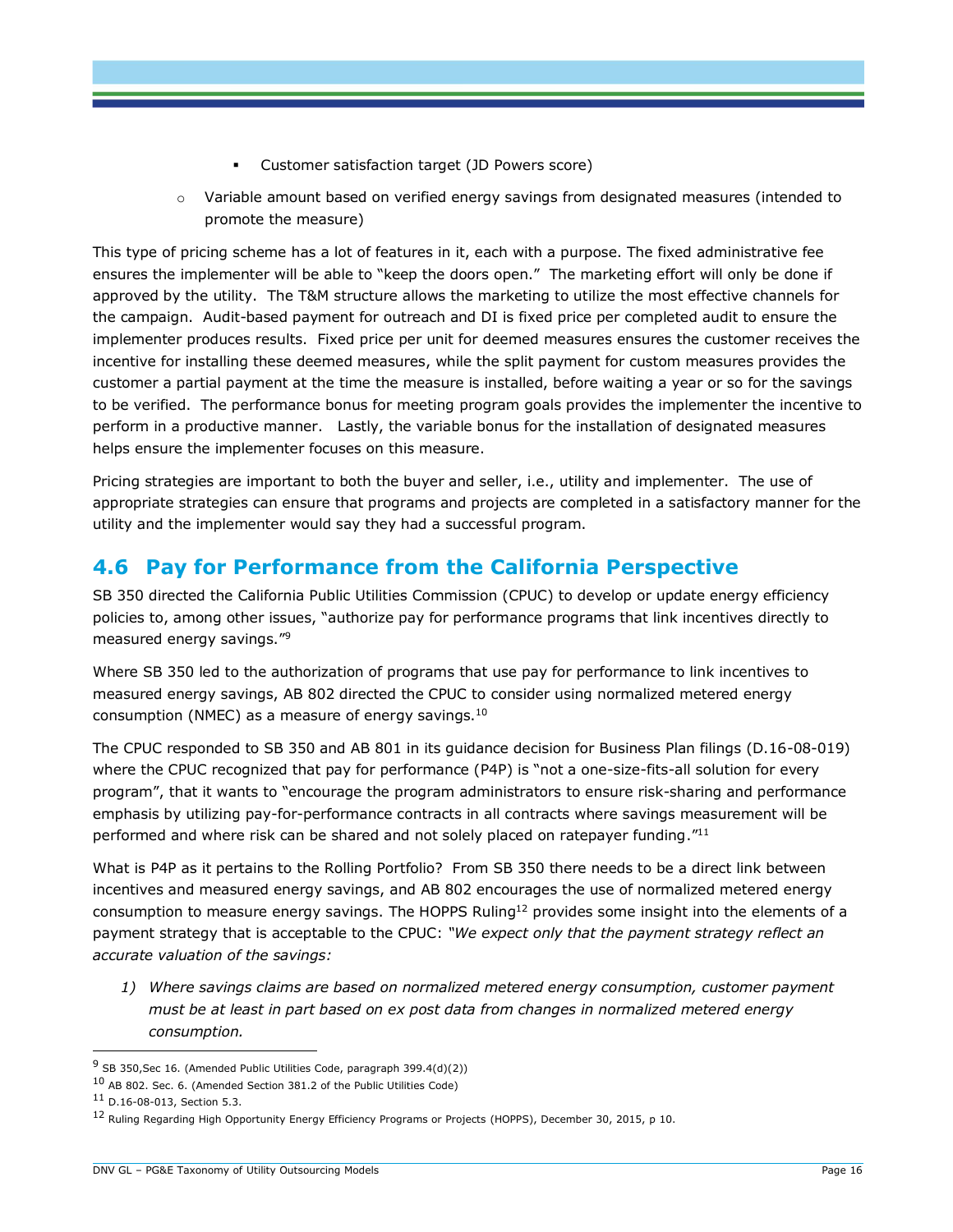- *2) Pay for performance incentive designs must:*
	- *a) Use at least one year of pre installation usage data to establish a usage baseline:*
	- *b) Provide for at least one year of ex post measurement, and,*
	- *c) Account for the length of time the savings are expected to persist.*
- *3) Payment structure should mitigate the risk of up-front payments exceeding the value of actual savings.*
- *4) For proposals basing savings claims on net metered energy consumption, we will not require projects to demonstrate that they are early retirement, or to adjust baselines to account for replace on burnout.*
- 5) *Standard building repair and maintenance need to be accounted for, with baseline savings adjustments specified to reflect the customary customer activity in the absence of the program intervention."*

P4P in the strictest definition is consistent with the Fixed Price-Resource Based Pricing model where all associated costs are reflected in a unit price (\$/kWh, \$/kW or \$/therm) that is paid following the ex post measurement of energy savings; the payments may be made over a period of years depending on the measure. The measurement of savings must follow a set of pre-defined measurement protocols. NMECS is the measurement approach preferred by the CPUC. Systems have been, and are being, developed to provide implementers with NMECS tools that been vetted for use in EE programs using a P4P pricing strategy. Other approaches may be employed where NMECS isn't feasible. Alternate approaches need to be approved prior to final contracting with the Implementer.

The implementer faces a variety of risks in P4P that ex post measured savings will be lower than was expected, yielding lower payment than planned. Similarly, the Program Administrators (Ratepayers) incur risk that they are paying for resources that are not delivered, or overpay for resources. Implementers and Program Administrators will take steps to minimize their respective risk elements.

To mitigate their risk Implementers will take steps to ensure they are properly compensated. This may include selecting the measures that give the greatest certainty of savings, adding excessive costs, perhaps contingencies. They will also seek to gain efficiencies in their program that reduce costs. In most cases the incentive would be paid out over a period of years increasing the volatility of revenues to the implementer.

The CPUC seems to be providing oversight to ensure the Program Administrators are not assuming risk on behalf of Ratepayers. For example, the HOPPs Ruling Program Administrators ensure "gaming" where the implementer is overpaid for the energy savings where there is an upfront payment. Similarly, the PAs are to mitigate "gaming" where ex ante savings are under-estimated that could result in higher than expected energy savings, thus higher than expected payments.

In its guidance decision for Business Plan filings (D.16-08-019) the CPUC indicated it wants to "encourage the program administrators to ensure risk-sharing…where risk can be shared and not solely placed on ratepayer funding"<sup>13</sup> Under the premise that risk be shared between ratepayers and implementers, a hybrid pricing strategy can be employed. Using a hybrid strategy can modify the risk profile by shifting some costs

<sup>13</sup> D.16-08-013, Section 5.3.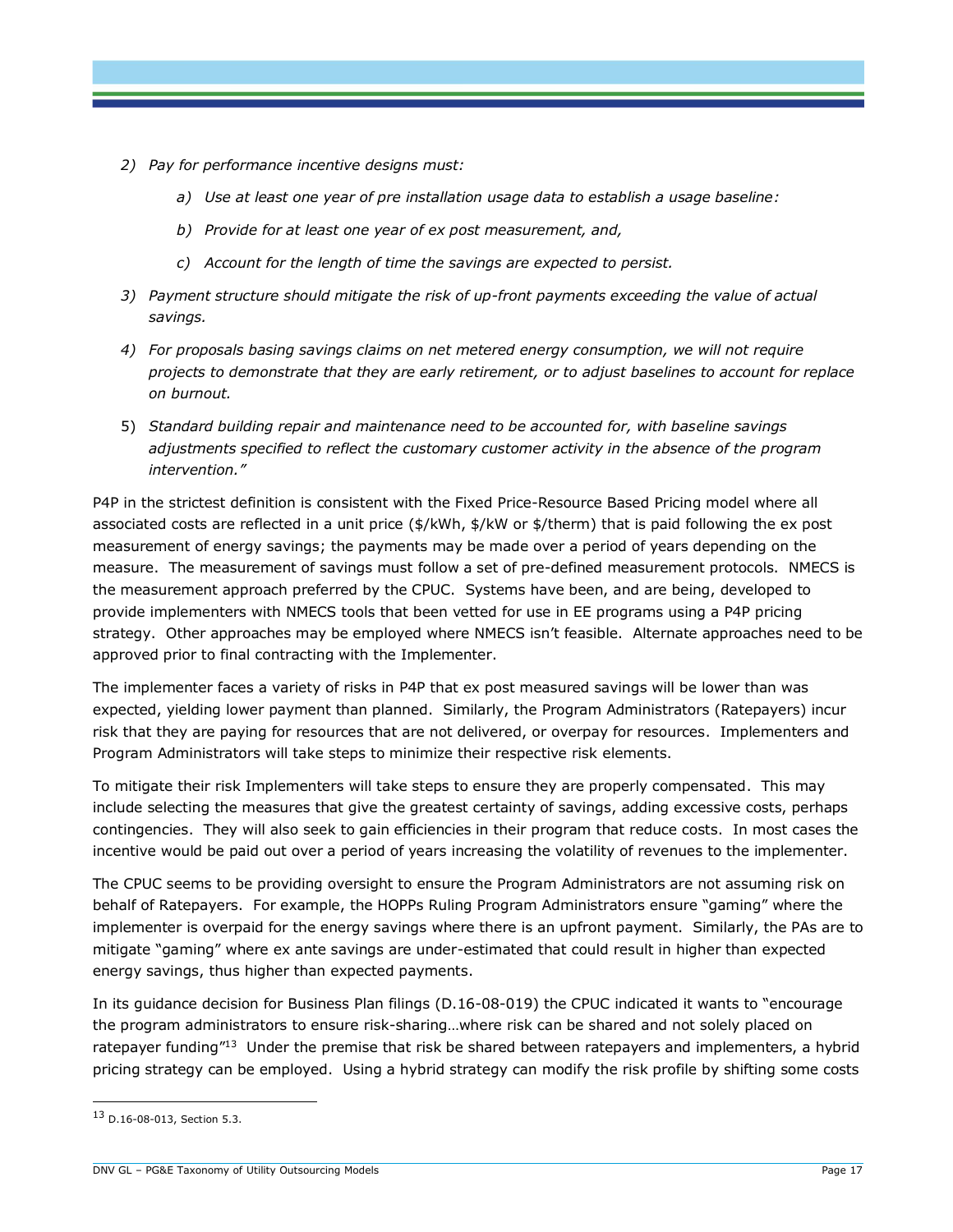from the resource price, e.g., \$/kWh, to another category that is paid, often on a T&M basis. One item that is a candidate to be shifted is the site assessment, or audit, used to develop the measures. Other activities that can be moved are administrative tasks such as reporting and forecasting. The result of shifting costs from the resource price (\$/kWh) to a T&M or fixed price per task is that the risk to the Implementer is reduced while the risk to Ratepayers is increased, i.e., the risk of a project where assessments have been completed are not installed. If the CPUC finds this sort of risk-sharing acceptable then hybrid pricing becomes a potential pricing alternative for P4P pricing.

Some practical experience that may be gained from the recent Local Capacity Requirement RFO and Preferred Resources Pilot processes that Southern California Edison and San Diego Gas & Electric have undertaken for the energy efficiency components of the LCR and PRP RFOs for energy efficiency.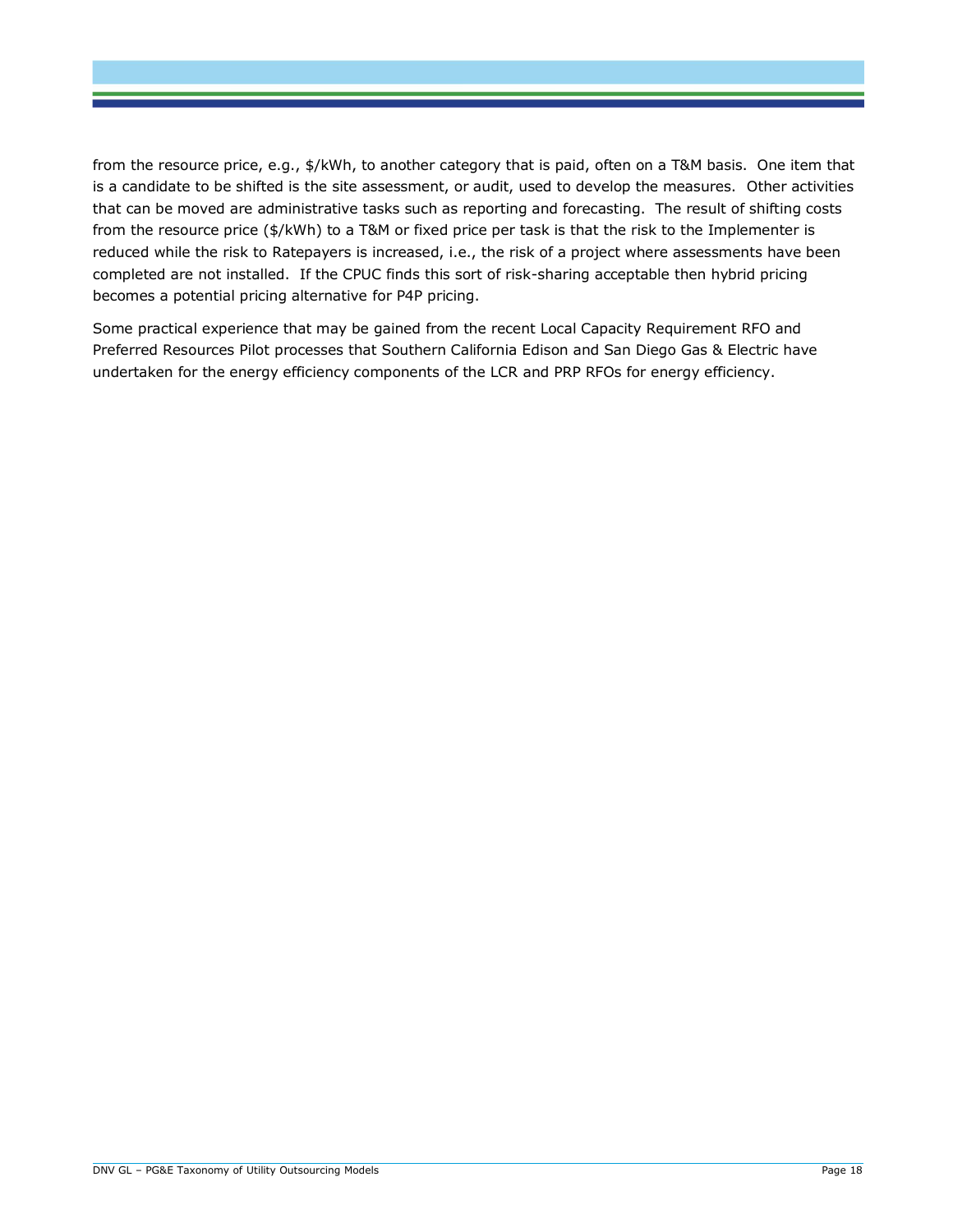#### <span id="page-22-0"></span>**5 IMPACTS OF OUTSOURCING MODELS ON UTILITY STAFFING**

This section examines the impacts of the five outsourcing models on utility staffing. In general, as the level of outsourcing increases, i.e., move from Minimal Outsourcing (Level 1) to Arms' Length Resource Acquisition (Level 5), utility staffing is reduced. [Figure 2](#page-25-0) shows relative staffing levels for programs for the five outsourcing models. From [Figure 2](#page-25-0) we can see that with:

- Minimal Outsourcing (Level 1)
	- o utility staff performs virtually 100 percent of the activities
	- o contractors do minimal work
- Integrated Program Outsourcing (Level 3)
	- utility staff performs about 60 to 80 percent of the program activities
	- o implementers do 40 to 20 percent
- Arm's Length Resource Acquisition (Level 5)
	- o utility staff performs 10 to 20 percent of the program activities
	- o implementers do 90 to 80 percent

For the most part there's a finite amount of work that is done for a program and we have a zero-sum game when it comes to who does the work. If a contractor does some work on a program then the utility's work is reduced by a corresponding amount. Along the continuum of outsourcing models (Level 1 through Level 5) this work is split between the utility and the implementer. The type of outsourcing model influences the split of work effort between the utility and implementer.

The impacts of outsourcing models on utility staffing are shown in [Table 3.](#page-26-0) This table shows the relative utility staff work effort, roles of utility staff and the overall impact on staffing for each outsourcing model. The utility has some core functions that will exist regardless of the type of outsourcing, unless these functions are outsourced. These are discussed in Section [5.2.](#page-22-1)

#### **5.1 Is The Outsourcing Replacing An Existing Program or Portfolio?**

A question that needs to be asked to more fully understand the impact of outsourcing on utility staff is whether the outsourcing is a new program or if it is replacing an existing program. If it is a new program then the outsourcing may actually increase the responsibilities and work load of existing staff, potentially indicating a need to increase staff in certain core areas. However, if the outsourcing is replacing an existing program then the result will be a reduction of staff.

#### <span id="page-22-1"></span>**5.2 Core functions**

Several core functions need to be maintained by the utility regardless of type of outsourcing is used. These functions are necessary for the normal operation of the utility. Examples of these core functions include:

• Solicitation and procurement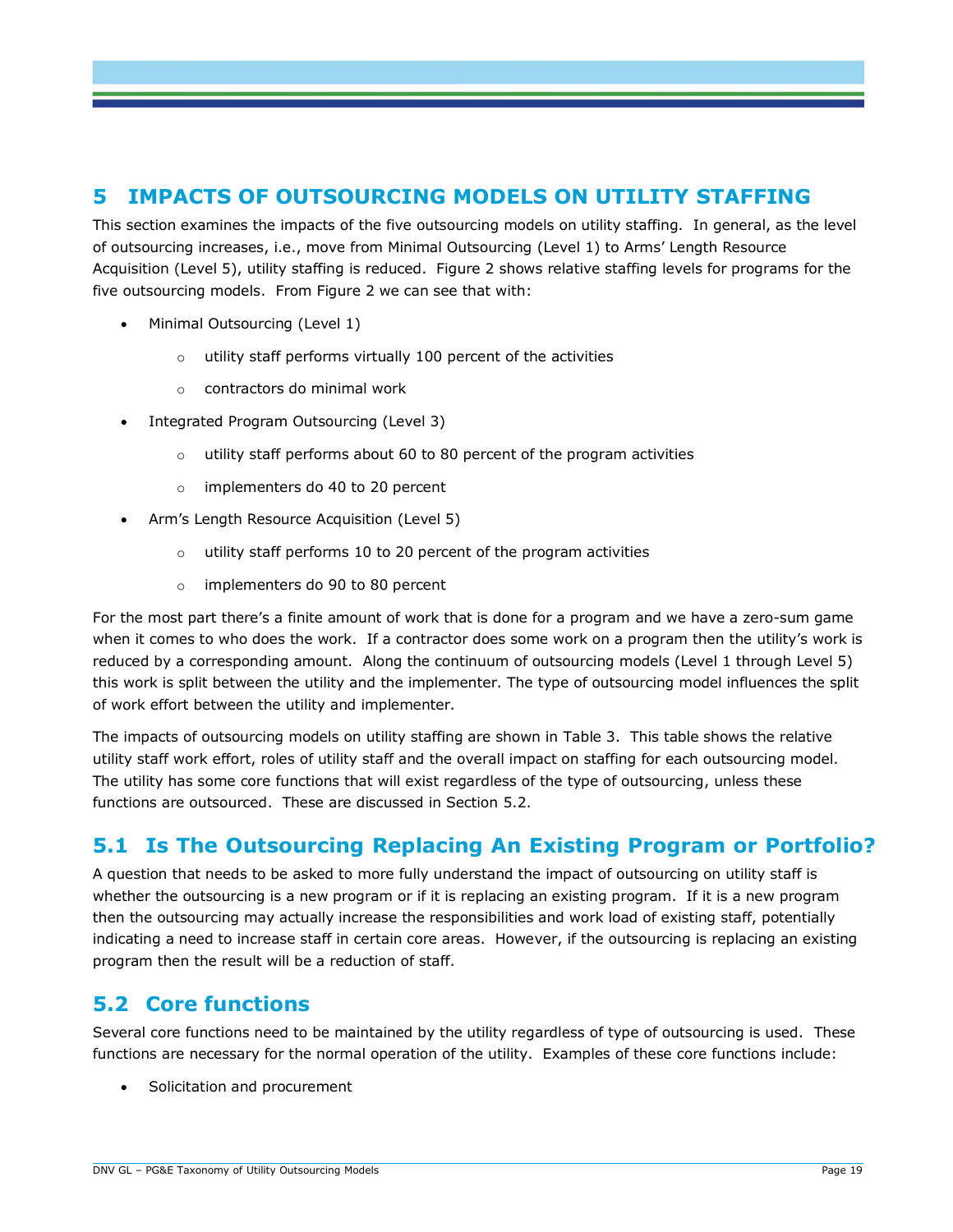- Contract management
	- o Contract compliance
	- o Verification
- Regulatory
	- o Filings
	- o Reporting
	- o Management
	- o Technical analysis
- Planning
	- o Resource planning
	- o Interface with grid managers, CAISO, DERs
- Key Account Managers
	- o Program marketing and outreach
	- o Customer service roles
		- Billing
		- Connections

#### **5.3 Staff Impacts by Outsourcing Model**

#### 5.3.1 Minimal Outsourcing (Level 1)

Under a minimal outsourcing model the utility uses its own staff to implement its programs. All facets of the program are under the direct control and management of the utility, from program design to issuing incentive checks. Occasionally, certain tasks may be outsourced. For example, it's not uncommon to use outsourced labor to help with peak load staffing situations, such as at the end of the program year or when a marketing campaign lead to an influx of new participants. Contractors may be outsourced for tasks that require licenses, e.g., electricians or plumbers, due to state or local codes requiring licensed contractors to do certain work.

There is little or no impact on the level of utility staffing.

#### 5.3.2 Project or Activity Outsourcing (Level 2)

Project or activity outsourcing is used when the utility has a well defined project or a specific activity that needs to be addressed. Types of projects where outsourcing is commonly used include program evaluations, software as a service (SaaS), outreach, marketing campaigns, and market research. Each of these projects requires specific expertise that can be obtained through the solicitation process. Typical activities that are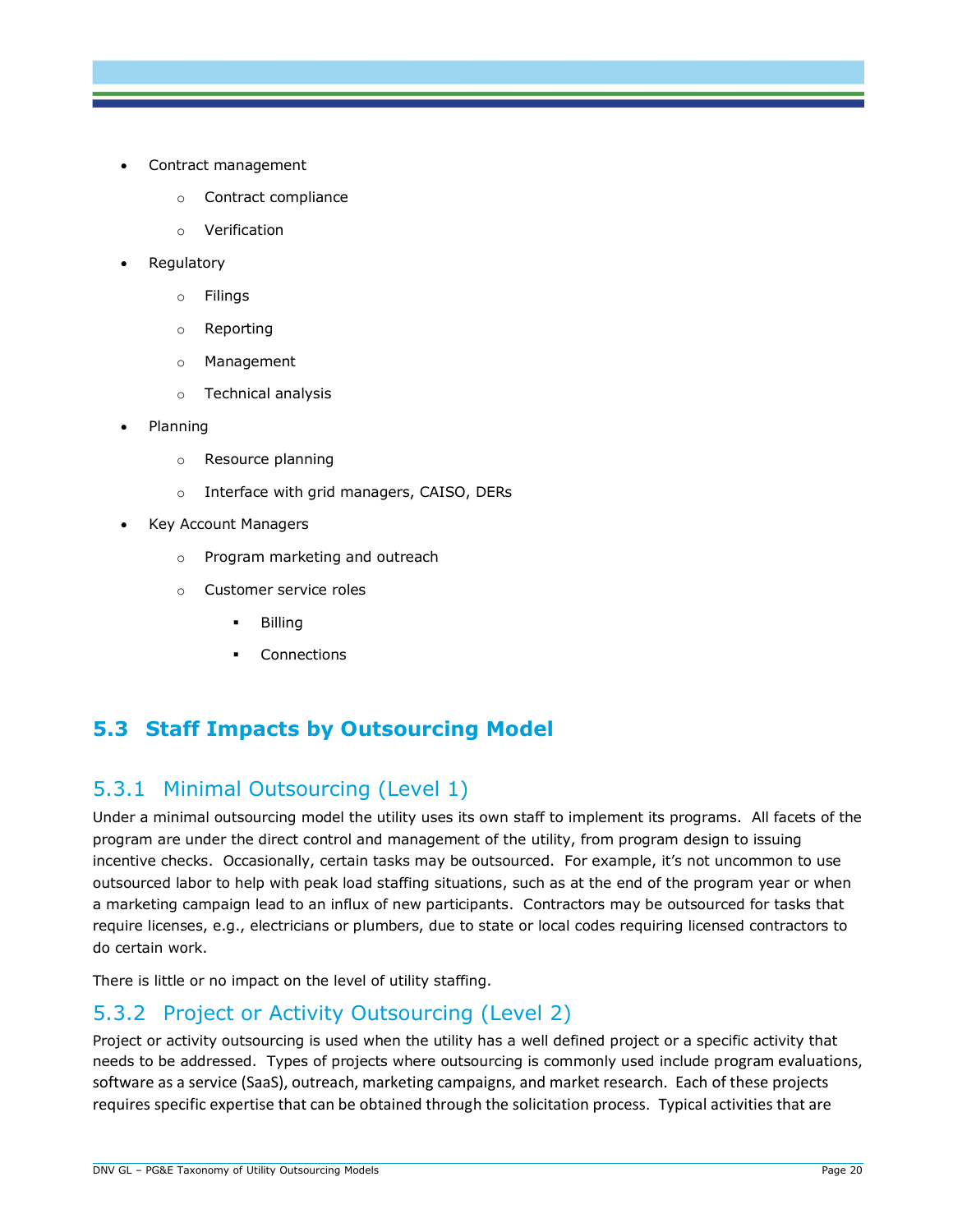outsourced include field inspections, engineering reviews, and advertising. One of the advantages of this type of outsourcing is that the utility acquires expertise. For example, through outsourcing with a number of contractors the utility can gain a breadth of expertise that would be difficult staff internally.

Project or activity outsourcing can be viewed as staff augmentation, i.e., the extension of staff work capacity or capability. Utility staff maintains all management responsibilities, including specification of the project or activity, and is ultimately responsible for the work products.

There is little or no impact on the level of utility staffing.

#### 5.3.3 Integrated Program Outsourcing (Level 3)

As described in Section [2.3](#page-8-0) through the integrated program outsourcing model utilities integrate all, or most, program activities and tasks under a single contract. Under this model the utility has control over:

- Program design
- Branding
- Integration
- Customer management

Utility staff serves the role of project manager and oversees all aspects of the program. Staff is responsible for integrating the program with other programs in the utility's portfolio.

When a utility outsources an integrated program the impact on staff depends on whether the outsourced program is a new program or is replacing an existing utility program.

If the outsourced program is a new program there will be relatively little impact on staff. Staff will continue to conduct project management, integration with core utility functions, and coordinate with other program implementers. There may be a need for additional staff due to the increased activity from Through the solicitation process staff will convey key program design elements to the prospective bidders, and finalize program design either during contract negotiations or during the early stages of program implementation.

If the outsourced program is replacing an existing program then much of the existing program staff will be impacted resulting in staff reduction.

In either case the utility needs to maintain staffing in key areas, such as regulatory, technical, contract management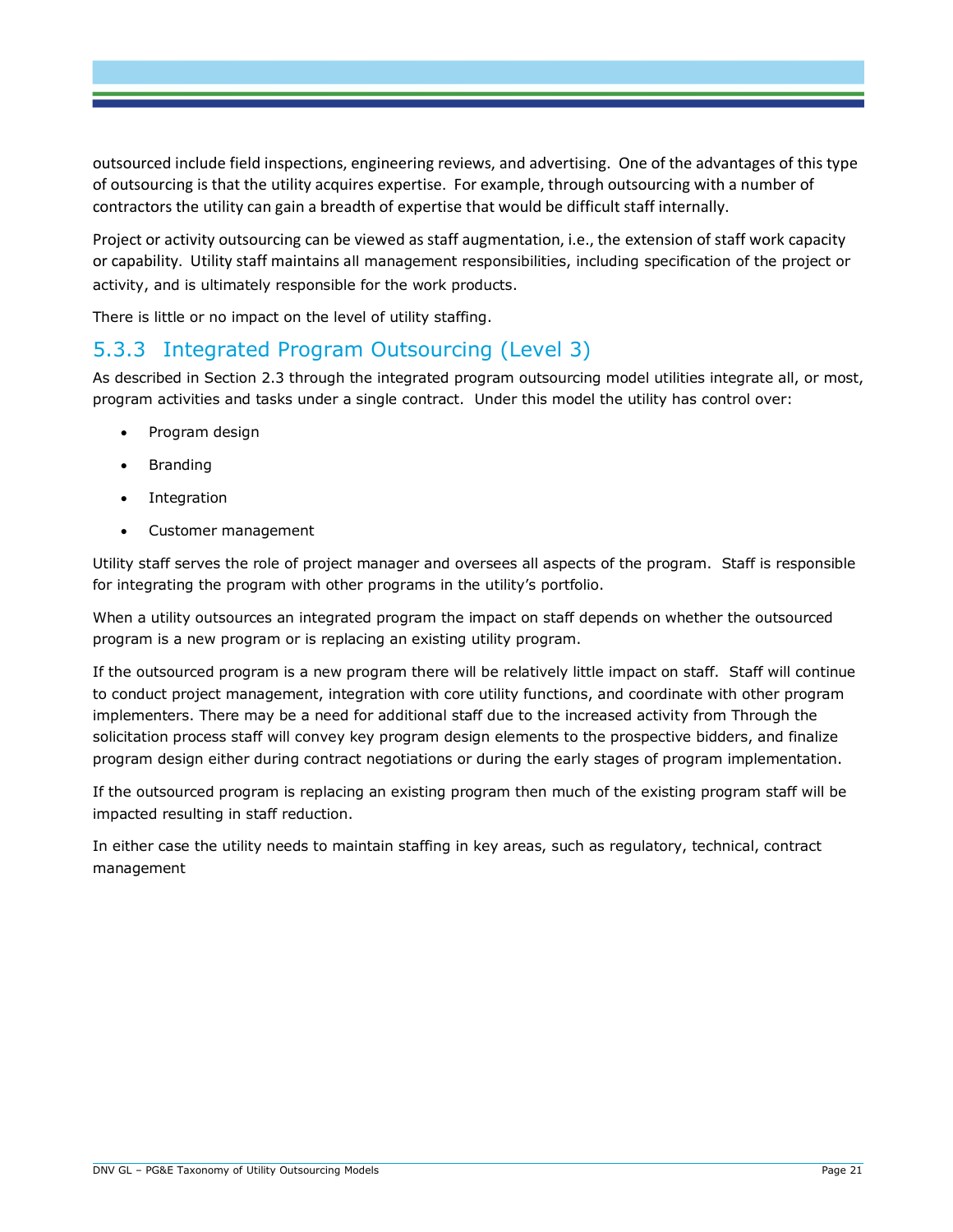<span id="page-25-0"></span>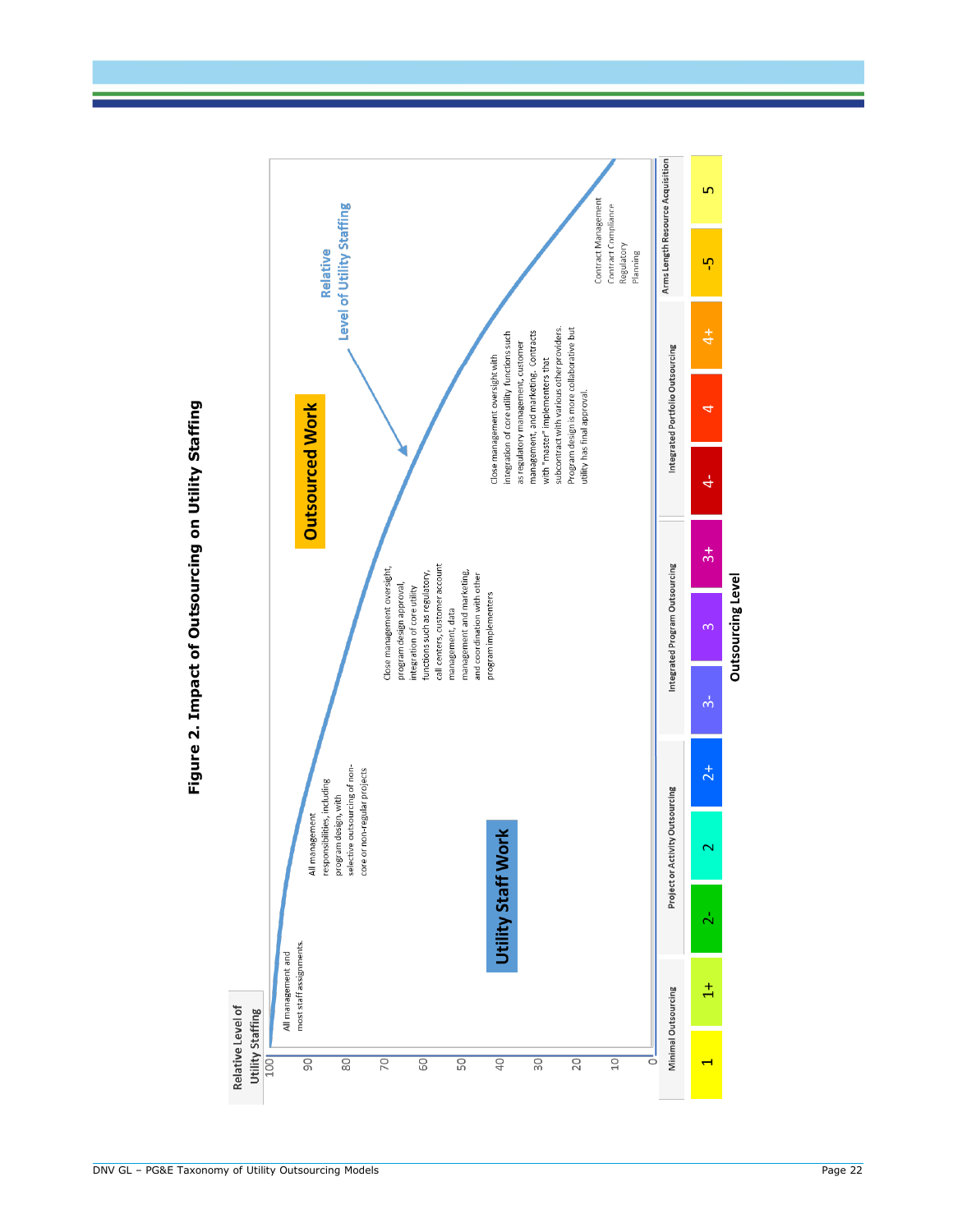<span id="page-26-0"></span>

|  |  | Table 3. Outsourcing Models and Utility Staff Impacts |  |
|--|--|-------------------------------------------------------|--|
|  |  |                                                       |  |

|                                                       |                                                                                                                                                                                                                                              | <b>Utility Staff</b>  |                                                                                                                                                                                                                                                                                                                                       |                                                                                                                                                                                                                                                                                                                                                                                             |
|-------------------------------------------------------|----------------------------------------------------------------------------------------------------------------------------------------------------------------------------------------------------------------------------------------------|-----------------------|---------------------------------------------------------------------------------------------------------------------------------------------------------------------------------------------------------------------------------------------------------------------------------------------------------------------------------------|---------------------------------------------------------------------------------------------------------------------------------------------------------------------------------------------------------------------------------------------------------------------------------------------------------------------------------------------------------------------------------------------|
| <b>Outsourcing</b>                                    |                                                                                                                                                                                                                                              | Work                  |                                                                                                                                                                                                                                                                                                                                       | <b>Impact of Outsourcing</b>                                                                                                                                                                                                                                                                                                                                                                |
| <b>Model</b><br><b>Minimal</b><br><b>Outsourcing</b>  | <b>Typical Outsourced Scope</b><br>Peak load staffing, licensed<br>contractors                                                                                                                                                               | <b>Effort</b><br>100% | <b>Common Utility Roles</b><br>All management and most<br>staff assignments.<br>Outsourcing limited to<br>short term needs, technical<br>capability gaps, and cost<br>reduction opportunities                                                                                                                                         | on Utility Staffing<br>No significant impact                                                                                                                                                                                                                                                                                                                                                |
| Project or<br><b>Activity</b><br><b>Outsourcing</b>   | Project: Program<br>evaluation, SaaS, outreach,<br>marketing campaign mgmt.,<br>market research,<br>Activity: Field inspections,<br>engineering reviews,<br>advertising                                                                      | 95%                   | All management<br>responsibilities, including<br>program design, with<br>selective outsourcing of<br>non-core or non-regular<br>projects                                                                                                                                                                                              | Low level of impact                                                                                                                                                                                                                                                                                                                                                                         |
| Integrated<br>Program<br><b>Outsourcing</b>           | Program Implementation<br>with significant utility<br>oversight and integration<br>with various utility core<br>functions                                                                                                                    | 75%                   | Close management<br>oversight, program design<br>approval, integration of<br>core utility functions such<br>as regulatory management,<br>call centers, customer<br>management, data<br>management and<br>marketing, and required<br>coordination with other<br>program implementers                                                   | If a new program utility staff<br>performing core functions may<br>experience increased work.<br>If replacing an existing program,<br>reduced staff work effort.                                                                                                                                                                                                                            |
| Integrated<br>Portfolio<br><b>Outsourcing</b>         | Implementation of a<br>portfolio of programs, often<br>with subcontractors serving<br>as implementers and<br>reporting to the contractor,<br>with significant utility<br>oversight and integration<br>with various utility core<br>functions | 60%                   | Close management<br>oversight with integration<br>of core utility functions<br>such as regulatory<br>management, customer<br>management, and<br>marketing. Contracts with<br>"master" implementers<br>that subcontract with<br>various other providers.<br>Program design is more<br>collaborative but utility has<br>final approval. | If a brand new portfolio that didn't<br>exist previously, then the utility will,<br>at a minimum, have a contract<br>manager, compliance, management<br>and planning oversight, e.g.,<br>portfolio oversight, regulatory<br>support, legal, technical, EM&V.<br>If replacing an existing portfolio then<br>most program staff, some/part core<br>support functions, would be<br>eliminated. |
| Arm's Length<br><b>Resource</b><br><b>Acquisition</b> | Program Implementation<br>with little or no utility<br>involvement, resource<br>acquisition (kW, kWh and<br>therm impacts)                                                                                                                   | 10%                   | Contract management                                                                                                                                                                                                                                                                                                                   | If a brand new resource acquisition<br>program that didn't exist then the<br>utility will, at a minimum, have a<br>contract manager, staff with<br>technical oversight, e.g., portfolio<br>oversight, regulatory support, legal,<br>technical, EM&V.<br>If replacing an existing portfolio then<br>most program staff, some/part core<br>support functions, would be<br>eliminated.         |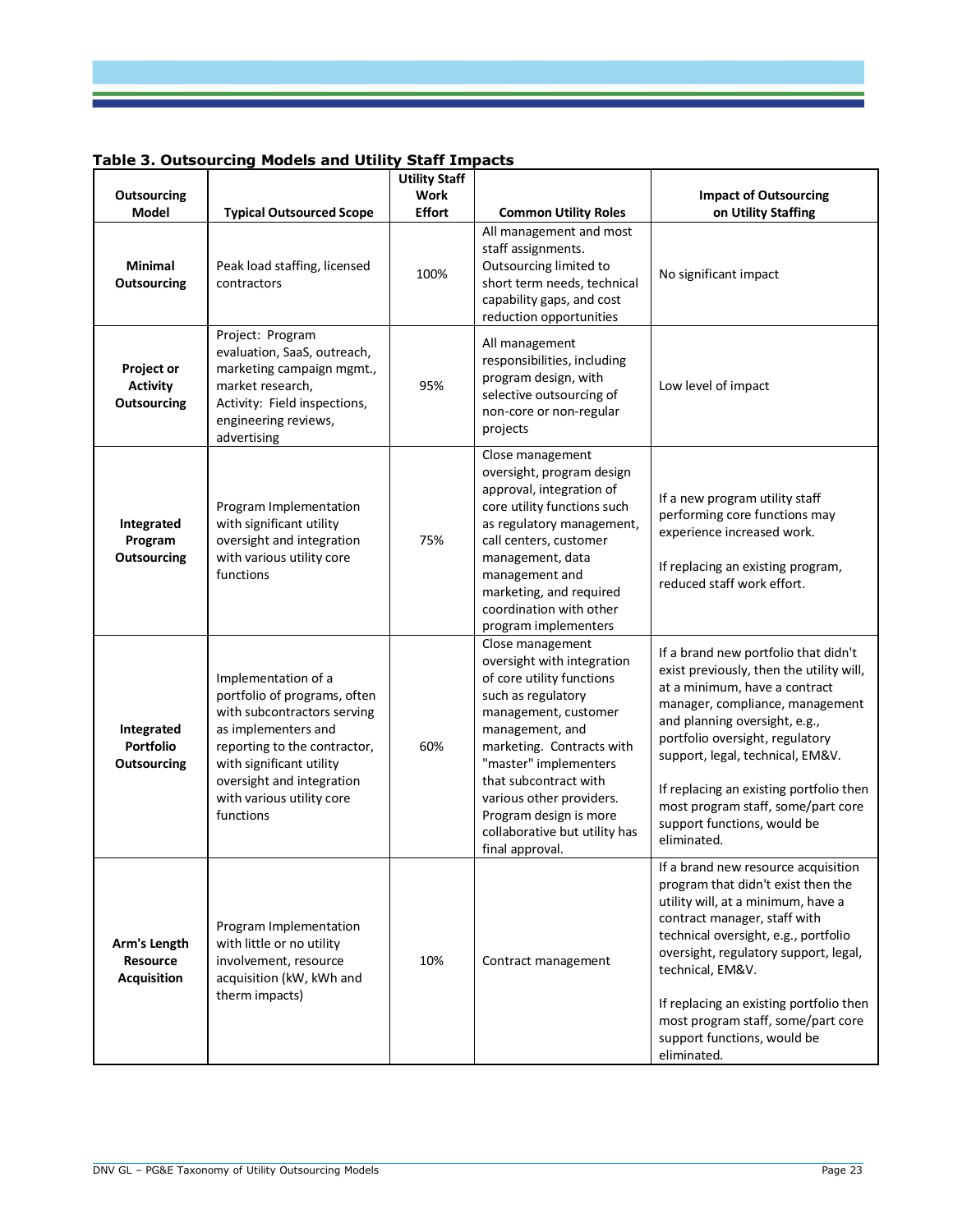### 5.3.4 Integrated Portfolio Outsourcing (Level 4)

Utilities outsource an integrated portfolio of programs under this model, or a single large program that employs significant subcontractors that are managed by the prime contractor as discussed in Section [2.4.](#page-9-0)

- Portfolio Composition and Program Design
- Branding
- Integration
- Customer Management

Utility staff acts as the program manager and oversees the management of all aspects of the portfolio and associated programs, including portfolio composition, program design, integration of core utility functions such as regulatory, call centers, customer management, data management, and marketing and outreach. The contractor assumes greater responsibility for the integration of the program with the other programs in the portfolio. The utility coordinates marketing and outreach with the non-portfolio programs and activities to minimize customer confusion.

#### 5.3.5 Arm's Length Resource Acquisition (Level 5)

Under the Arm's Length Resource Acquisition (Resource Acquisition) model virtually all program activities are shifted to the implementer. The utilities role is largely one of contract management, including contract compliance, and verification. The utility also continues to operate its core functions. One area that is unique is how the utility's key account managers are engaged in Resource Acquisition programs.

If the outsourced program is a new program, then the impact on utility staff is likely to be a slight increase. However, if the program is replacing a similar existing program, then work done be program staff will be eliminated and the contract management function will continue to operate.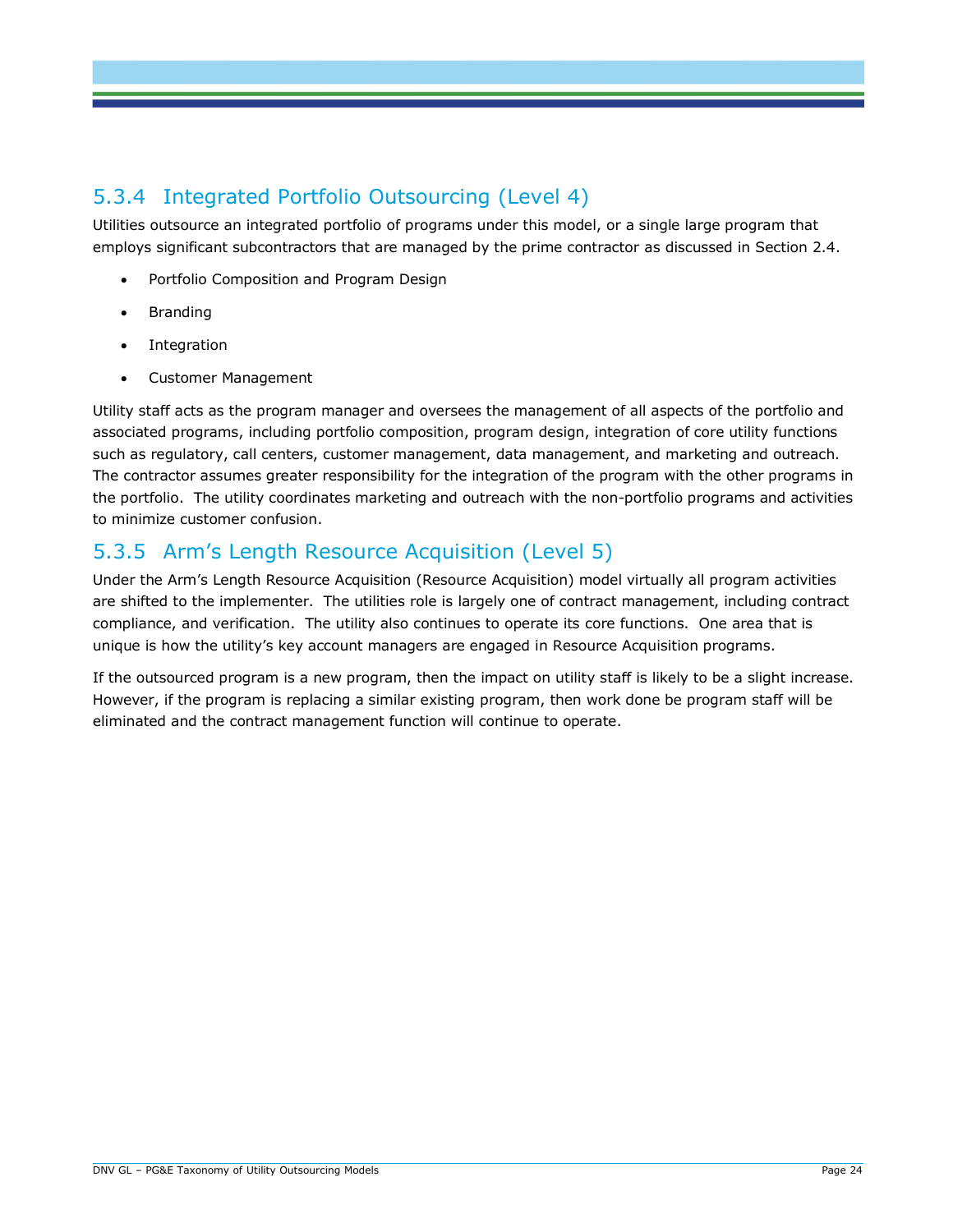#### **6 HOW NEW MEASURES ARE DEVELOPED AND BROUGHT INTO THE PORTFOLIO**

Utilities are constantly looking for new measures to add to their portfolios to improve the selection of EE measures available to their customers. In the business sector, most companies have a research and development (R&D) or product development department that creates new products for market. How do utilities develop new measures and bring them to their customers? To find out the project team conducted interviews with contacts with a number of utilities and agencies that operate utilities. These interviews are summarized in [Table 4.](#page-29-0) Some key findings are:

- New measure ideas come from two primary sources
	- o Implementers
	- o Utility staff whose job it is to identify new measures and program concepts
- New measures usually go from the utility to the PUC/PSC for approval
	- o Measures need to pass a cost effectiveness test prior to approval
	- $\circ$  Some utilities will test the measure through pilot activities including monitoring and measurement to collect data on measure performance
	- $\circ$  Utilities communicate with the PUC/PSC to seek approval, sometimes through a formal process, such as through a state-level board, sometimes on an ad hoc basis
- Some utilities have a structured system to develop and launch pilot programs
	- o One has a \$2.5 million annual budget for pilots
	- $\circ$  Several utilities have a process in place where RFPs for 3<sup>rd</sup> Party Programs are used to procure programs that are outside the utility's portfolio
	- $\circ$  Stage and gate processes are used to develop pilots, where a measure needs to pass various stages before going to the field test stage, where the pilot is implemented
- About half the states maintain a state-level Technical Resource Manuals (TRM) and/or technical databases serve as clearinghouses for new measures
	- o Provide access to the measures to all utilities in the state
	- o California's DEER Database has often been cited as the source for measure information from utilities outside the state
	- $\circ$  If there is no TRM or database most of these utilities file measure information similar to a TRM with their EE application to the PUC/PSC; the Arizona utilities file their measure data with the EE applications
- Most states have a state regulator, e.g., a PUC or PSC, that needs to review and approve the measure, especially if it's to be a deemed measure. There are a few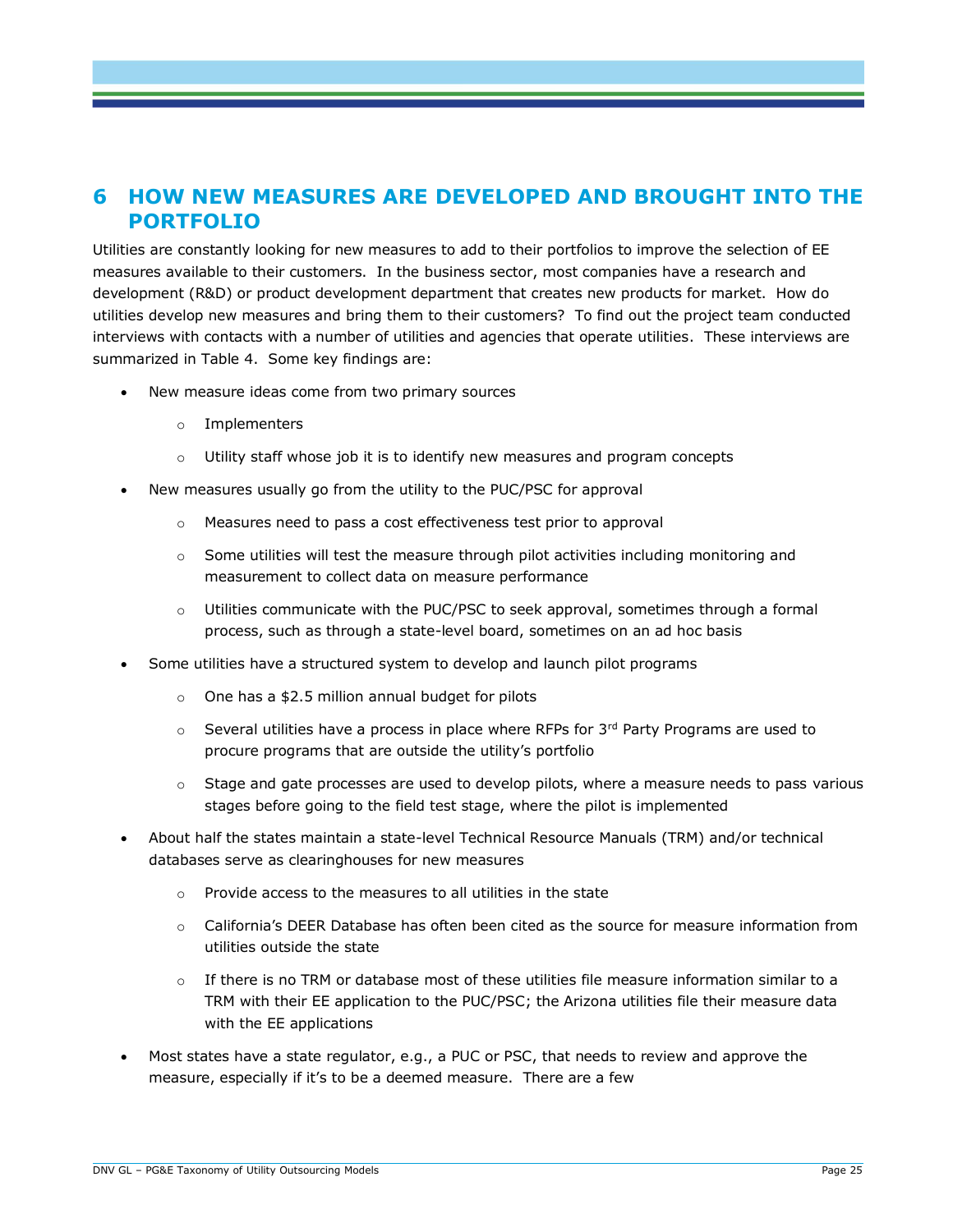NYSERDA's Emerging Technology and Accelerated Commercialization for the Commercial/Industrial Sector (ETAC) offered a unique opportunity to utilize NYSERDA's support to commercialize program concepts. The ETAC has been shut down, but NYSERDA does offer a similar process on a shared cost basis with the utility.

|                | <b>How Are New Measures</b>                                                                                                                                                                                                                                                                                                                                                                                                                                                                                                                                                                   | <b>How are Pilot Programs</b>                                                                                                                                                                                                                                                                                                                                                                                           |
|----------------|-----------------------------------------------------------------------------------------------------------------------------------------------------------------------------------------------------------------------------------------------------------------------------------------------------------------------------------------------------------------------------------------------------------------------------------------------------------------------------------------------------------------------------------------------------------------------------------------------|-------------------------------------------------------------------------------------------------------------------------------------------------------------------------------------------------------------------------------------------------------------------------------------------------------------------------------------------------------------------------------------------------------------------------|
| <b>Utility</b> | <b>Developed and Brought Into Programs</b>                                                                                                                                                                                                                                                                                                                                                                                                                                                                                                                                                    | <b>Developed and Tested?</b>                                                                                                                                                                                                                                                                                                                                                                                            |
| Utility 1      | The utility's pilot team develops measures and adds<br>them to the state's Energy Measures Database<br>(sEMD).<br>Other state-based utilities can also add measures to<br>the sEMD, which can be adopted by all utilities, as<br>needed.                                                                                                                                                                                                                                                                                                                                                      | The utility's pilot team has a stage and gate<br>process for developing pilot programs.                                                                                                                                                                                                                                                                                                                                 |
| Utility 2      | New measure ideas and concepts can be brought<br>forward by implementers or utility program<br>managers. Measures developed by implementers<br>need to be approved by the utility. The measure is<br>often used in a pilot program. A budget is set and<br>the pilot is conducted. After the pilot monitoring<br>period, the implementer develops the final<br>measure specifications, deemed savings and<br>incentives and add to the standard program<br>measures.                                                                                                                          | New measures ideas can be brought by<br>implementers or the utility's program managers.<br>Implementers develop the measure to be<br>approved by the utilities rep. A pilot program and<br>budget are set for the new measure, if needed.<br>After the pilot monitoring period, implementers<br>develop the final measure specifications,<br>deemed savings and incentives and add to the<br>standard program measures. |
| Utility 3      | Implementer develops new measures with ongoing<br>input from the utility. The utility and implementers<br>mine custom measures for potential new<br>prescriptive measures. Ultimately the utility signs<br>off on the measure and forwards to the state Public<br>Service Commission for approval for the measure<br>savings. sPSC works with the implementer, but<br>primarily is the check and balance on savings<br>estimates.                                                                                                                                                             | The utility harvests ideas from any source<br>possible. Has a \$2.5M/year budget for pilots.<br>The utility works collaboratively with customers<br>to select and design the pilot so it is valuable and<br>useful to the customer. The two parties are very<br>involved in the design of the pilot and work<br>together to flesh the concept out into a full pilot<br>program.                                         |
| Utility 5      | Each Program Administrator (utility) has a<br>Management Committee that is responsible for<br>incentive design. stech (state Technical<br>Collaborative) can suggest innovative designs and<br>measures. Existing relationships between the<br>Management Committee and vendors allows<br>vendors to suggest new ideas directly to the utility.<br>The larger utilities have staff where measure design<br>is their job description. The larger utilities use<br>demonstration projects to try different innovative<br>ideas: one will try it, and then share it with the<br>other utilities. | Pilot programs aren't usually done, although<br>there is the option to do so. A program offering<br>can be narrow enough to act as a pilot. Instead of<br>pilot programs a lot of demonstration projects<br>are done. The Management Committee selects<br>demonstration projects. Ideas and concepts for<br>demonstration projects usually come from<br>vendors.                                                        |

<span id="page-29-0"></span>**Table 4. How New Measures Are Brought Into Programs**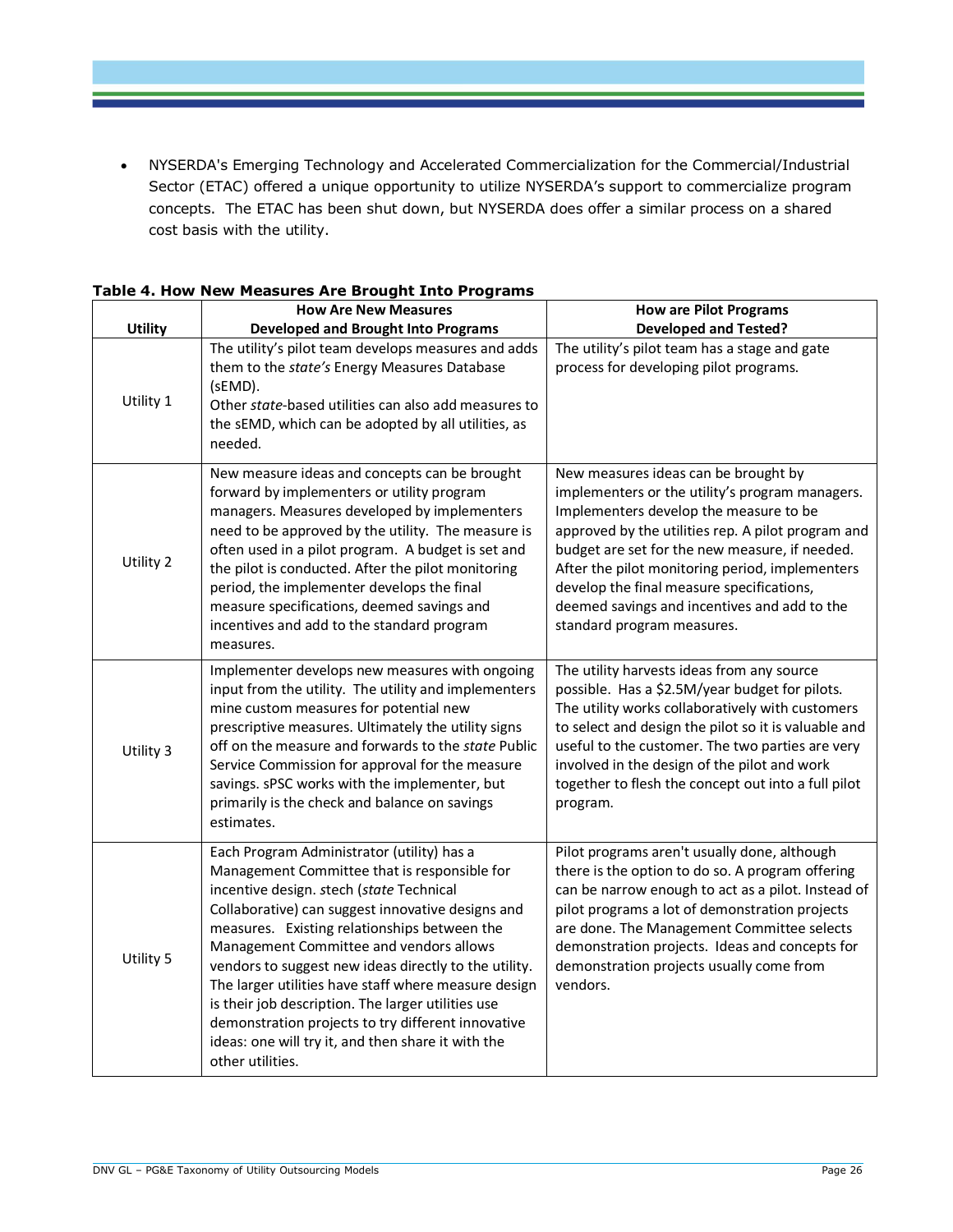|                | <b>How Are New Measures</b>                                                                                                                                                                                                                                                                                                                                                                                            | <b>How are Pilot Programs</b>                                                                                                                                                                                                                                                       |
|----------------|------------------------------------------------------------------------------------------------------------------------------------------------------------------------------------------------------------------------------------------------------------------------------------------------------------------------------------------------------------------------------------------------------------------------|-------------------------------------------------------------------------------------------------------------------------------------------------------------------------------------------------------------------------------------------------------------------------------------|
| <b>Utility</b> | <b>Developed and Brought Into Programs</b>                                                                                                                                                                                                                                                                                                                                                                             | <b>Developed and Tested?</b>                                                                                                                                                                                                                                                        |
| Utility 6      | Utility conducts R&D on measures, as do program<br>implementers. Review committee meets<br>periodically to review R&D activities and work<br>products.                                                                                                                                                                                                                                                                 | Pilot programs are developed by the client and<br>then managed by the 3rd party implementer that<br>specializes in pilot projects until they can be<br>transitioned to the main 3rd party implementer                                                                               |
| Utility 7      | Generally offered by 3rd party contractors to the<br><b>Utility as Pilots</b>                                                                                                                                                                                                                                                                                                                                          | <no input=""></no>                                                                                                                                                                                                                                                                  |
| Utility 9      | Generally, this was done at the suggestion of the<br>vendor and in concert with the project teams<br>through the Design Assistance Agreement (DAA)<br>process. The DAA was the commitment between<br>the program and the end customer that outlined<br>responsibilities for each party. There is an "other"<br>category, which would be selected for new<br>measures and analysis needed for a project.                | Innovative Program Solicitation Process and<br>other mechanisms                                                                                                                                                                                                                     |
| Utility 10     | Must be created using strict state workpaper<br>format. Draft work papers are submitted to the<br>utility PM for review, then sent to utility's<br>engineering department for internal review, then is<br>submitted to sPUC for their review and approval.                                                                                                                                                             | Innovative Program Solicitation Process and<br>other mechanisms                                                                                                                                                                                                                     |
| Utility 11     | If they come across something that's not in the<br>Technical Resource Manual (TRM) that has<br>potential, it is evaluated for cost-effectiveness, and<br>included in TRM as a deemed measure or approved<br>for the custom program by the agency's review<br>committee. Vendors are always pushing<br>technologies, sometimes customers. Cost-<br>effectiveness evaluation is one tool used for<br>screening measures. | Pilots are pursued if someone "sponsors" the<br>concept and pushes it through approval.                                                                                                                                                                                             |
| Utility 12     | New measures are reviewed and adopted by utility<br>staff.                                                                                                                                                                                                                                                                                                                                                             | Pilot programs are developed and implemented<br>by the utility.                                                                                                                                                                                                                     |
| Utility 13     | The utility works with its implementer and<br>consultant to develop potential new measures and<br>then submits a request to the state Corporation<br>Commission (sCC). The sCC needs to review and<br>approve any new measures. Measures must pass a<br>Societal Cost Test to be eligible to become<br>incentivized. The consultant provides savings for<br>measures and all analysis.                                 | Program managers work with outsourced<br>contractors to develop and implement pilots.                                                                                                                                                                                               |
| Utility 14     | The utility has an R&D budget for new<br>technologies, delivery channels, and potential<br>studies. Implementers suggest new measures.<br>Statewide Technical Resource Manual (TRM), paid<br>for by utilities, is updated annually. It was<br>developed by a consultant. Most new measures<br>come from the TRM.                                                                                                       | The R&D budget pays for pilot programs. Third<br>party state Power Agency (sPA) programs are<br>proxy for pilot programs. The sPA issues RFPs for<br>third party programs that "additional cost -<br>effective energy efficiency that could be<br>obtained from eligible customers. |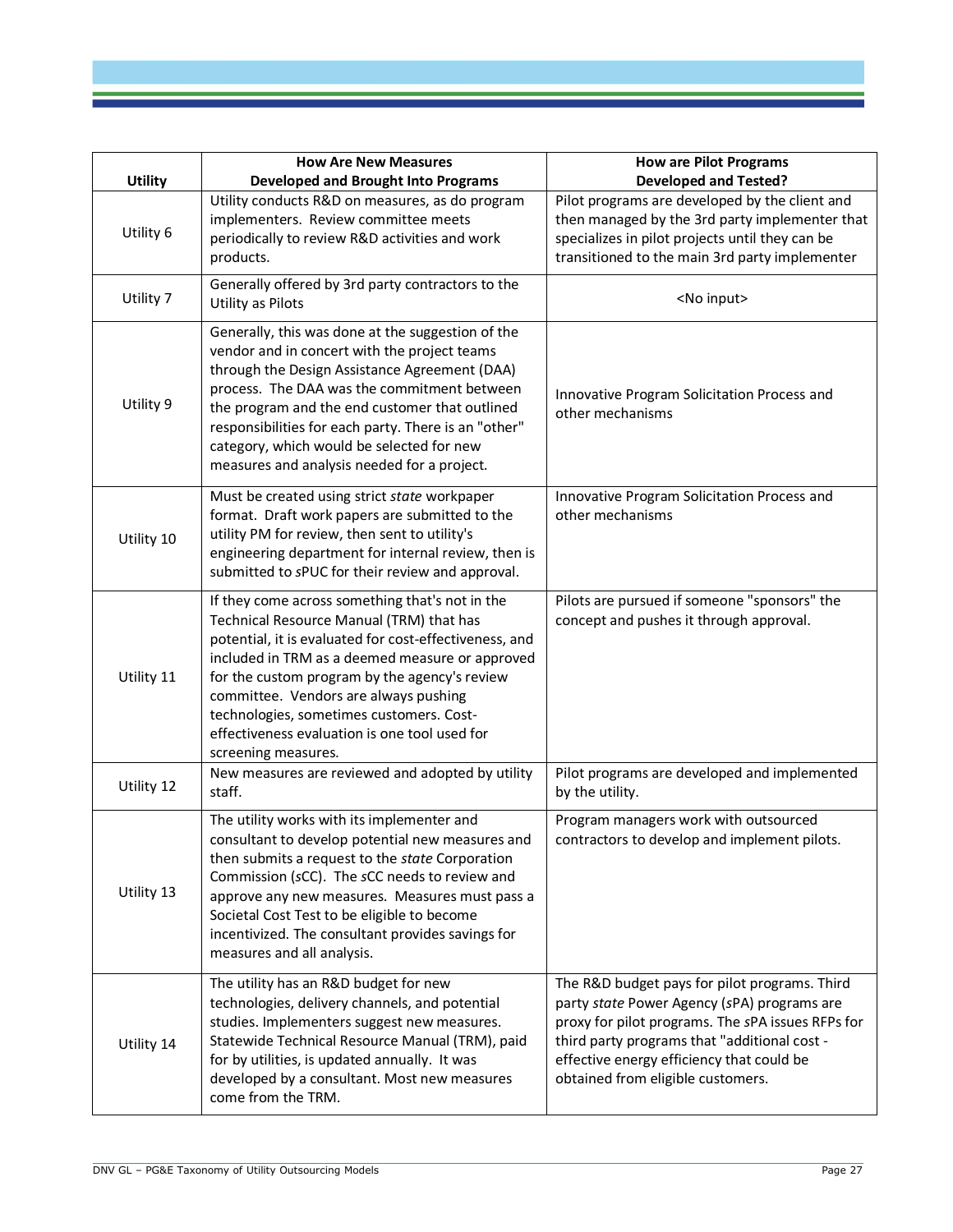|                | <b>How Are New Measures</b>                                                                                                                                                                                                                                                                                                                                                                                                                                                                                                                                                                                                                                                                                                                                                                                  | <b>How are Pilot Programs</b>                                                                                                                                                                                                                              |
|----------------|--------------------------------------------------------------------------------------------------------------------------------------------------------------------------------------------------------------------------------------------------------------------------------------------------------------------------------------------------------------------------------------------------------------------------------------------------------------------------------------------------------------------------------------------------------------------------------------------------------------------------------------------------------------------------------------------------------------------------------------------------------------------------------------------------------------|------------------------------------------------------------------------------------------------------------------------------------------------------------------------------------------------------------------------------------------------------------|
| <b>Utility</b> | <b>Developed and Brought Into Programs</b>                                                                                                                                                                                                                                                                                                                                                                                                                                                                                                                                                                                                                                                                                                                                                                   | <b>Developed and Tested?</b>                                                                                                                                                                                                                               |
|                | The development of new measures has typically<br>been done by the utility, with pilot projects<br>approved by the PSC. The utility may receive ideas<br>for new measures from any number of sources,<br>including implementation contractors and vendors.<br>Pilot projects were usually run by existing<br>implementation contractors, though that may<br>change as the utility brings more implementation<br>in-house.                                                                                                                                                                                                                                                                                                                                                                                     | Some ideas developed internally, then hire<br>someone to implement the pilot. They receive a<br>lot of unsolicited proposals from vendors for<br>pilot programs. Commission approves pilot.<br>NYSERDA still a source of innovation for<br>technology R&D. |
| Utility 16     | A unique process used to be in place in New York<br>up until two years ago, NYSERDA's Emerging<br>Technology and Accelerated Commercialization for<br>the Commercial/Industrial Sector (ETAC) was an<br>incubator for new measures and was used to vet<br>these emerging technologies, with third party<br>evaluation. Then the technology could be offered<br>by any utility with custom or standard incentives.<br>NYSERDA will still do a similar process but with a<br>50-50 cost share with the utility for a<br>demonstration of non-commercialized technology,<br>upstream of ETAC, at a single building scale. ETAC<br>developed the concept for mass commercialization.<br>It's now up to NYSERDA's market mechanisms to<br>serve that role: Advanced Clean Energy Exploratory<br>Research Funding. |                                                                                                                                                                                                                                                            |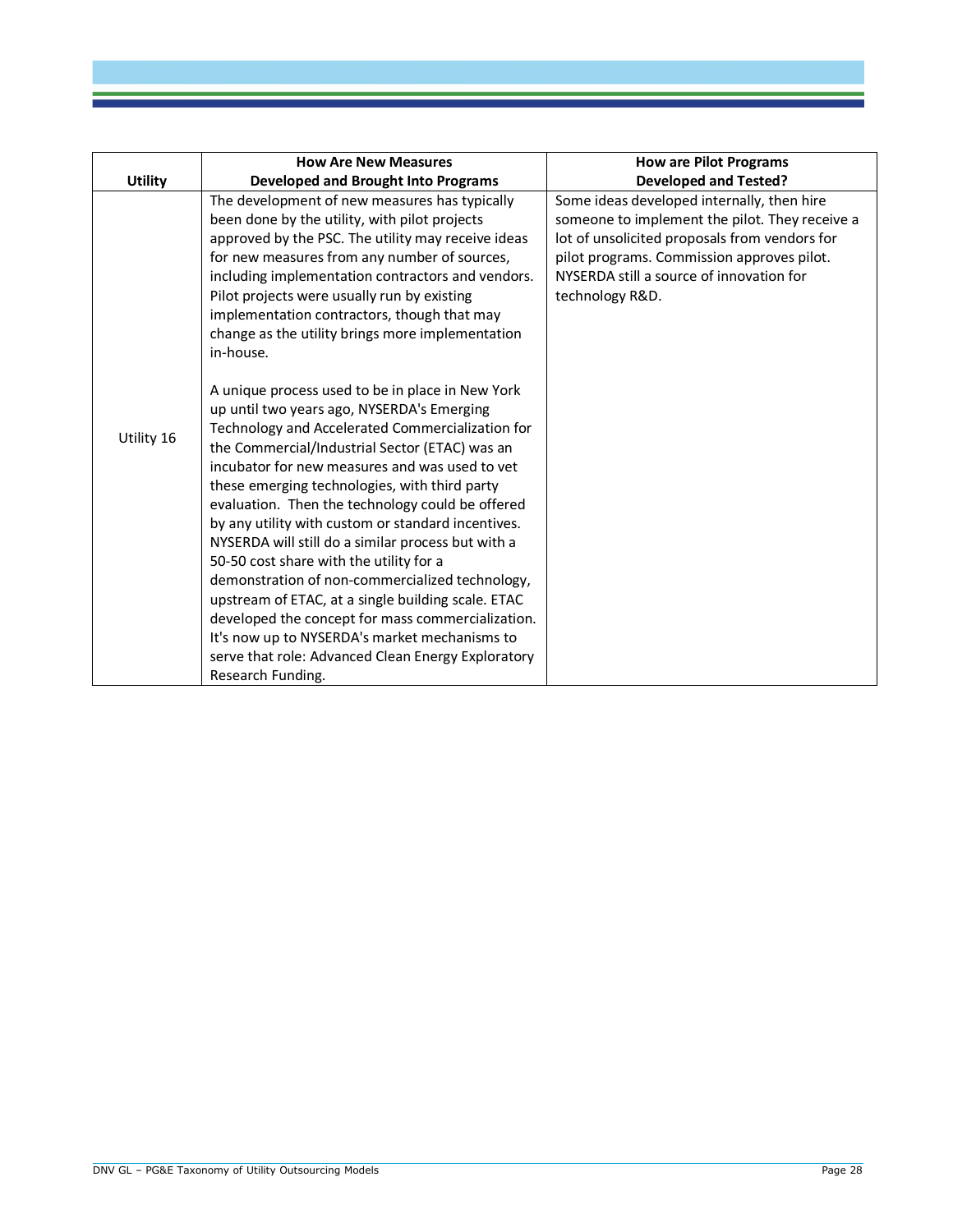#### **7 CASE STUDIES**

Case studies were developed to exemplify how the outsourcing models can be applied to actual utilities.

#### **7.1 Utility 3 Case Study**

Model: Integrated Portfolio Outsourcing

Utility 3 provides electric service to more than 1.5 million customers and natural gas to more than 1.5 million customers." Total annual electricity sales were more than 30 TWh. Its EE goals are approximately 1% of total consumption.

Utility 3 uses an Integrated Portfolio Outsourcing model for its nonresidential programs, while its residential programs are closer to an Integrated Program Outsourcing model. On the non-residential side, there are core and niche programs managed by the outsourced portfolio manager, while limited niche activity is bid out separately. On the residential side, Utility 3 outsources to a few main contractors. Consistent with the Integrated Portfolio Outsourcing model, integration happens within the program, but much less so between the program and other utility activities. The exception is marketing, which is fully integrated with corporate activities.

Utility 3 has maintained management approval of program design and marketing materials. Program design is done primarily by the implementer and approved by the utility. At the beginning of the engagement, the process is somewhat iterative, where the implementer designs the program plans, which are reviewed by utility, adjusted based on utility comments and approved. Currently, all planning is done in a collaborative manner, in which the utility and the implementer offices develop the plan together. Utility 3 gives final approval while the implementer has a high level of autonomy on detailed elements of the design. Innovation is collaborative between the utility and the implementer, with the implementer often suggesting ideas and working to flesh out design and implementation through the pilot program. One of the benefits of the outsourcing model for Utility 3 is that they can benefit from the national expertise of major program implementation contractors.

Utility 3 outsources virtually all program activities to the portfolio manager, including inspections, marketing and outreach, technical services, application processing and M&V, R&D, and market research. EM&V is also outsourced to another contractor.

A key focus of marketing and outreach is on improving customer satisfaction. As a result, all branding is centered around the Utility 3 corporate brand. Utility 3 explored an efficiency sub-brand, but has settled on full integration of efficiency activities within the corporate brand. In some cases, they use a sub-brand that targets commercial and industrial customers. Marketing is the area where Utility 3 maintains the greatest control over program design, and while implementation contractors develop marketing materials, all marketing materials are approved by the utility to ensure brand consistency. Utility 3 has over 1,000 accounts that comprise over 50 percent of total usage. These customers are served by Utility 3's key account managers, who are involved in outreach activities. Coordination with key account managers is the primary involvement of Utility 3 in outreach.

The contract structure uses both transactional and value-based, with a mix of fixed price, KPI-based performance and pay for resource.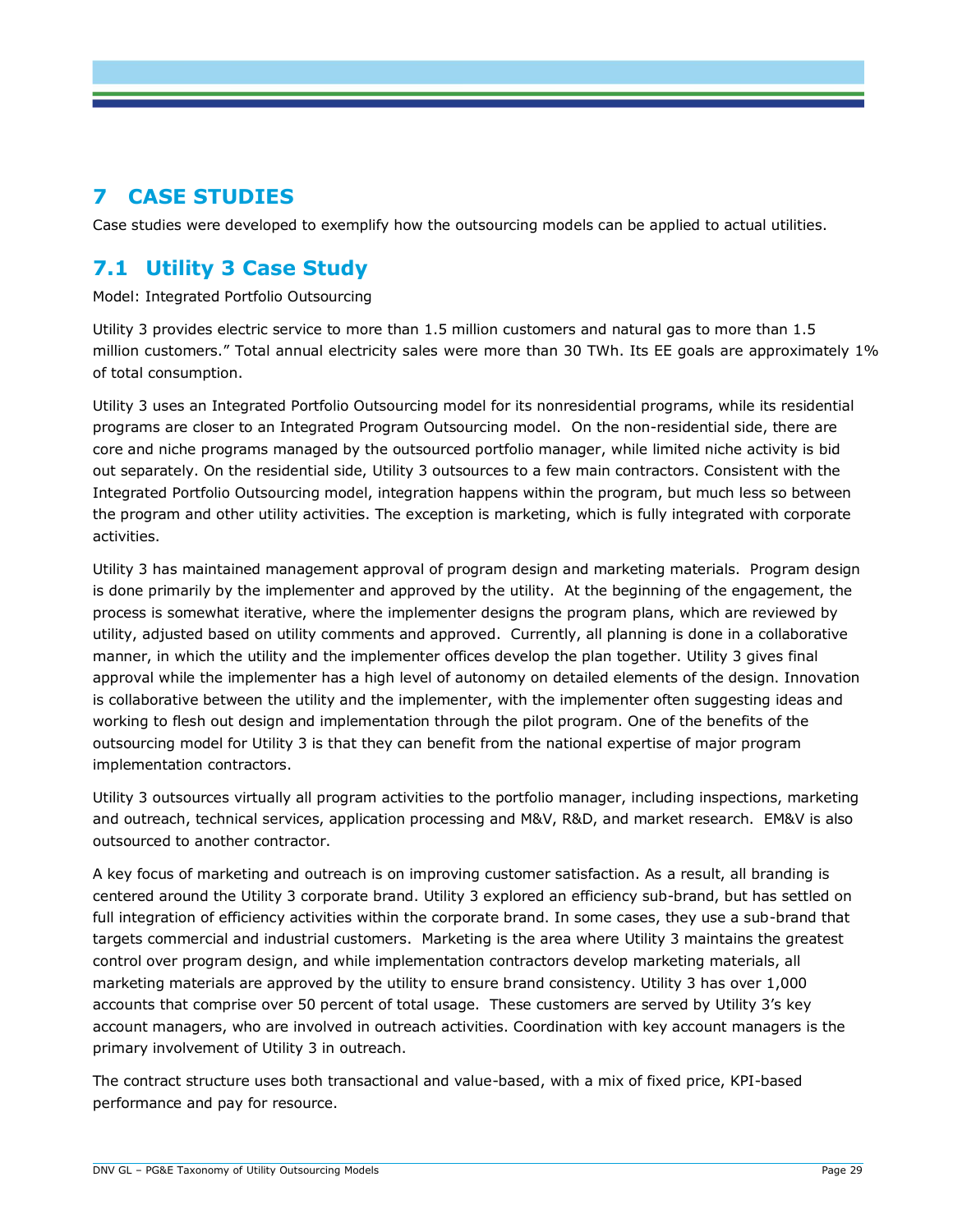New measures are brought into the program primarily by the contractor, who maintains ongoing dialog with Utility 3. The utility may suggest a new target market, and measure(s) are mined from other sources or developed by the contractor. New measures must be approved by the regulator.

Flexibility in compensation and staffing is a key driver for Utility 3 to outsource its commercial portfolio. The utility can keep a bonus profit if they hit their targets, and they pass most of the risk for achieving that 15 percent bonus on to the implementation contractor. It is easier for Utility 3 to adjust program expenditure to match profit-dependent revenue when implementation is outsourced. Utility 3 sees the potential for changes in the regulatory environment and prefers to have the flexibility to adjust its staffing levels through outsourcing rather than internal staff.

#### **7.2 Utility 4 Case Study**

Model: Project or Activity Outsourcing with significant elements of Integrated Program Outsourcing

Utility 4 provides electric service to over 2 million customer accounts with a legislative goal for reduction in electricity consumption." The programs are funded by customer riders that all residential and non-residential customers pay into through their electric utility bills.

EE program activities play an important role in Utility 4's overall planning efforts, beyond meeting the primary objective of contributing toward the state energy reduction goals. Evaluated savings achieved from EE programs are integrated back into their IRP for future years, to reduce requirements for additional capacity. Evaluated savings achieved from EE programs are bid into the regional transmission organization (RTO), as a resource to reduce grid congestion.

Consistent with the EE programs' integration into utility planning activities, Utility 4 maintains tight control over program design. This approach places Utility 4 in the Project or Activity Outsourcing model. Utility 4 uses contractor assumptions and models when it designs incentive structure and performs cost effectiveness analysis. All EE programs are prescriptive. Utility 4 considers input from stakeholders, externally sourced potential studies, EM&V results, and some program design consulting when developing new measures.

Utility 4 does outsource significant program elements to the same contractor, but not enough program implementation and management responsibility is outsourced to consider them as employing a true Integrated Program Outsourcing model. There are several contractors who implement a variety of smaller programs. For a few years, Utility 4's program design contractors were different than their program implementation contractors. When possible, Utility 4 leans toward spending rider dollars internally rather than on contractors, and much of the implementation is performed in house. Significant portions of marketing, outreach, inspections, and application validation are led or performed by Utility 4 staff. Technical services, training of the vendor network, and application processing and payment are outsourced. All marketing is performed under the utility brand.

Utility 4 regularly proposes new programs to their regulators for approval with mixed success. Some programs are approved, others are rejected, and some are approved with major reductions (upwards of  $\frac{1}{2}$ ) to their original proposed budget.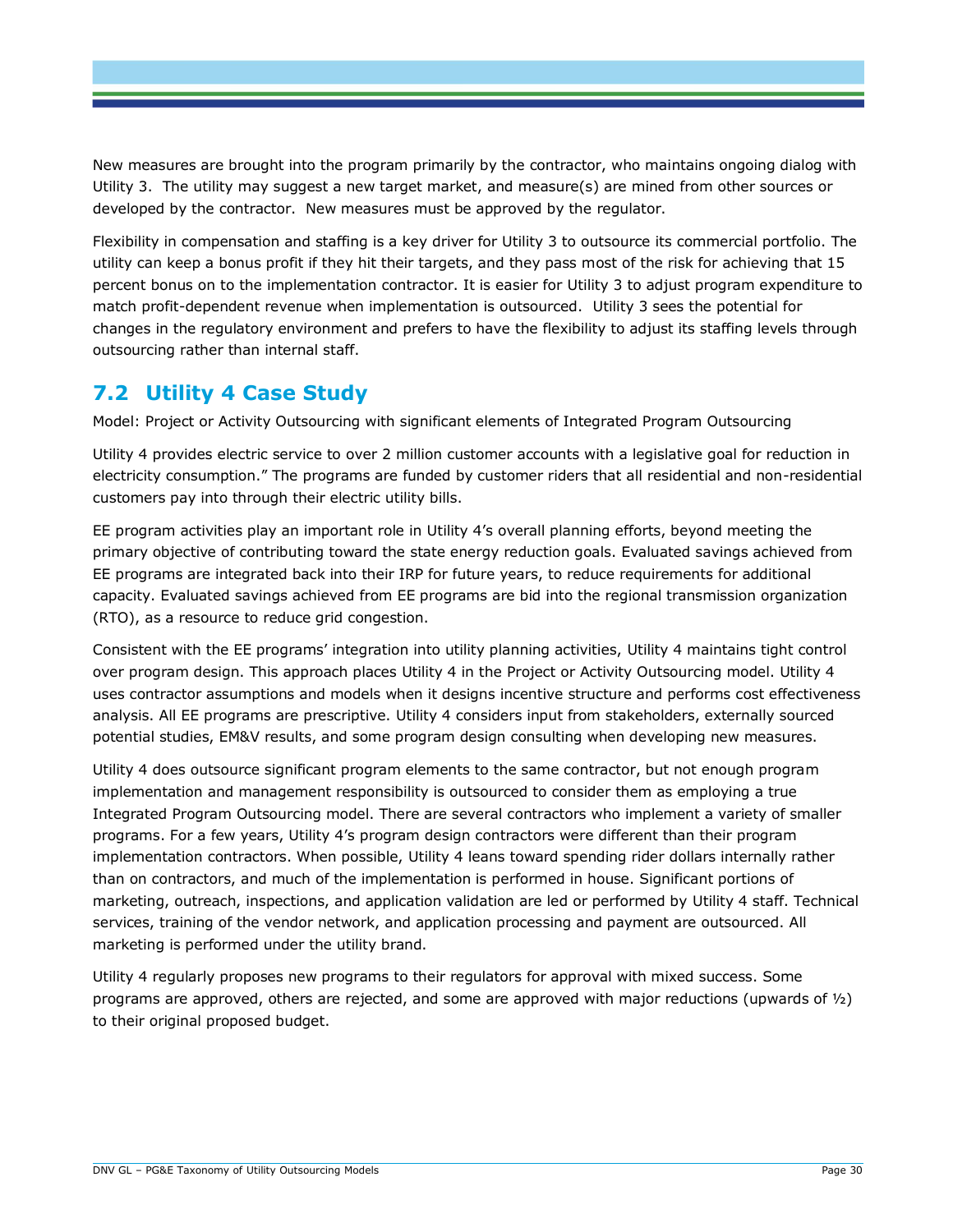#### **7.3 Utility 5 Case Study**

Model: Integrated Program Outsourcing

Regulations require savings of over 2 percent for electricity and 1 percent for natural gas, decouple revenues from sales, and provide performance incentives for exceeding targets.

Because regulations require all utilities in the state to offer the same programs to all their customers, program design is strongly concentrated within a utility consortium. The consortium's committees are made up of internal staff from the constituent utilities, and two main committees are responsible for design of the Commercial & Industrial program and the Residential program.

Some upstream programs are administered through statewide contracts, but more of the implementation is done through contracts with individual utilities. Consequently, individual contractors have limited leverage to drive changes in program design, which happens through a collaborative process involving all the utilities. The consortium's committees will involve contractors in tweaking existing program design and look to the implementers to bring suggestions for new ideas, such as a recent niche outreach offering. In addition, there is an stakeholder organization that serves as a venue for vendors to suggest innovative designs. The EM&V contractor does market studies that the utility uses to inform program design. In addition, the consortium's committees receive some guidance from an independent oversight board.

Utility 5 implements its Commercial & Industrial program in house, with some "project expediters" hired primarily as extension of utility staff for sales outreach in targeted programs and customer segments (Activity Outsourcing model). Utility 5 contracts out nearly all Residential program implementation, but is heavily involved in directing the contractors, slicing up and coordinating implementation responsibilities between a large number of contractors. In some cases the implementation of offerings by contractors is not integrated, meaning that the different activities (e.g., outreach, technical services, application processing) for a given offering can be allocated to different implementers (a cross between Project Outsourcing and Integrated Program Outsourcing models). The contract structures vary significantly in terms of how much compensation is performance based, resource based, T&M, or fixed price. Evaluation is outsourced for Commercial & Industrial and Residential programs.

Reporting happens at the level of the two programs, Commercial & Industrial and Residential, and rolled up at a unified statewide level, meaning that Utility 5 is responsible for integrating the reports of individual implementers. Although, there is currently not much integration between EE and RE programs, it appears the utility consortium is moving in that direction.

There are not formal lines between R&D and design; pilot projects are implemented through smaller scale offerings within the programs. In addition, Utility 5 selects demonstration projects to try innovative ideas.

EE activities have their own sub-brand typically co-branded with the utility name.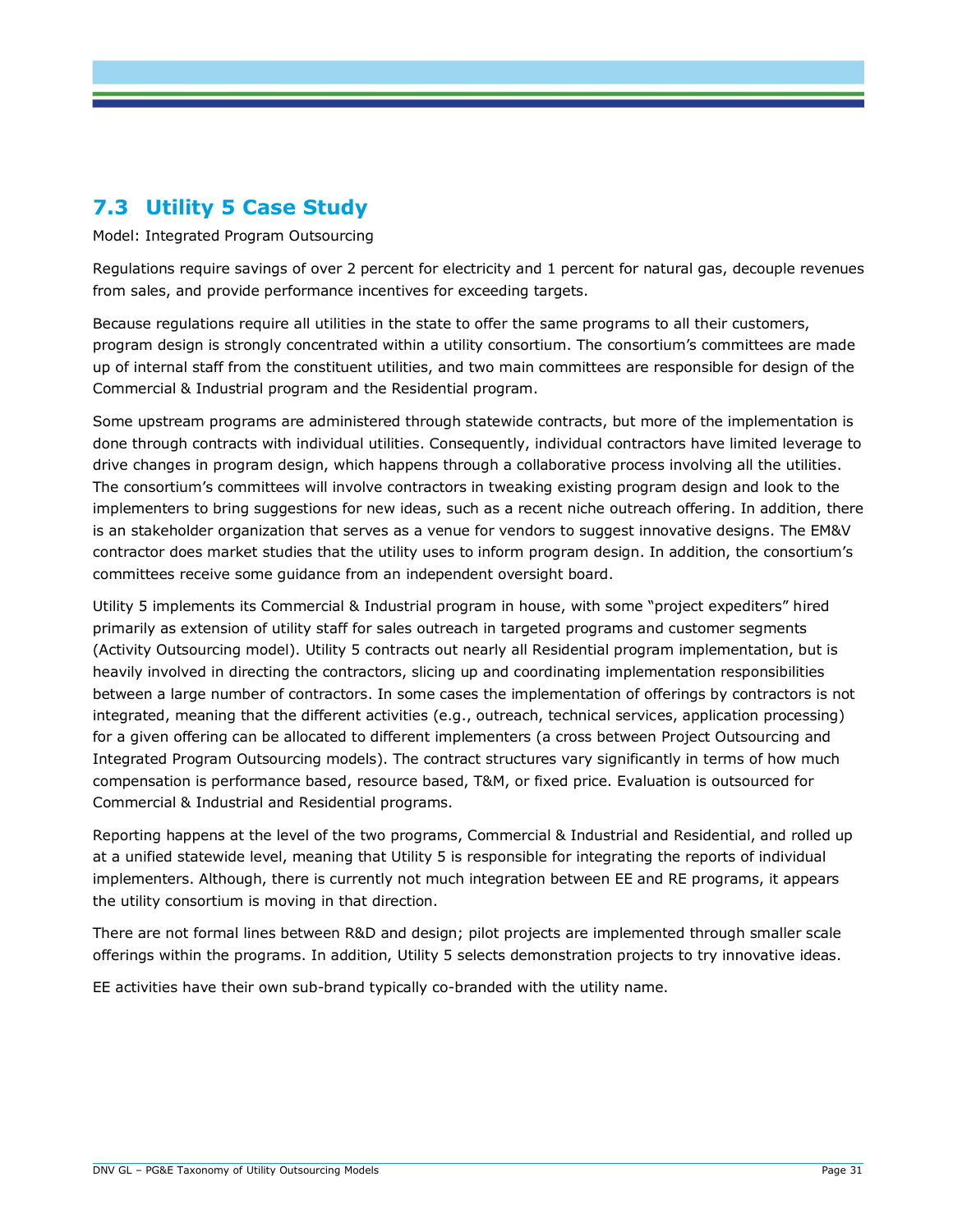#### **7.4 Utility 6 Case Study**

Model: Integrated Program Outsourcing

Utility 6 provides electricity to over 1 million customers. Utility 6 reported over 200 GWh of energy savings, with a spend of over  $$40$  million.<sup>14</sup> Utility 6 offers standard commercial and industrial program with prescriptive and custom measures; niche C&I offerings; and targeted residential offerings.

Utility 6 outsources EE program implementation using an Integrated Program Outsourcing model. The bulk of C&I program implementation activities are contracted to a single large implementation contractor. Utility 6 has broken off a few small parts of the larger C&I implementation contract, somewhat increasing Utility 6's responsibility for managing and coordinating different components of program implementation (primarily with respect to reporting). The residential program implementation is less complex than the C&I program implementation, and Utility 6 outsources each of the main residential program offerings to a different contractor.

The implementation contractors are responsible for the integrated delivery of the various components of their respective programs, including marketing and outreach, technical services, monitoring and verification, application processing, and inspections. Program evaluation is also outsourced. The regulator provides guidance on how the program evaluation is implemented.

Marketing is led by the implementer with significant direction and oversight from Utility 6. In addition, Utility 6 provides utility-level marketing that covers multiple programs, which is cost effective for broad targeting. Outreach is primarily provided by the main implementation contractor, with guidance from the utility. For the largest customers, the implementer provides one-on-one outreach, typically in close coordination with Utility 6's key account managers. Typically, the implementer will reach out to the key account manager prior to contacting a larger customer. For smaller customers, more of the program outreach is done through trade allies. Utility 6 provides close oversight on marketing and outreach in order to leverage the benefits of energy efficiency offerings into its overall strategy for achieving customer satisfaction and brand recognition.

The Program Outsourcing model gives Utility 6 access to a complex skill set that they do not want to recreate and provides greater staffing flexibility. The model simplifies management for the utility, generates greater innovation using third-party expertise, provides their programs with close links to the contractor community, and standardized processes according to national best practices, leading to high quality outcomes from program implementation. For example, a national implementer will have a broad experience of managing regulatory risk in many different contexts, which can help guide Utility 6's regulatory strategy. Another benefit of the model for Utility 6 is that their contractors manage the risk of staffing adjustments that might be necessitated by changes in regulatory requirements, EE goals, other policy objectives, or business needs.

Utility 6 does not push significant integration between the EE programs and its renewables programs or other utility activities, with the exception of ensuring that marketing and outreach are consistent with Utility 6's branding and customer satisfaction strategies. Utility 6 recently unified branding for all of its DSM

<sup>14</sup> ESource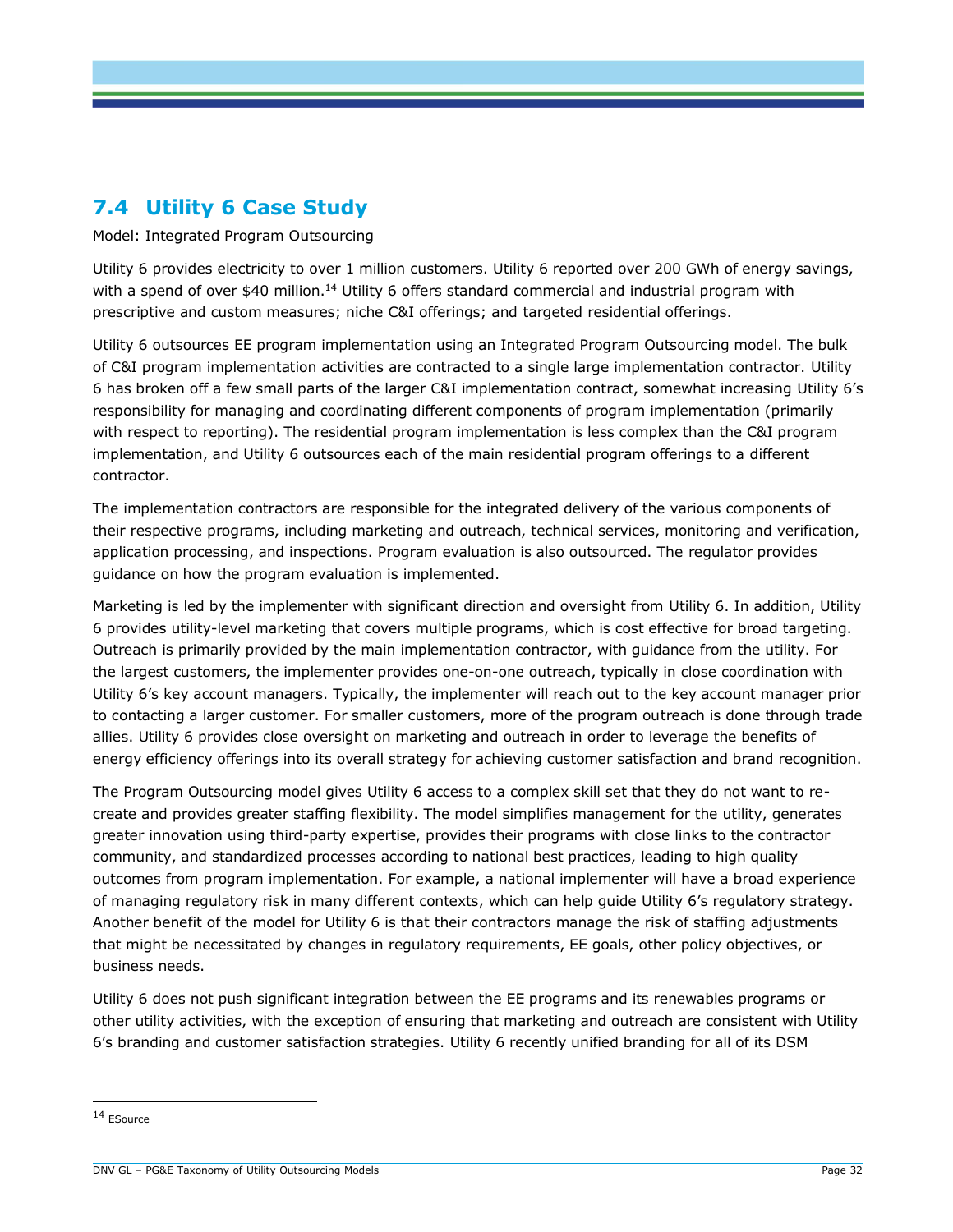programs under a single sub-brand. The regulatory requirements for EE programs do not predispose the utility to a certain model for program implementation.

Compensation is a combination of fixed price with a resource acquisition element based on kWh or kW savings delivered. Performance metrics like application processing time and customer satisfaction are generally not part of compensation arrangements.

Utility 6 has primary responsibility for program design, with significant input from the implementation and evaluation contractors. Utility 6 establishes the framework for the program design, and the implementation contractor then develops a detailed proposal for meeting those requirements, in coordination with the evaluation contractor. Utility 6 revises and approves the final design, subject to regulatory requirements.

To develop new measures, Utility 6 has a specialty engineering contractor who develops and implements pilot projects, in coordination with Utility 6 and the main implementation contractor, both of whom may suggest technologies. Pilot programs may be implemented by the main program implementation contractors or by specialty contractors hired specifically for the pilot programs. In general, the decision to undertake pilot programs is made by Utility 6 to test new technologies that can help customers reduce and manage their energy use. Utility 6 views new technologies as a way to partner with customers, provide them a valuable resource, and improve customer satisfaction.

#### **7.5 Utility 11 Case Study**

Model: Integrated Program Outsourcing

Utility 11 provides over 150 TWh of electricity. Utility 11 uses the Integrated Resource Plan process to evaluates its EE programs and DR programs together with generation assets. Thus, the cost of EE is embedded in the electricity rate. Utility 11 aims to achieve over around 5% savings versus projected demand in 15 years. Utility 11 projections indicate that capacity is not a significant constraint.

Utility 11 offers a variety of custom and prescriptive EE measures under a sub-brand, for commercial, industrial, and residential customers.

Utility 11 outsources EE program implementation using an Integrated Program Outsourcing model, with some elements outsourced as individual projects or activities and some functions performed in-house. For example Utility 11 does technical evaluation, monitoring, and verification on large custom projects for the largest customers, while the program implementer provides technical services on the rest of the projects. This division of responsibility allows Utility 11 to maintain close control over customer service and satisfaction with their largest customers. The implementation contractor is responsible for application processing. Utility 11 regularly uses in-house short-term staff, and will occasionally outsource short-term staffing. Utility 11's internal staff has shrunk a little, and as a result they are increasing the use of implementation contractor staff as an extension of Utility 11's technical staff and as a source of insight and national best practices.

The Integrated Program Outsourcing model, with fairly close control over the various contractors, supports Utility 11's desire to guide their own EE program design while maintaining access to a variety of qualified external staff quickly. Utility 11 uses expertise from their contractors to get ongoing third-party opinions on current program performance and planning for strategic decisions. Utility 11 also relies on their contractors to organize and structure arguments in support of planning decisions that Utility 11 has made.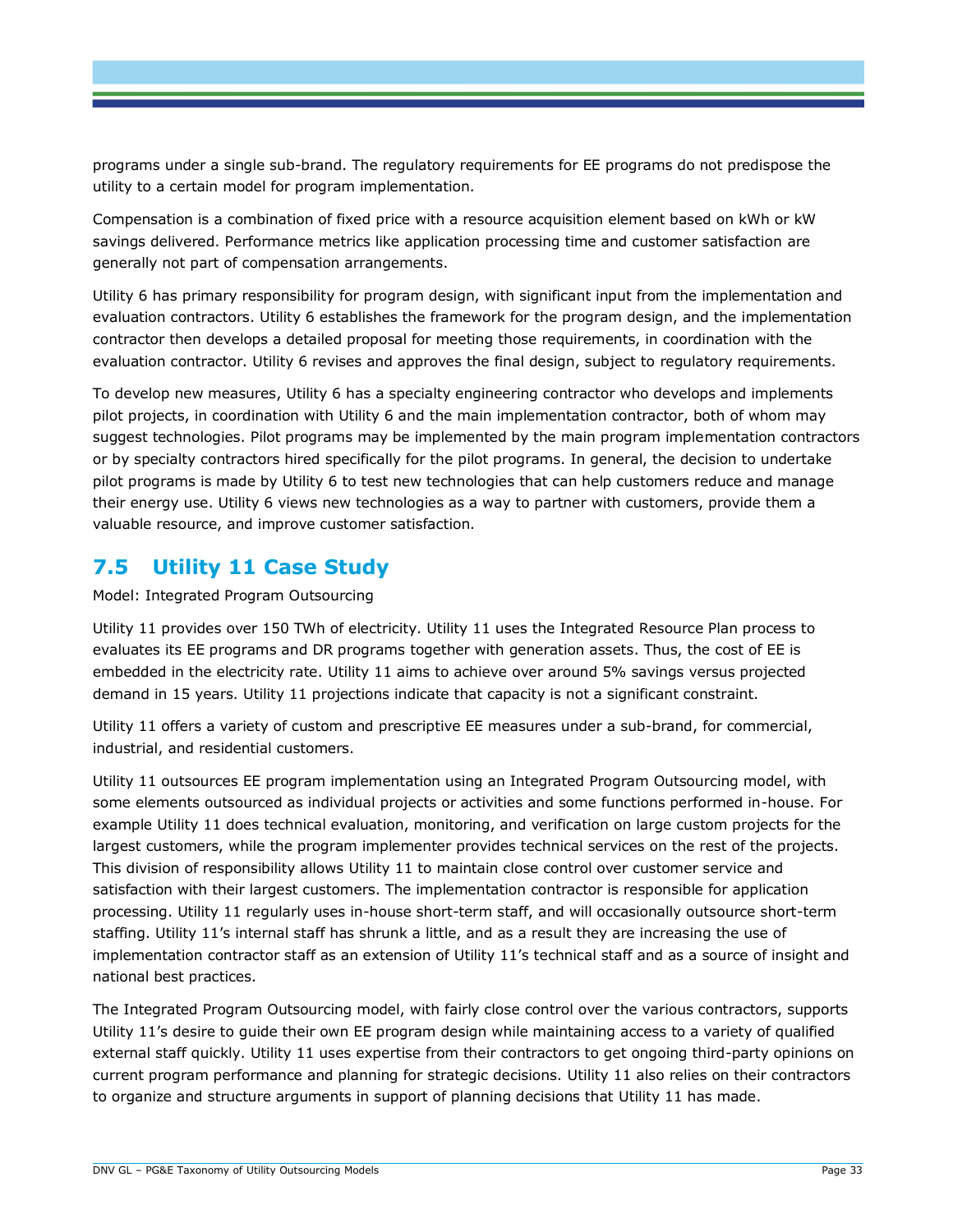Utility 11 generally controls program design, either directly or through specific program design consultants, with some input from the main implementation contractors. Utility 11 has used a program design consultant for its residential programs, while the design of the commercial programs were primarily in-house. Utility 11's evaluation contractor has also supported TRM design. Recommendations from contractors are analyzed and evaluated by Utility 11's in-house planning group. Modeling of program design options is typically inhouse, though may use support from consultants, such as provision of software. For example, the evaluation contractor performs impact analysis and modelling to produce 8,760 hourly energy savings and demand impacts for measures, and Utility 11 utilizes the data to run system planning and financial models.

New measure development is an organic process at Utility 11 with input from multiple sources. Utility 11 has their own R&D department. Companies often approach Utility 11 with new technologies. Utility 11's evaluation contractor also provides advice on the energy efficiency impacts of new technologies. If there is sufficient interest, Utility 11 may decide to fund a pilot project, often based on advice from stakeholders. Utility 11 evaluates new technologies for cost-effectiveness, and based on the results may include it in the TRM or approve it for custom incentives. Utility 11 also allows authorized entities to develop their own energy efficiency programs and submit them for approval. Utility 11 will decide if they will approve the program on a general basis and have their evaluation contractor calculate potential savings impacts so they can determine the payment they will provide to the authorized entity.

#### **7.6 Utility 13 Case Study**

Model: Integrated Program Outsourcing

Utility 13 provides electricity for 1 million commercial and residential customers The regulated energy efficiency requirement is two percent annual electricity savings, with a lost revenue adjustment mechanism (LRAM). Utility 13 reported 500 GWh of energy savings, with a spend of over \$50M. Utility 13's EE programs are funded through an environmental surcharge on the electricity bill. Utility 13 runs two main incentive programs for business and residential customers, plus a multifamily program.

Utility 13 outsources EE program implementation using an Integrated Program Outsourcing model for the commercial and industrial program, while the residential is closer to a Project and Activity Outsourcing model. The bulk of C&I program implementation activities are contracted to a few large contractors, but even in C&I, Utility 13 has shifted closer towards a Project or Activity Outsourcing model as it gains EE experience and program designs mature. This shift manifested in breaking off some parts of the larger implementation contracts, so that Utility 13 has more responsibility for managing and coordinating different components of program implementation. The residential program implementation is less complex than the C&I program implementation, and Utility 13 performs more of the tasks in-house while outsourcing elements of the overall responsibilities to a variety of different contractors.

Utilty 13 has been particularly involved in the management of marketing and outreach. Utility 13 switched from marketing specific programs to marketing that promotes awareness of Utility 13 and the general availability of its EE programs. The marketing contracts are compensated in part based on their ability to raise awareness of Utility 13 and customer satisfaction scores. For marketing, Utility 13 uses input from the implementation contractors to determine specific segments for target markets. Utility 13 has divided the outreach contracts into specific segments assigned to several different outreach contractors. Utility 13 has called for specialized outreach efforts tied to different segments. Utility 13 EE program offerings are all branded under the Utility 13 name, rather than the implementer.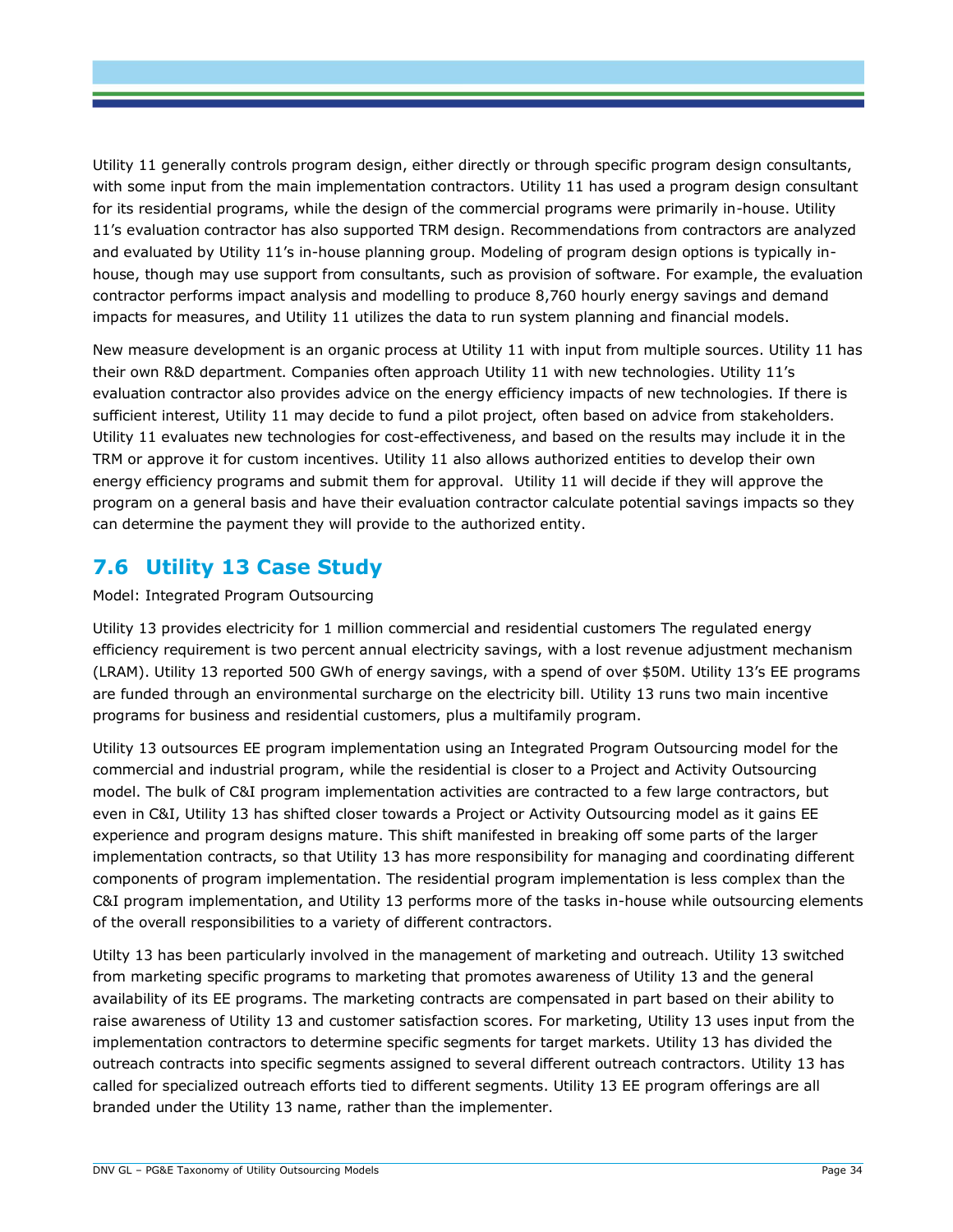The Program Outsourcing model is a successful balance of allowing Utility 13 control over certain elements of program implementation, while accessing the process and technical expertise of contractors who specialize in program implementation. The main program implementer may be called on to provide specific program design expertise that the utility lacks. Another benefit of the model for Utility 13 is that their contractors manage the risk of staffing adjustments that might be necessitated by changes in regulatory requirements, EE goals, other policy objectives, or business needs. Utility 13 does not push significant integration between the EE programs and its renewables programs or other utility activities. Without this integration as a goal, Utility 13 may not have an interest in assuming greater management control over program implementation (i.e., shifting farther along the outsourcing spectrum to Project or Activity Outsourcing).

Utility 13 largely outsources responsibility for the majority of program implementation activities, including: R&D, marketing and outreach, engineering services, application processing and payment, and inspections. Program evaluation is also outsourced.

As is typical with the Program Outsourcing model, compensation is a mix of T&M, fixed price, and performance pay.

Utility 13 outsourced the original program design. Updating the program design is now a shared responsibility between Utility 13, a program design contractor who is also the program evaluation contractor, and the implementation contractors. Utility 13 may benefit from combining design and evaluation under a single contractor because the contractor has a deeper understanding of how the program operates. Utility 13 sets the framework for goals and budgets, considering feedback from its contractors, and then the program design contractor develops the more detailed design modifications from year to year in collaboration with the implementation contractors and Utility 13, subject to Utility 13's final approval. Utility 13 is closely involved with program design throughout the process. In addition to program design, Utility 13 program managers have responsibility for oversight of the budget, contract management, and running solicitations.

To develop new measures, Utility 13 works with its implementation and evaluation contractors, and then submits a request to the regulator. The regulator reviews and approves any new measures. Measures must pass a Societal Cost Test in order to be eligible to become incentivized. The evaluator provides savings for measures and all analysis. Pilot programs may be implemented by the main program implementation contractors or by specialty contractors hired specifically for the pilot programs. The evaluation contractor also conducts R&D on new technologies that Utility 13 is interested in promoting.

#### **7.7 Utility 14 Case Study**

Model: Integrated Program Outsourcing

Utility 14 serves over 3 million customers. In 2016, Utility 14 delivered 90 TWh of electricity, most of which is delivered to customers who participate in EE programs (very large customers do not participate in EE programs). Utility 14 is allowed to rate base energy efficiency investments at the full rate of return if goals are met.

Utility 14 offers the following commercial and industrial programs: Standard, Custom, and several niche programs. For residential customers, Utility 14 offers a variety of targeted programs.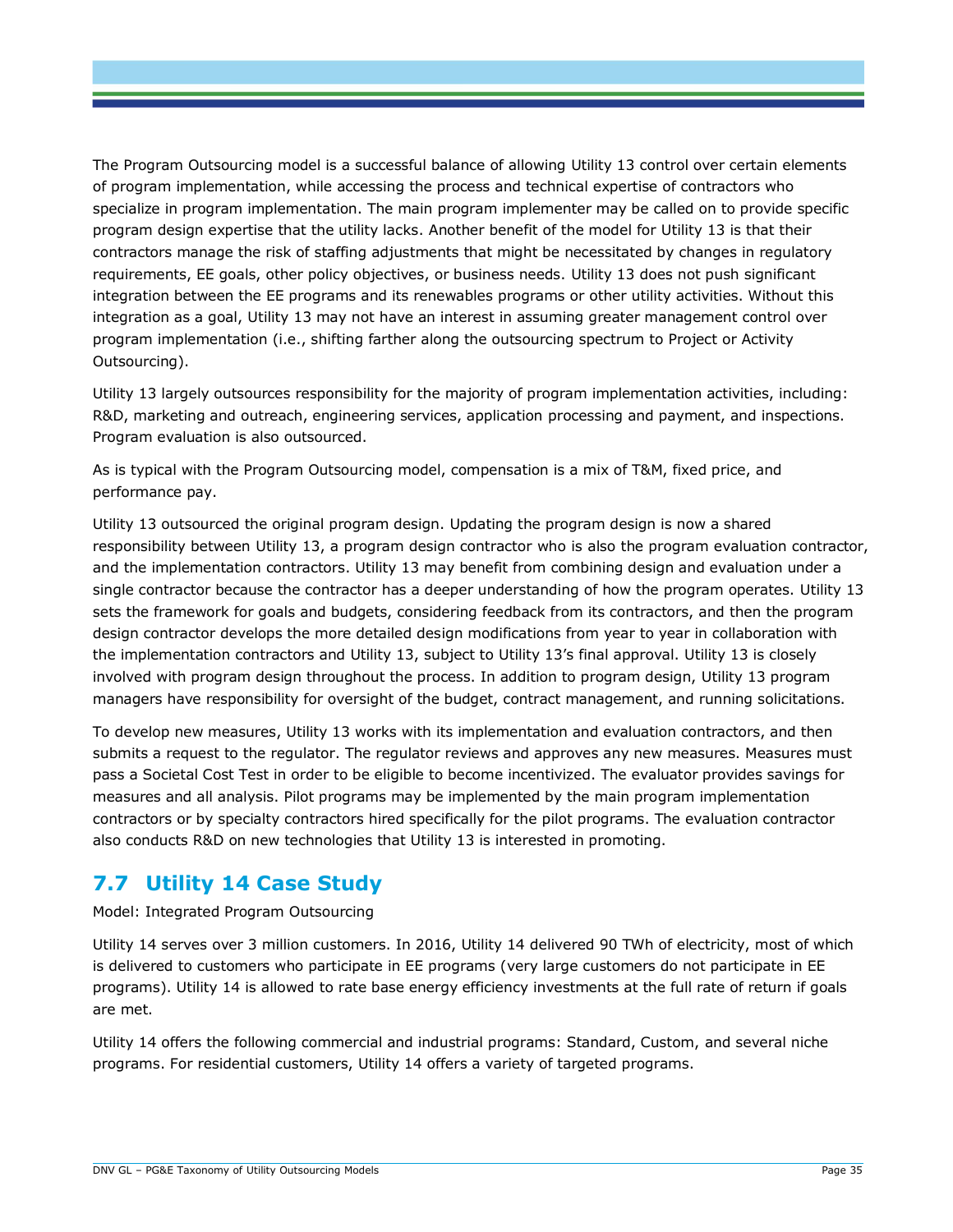Utility 14 outsources EE program implementation using an Integrated Program Outsourcing model for the majority of its EE programs. The implementation contractor is responsible for inspections, application processing, and outreach. Utility 14 and the implementation contractor split responsibility for marketing (implementer drafts language, and it then gets edited by Utility 14, and then sent out by Utility 14) and engineering. Utility 14 performs a significant amount of EE engineering in-house (for custom analysis, larger projects). Utility 14 also has staffing agreements with smaller firms that provide staff who function as if they were Utility 14 employees. Assessments (audits) are done in-house, but Utility 14 outsources the overflow demand and assessments for smaller customers. Utility 14 outsources program evaluation to one contractor for C&I and residential programs. These programs were formerly marketed under a sub-brand, but now the branding is as the "Utility 14 Energy Efficiency Program."

There are around ten main contracts for C&I programs and five for residential programs. Breaking up the contracts for different programs to different implementation contractors means that Utility 14 has significant program design and contract management responsibilities, and allows Utility 14 to stay close to the operations of each program. Utility 14 has significantly more staff performing design and management than the implementers do, while the implementer has many more people running the actual execution (engineers, admin, outreach).

Utility 14 procures a small set of "third party" programs following the Arms Length Resource Acquisition model. These third-party programs fill gaps that the standard Utility 14 portfolio does not cover. Vendors pitch technologies and / or customer segments that they believe Utility 14 is not adequately participating in. These programs are not marketed under Utility 14's branding, and they represent a very small portion of total energy savings.

For the programs implemented using the Integrated Program Outsourcing model, the implementation contractor has significant responsibility for design and management of implementation, within the framework established and maintained by Utility 14. Utility 14 specifies the goals and funding available, and gives direction on program design. The implementation contractor makes recommendations for program design within Utility 14's guidelines, and the result is subject to review and approval by Utility 14. Utility 14 has ongoing involvement in the implementer's program design process, and in the implementation once the programs are running.

For third party programs, Utility 14 reviews the concepts, an advisory committee approves the concepts, and then Utility 14 performs contract management, but not program design.

Compensation for implementation contractors (excluding third party programs) is a mix of time and materials, fixed price, and performance-based pay on the basis of metrics like customer satisfaction, safety, data security, reporting, invoicing, and processing time. The third party program implementers are paid on the basis of verified resource delivered.

Under the previous cost recovery legal structure for EE programs, EE was not an engine for corporate growth, and not central to Utility 14's overall business operations. As a result, Utility 14 has outsourced program implementation, while maintaining control over design and management, branding, and customer data. EE has been coordinated with other utility functions, particularly outreach with key account managers, but not operationally integrated, even with renewable energy offerings. It is unclear how the new legislative framework for EE programs will change Utility 14's outsourcing model.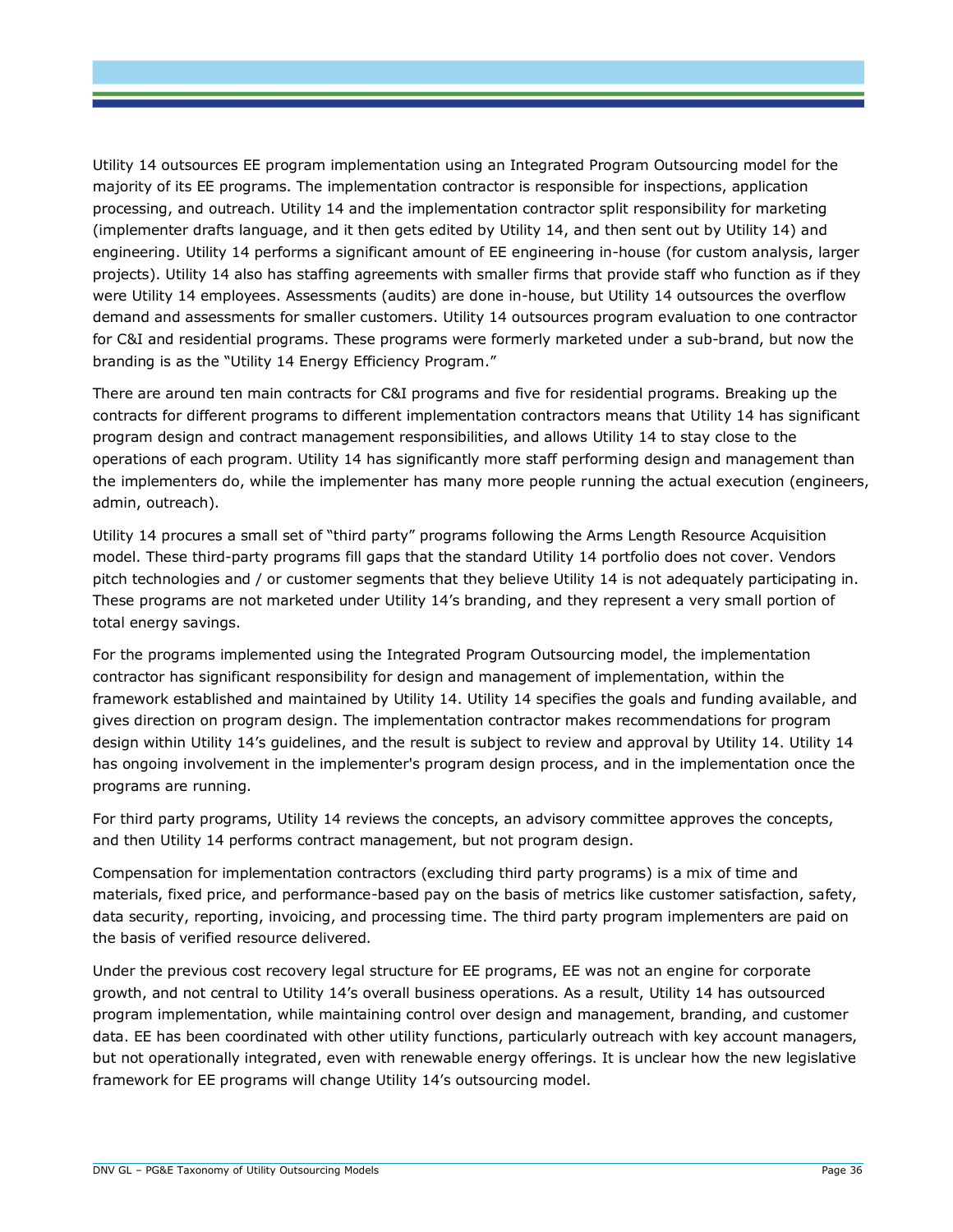There can be competition for customers over the third-party services, but for the most part Utility 14 minimizes that competition.

Utility 14 has an R&D budget that pays for pilot programs to test new technologies, delivery channels, and perform potential studies, many of which are outsourced under the direction of Utility 14. The third party programs may be a proxy for pilot programs. The statewide TRM is paid for by utilities, updated annually, and developed by a consultant. Most new measures come from the TRM, though often at the suggestion of program implementers.

#### **7.8 Utility 16 Case Study**

#### Model: Project or Activity Outsourcing

Utility 16 provides electric service to over 3 million customers and gas service to over 1 million customers. Total electric sales in 2015 were over 50,000 GWh, with gas sales of over 1M Therms. In 2015, Utility 16 reported over 150 GWh of electric savings with a spend of over \$50M, and over 2.5M Therms of gas savings with a spend of over \$8M. The regulatory structure includes decoupling mechanisms and a system benefits charge. The charge finances a variety of energy efficiency programs including commercial, industrial, residential, and niche, as well as research and development efforts. Utility 16 offers a typical range of custom and prescriptive measures, with programs targeting residential (including single and multi-family, with a strong product rebate component), large commercial, and small commercial customers.

Utility 16 has maintained a fairly tight control over program design and implementation to better align DSM offerings with Utility 16's specific interests, including reliable distribution system performance, and the characteristics of its customer base. The regulatory regime mandates certain programs, supplemented by programs specific to each utility's customer base. Design was led by the regulator, with their own consultants, with more detailed program design done by Utility 16 staff.

Utility 16 used the Integrated Program Outsourcing model, in which a majority of program implementation was handed to a limited number of large implementation contractors, plus a larger collection of contractors with small scopes of work that do not require program management, such as market potential studies and surveys. Utility 16 was generally responsible for incentive design within the framework of the state Technical Resource Manual (TRM), with likely some input from implementation contractors. The TRM in turn is developed through a collaboration between the utilities and the regulatory. Utility 16's main implementation contractors received the incentive design and then had primary responsibility for design of marketing and outreach to support the incentive design, as well as implementation of application processing, engineering, and inspections. Utility 16 coordinated regularly with its implementation contractors on all aspects of program design and implementation.

After recent regulatory changes, utilities were directed to design and submit an annual plan to articulate an integrated approach to planning, investment and operations. Utility 16 decided not to renew its main implementation contracts, and is in the process of switching to a Project Outsourcing model, in which most design and management is in-house, but some significant activities are outsourced on an individual basis. Because the future role of DSM in the utility's operations is uncertain, Utility 16 believes they are better served managing their programs largely in-house, rather than setting up a long-term implementation contract that is likely to change significantly with future regulatory changes. The most notable change is that marketing and outreach strategies are now designed and managed in-house. Utility 16 has retained some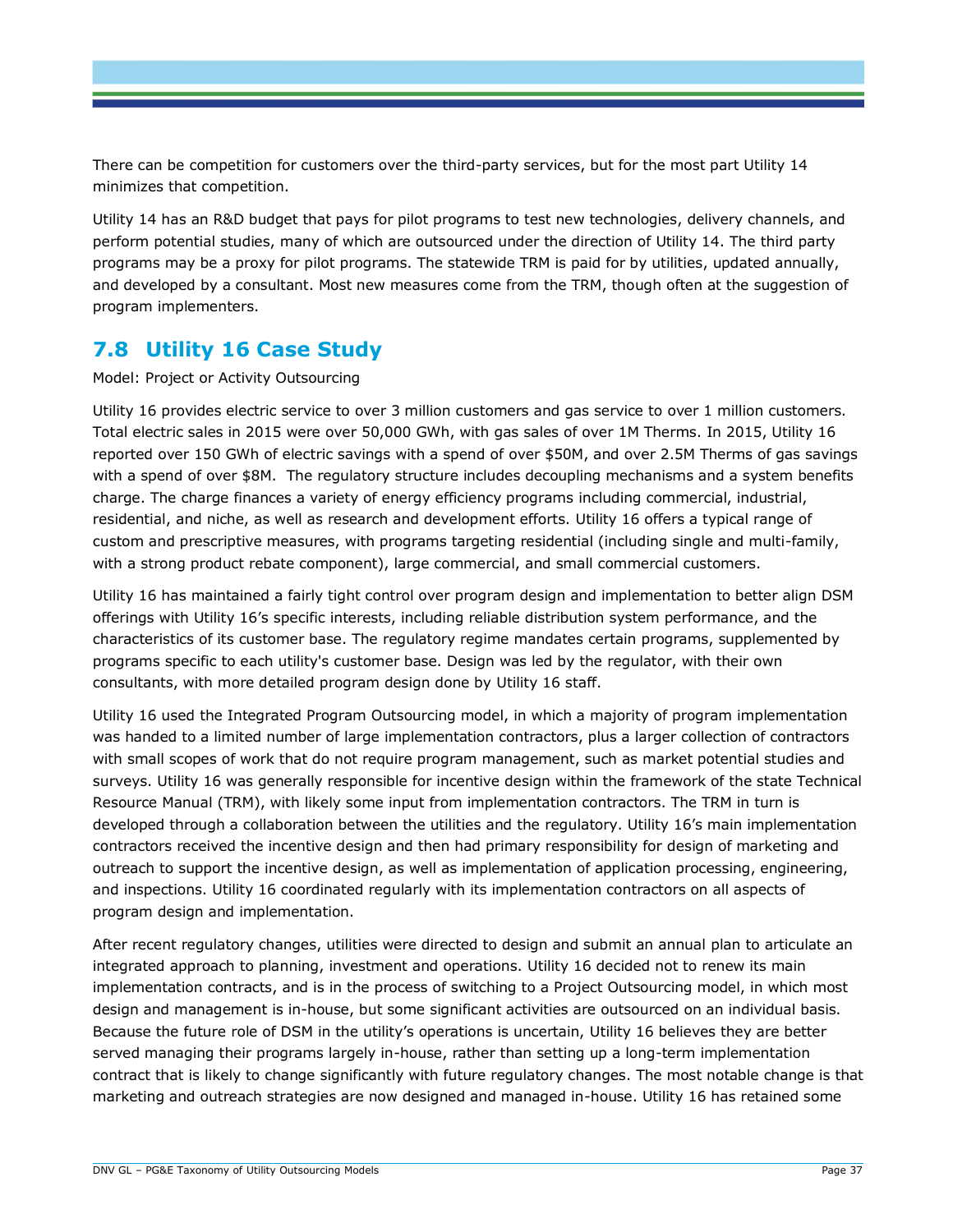services from previous implementers on an interim basis to provide continuity during the transition to inhouse program implementation. While Utility 16 has increased staff in some areas, they have not incorporated staff wholesale from the previous implementation contractors.

Historically, Utility 16's DSM programs were managed independently from the rest of utility operations, but DSM did have a feedback loop into broader system planning. Under the new regulatory structure, incentivebased programs are just a remaining legacy element in an overall approach for managing grid distribution service and the utility's overall carbon footprint. Utility 16 is expected to allow greater open market participation in energy transactions, and in turn gradually shrink the DSM approach of "buying down" electric use and demand through economic incentives. The tighter integration of DSM with market operations may be another reason that Utility 16 has chosen to bring more of its DSM program implementation in-house, so that it can better coordinate DSM with other activities.

Throughout all these changes, Utility 16 has maintained DSM program branding under their own name and maintained control of customer information that derives from program implementation. Program evaluation continues to be outsourced to multiple different contractors to ensure independent assessments. Utility 16's outsourcing of potential studies includes specialized studies of EEDR potential, reporting for regulatory record, intensive data analysis, and often high level program design (e.g., measure definition, definition of customer segments). For these studies, Utility 16 provides input and final approval, with initial study formulation by a consultant, though Utility 16 will sometimes direct the conclusion.

Compensation for the main implementation contractors has likely followed a standard approach combining fixed base pay with variable compensation based on number of customers served and other performance metrics. However, Utility 16 has taken a Third Party – Resource Acquisition approach to significantly ramping up DR and EE implementation, including a locational effort targeting additional resources within a defined geographic area that would soon require a new substation installation in order to meet demand. In this context, Utility 16 is willing to pay significantly more for DSM resources in this geographically constrained area than the system average. Utility 16 has opened the market up to a wide variety of innovative implementers who are paid based on performance. Their offerings complement and exceed the base program through new and innovative service or product offerings. Implementers may be allowed to compete with each other for customer participation. These niche implementation contractors still use Utility 16 branding, but in general have control over the design and implementation of their offerings, subject to monitoring and verification of actual resource acquisition (kW and kWh). Performance-based resource acquisition is a good way of providing additional resources to a specific location to offset capital investment, paying more per kW or kWh than the average for a limited time.

The development of new measures has typically been designed by Utility 16, with pilot projects approved by the regulator. Utility 16 may receive ideas for new measures from any number of sources, including implementation contractors and vendors. Pilot projects were usually run by existing implementation contractors, though that may change as Utility 16 brings more implementation in-house.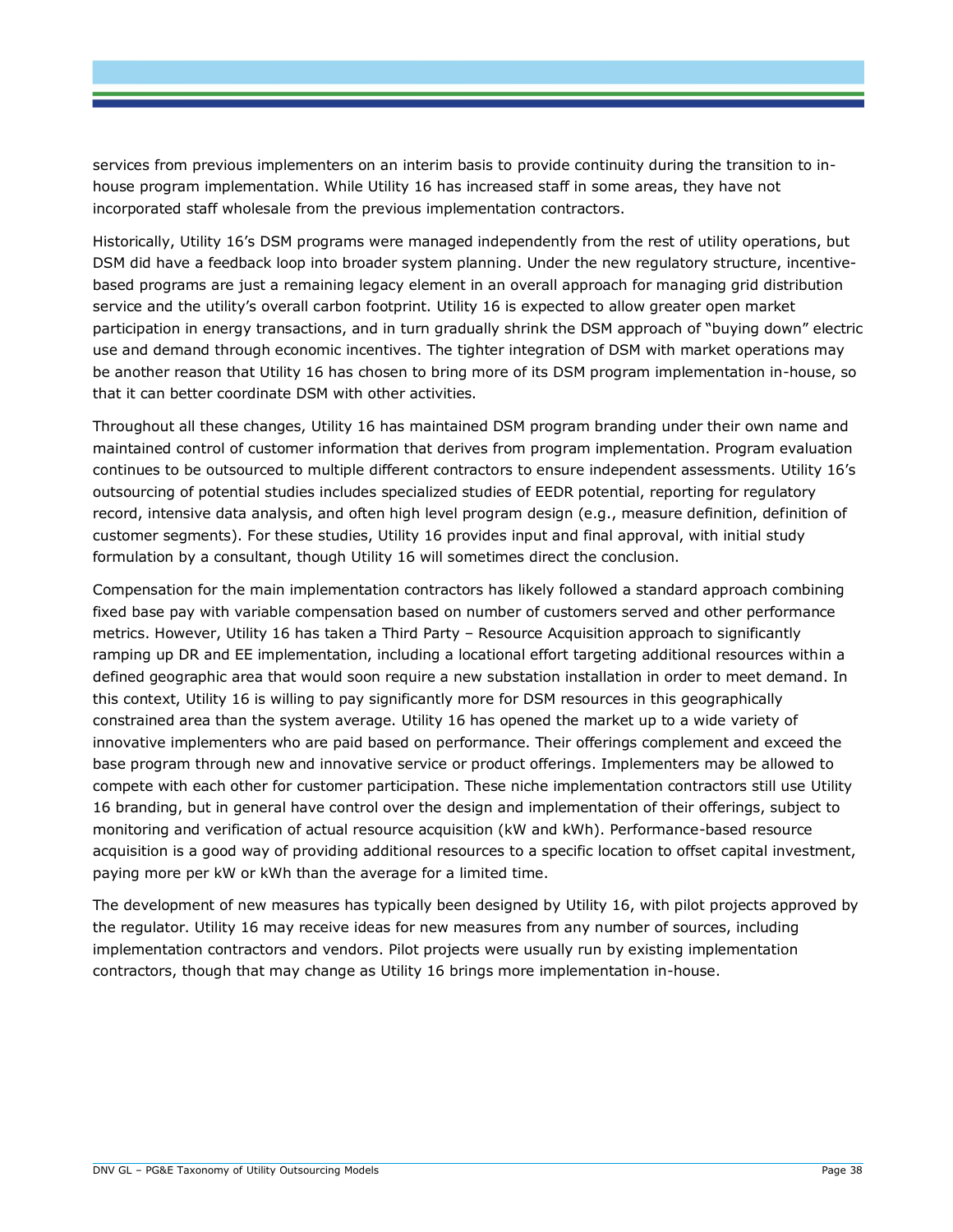#### **7.9 Utility 17 Case Study**

Model: Project or Activity Outsourcing

Model: Project Outsourcing

"Utility 17 generates and provides electricity to over 1.5 million customers. The regulator recently decreased the level of energy efficiency the utility will provide its customers."<sup>15</sup> The DR goal is about 10 percent of total load.

Utility 17 performs the vast majority of its DSM programs in house. The structure of the DSM recovery clause applied to volumetric sales per kWh means that the utility uses customer facing DSM programs to satisfy regulatory requirements and as an opportunity to achieve corporate objectives. Many of the DSM program activities are embedded in mainstream utility operations. Low EE goals make it easy to keep the activity in house. Improving customer satisfaction in line with corporate marketing strategies is paramount, and the utility is not comfortable outsourcing customer facing activities like DSM programs. Use of the RIM test discourages significant energy consumption savings, and makes capacity programs much more attractive, but these must be managed carefully to maintain customer satisfaction.

DSM staff are also used to support other corporate activities when needed, such as emergency response to natural disasters. It would be much more difficult to share DSM resources across other functions if they were outsourced.

When Utility 17 does outsource, it usually issues contracts on a project basis, maintaining tight control over management and design. The number of contracts is limited, since most work is performed in house, and the contracts are made directly with service providers, rather than with a management organization that engages subcontractors. The contracts are typically for limited scope and limited duration, rather than integrated different types of activities into a single, multi-year contract.

Typical outsourced activities include: market research (e.g., potential studies), marketing (which is integrated with corporate strategy, allowing DSM efforts to support building the corporate brand), and program evaluation (which requires uneven level of activity throughout the year, and thus is difficult to maintain in house). Pilot or niche programs may be outsourced on an integrated basis (multiple activities under the same contract), since they typically require specialized skills or activities, but are brought in house if they scale up and are mainstreamed. When the work requires them, licensed contractors are used for inspections and installations, to limit liability and the need to maintain specialized skills.

The contract structure is typically fixed price, with some contracts for specialized studies employing T&M with a cap, and a niche program contracts combine fixed price and pay for resource performance.

<sup>15</sup> http://aceee.org/sites/default/files/pdf/state-sheet/2016/*state*.pdf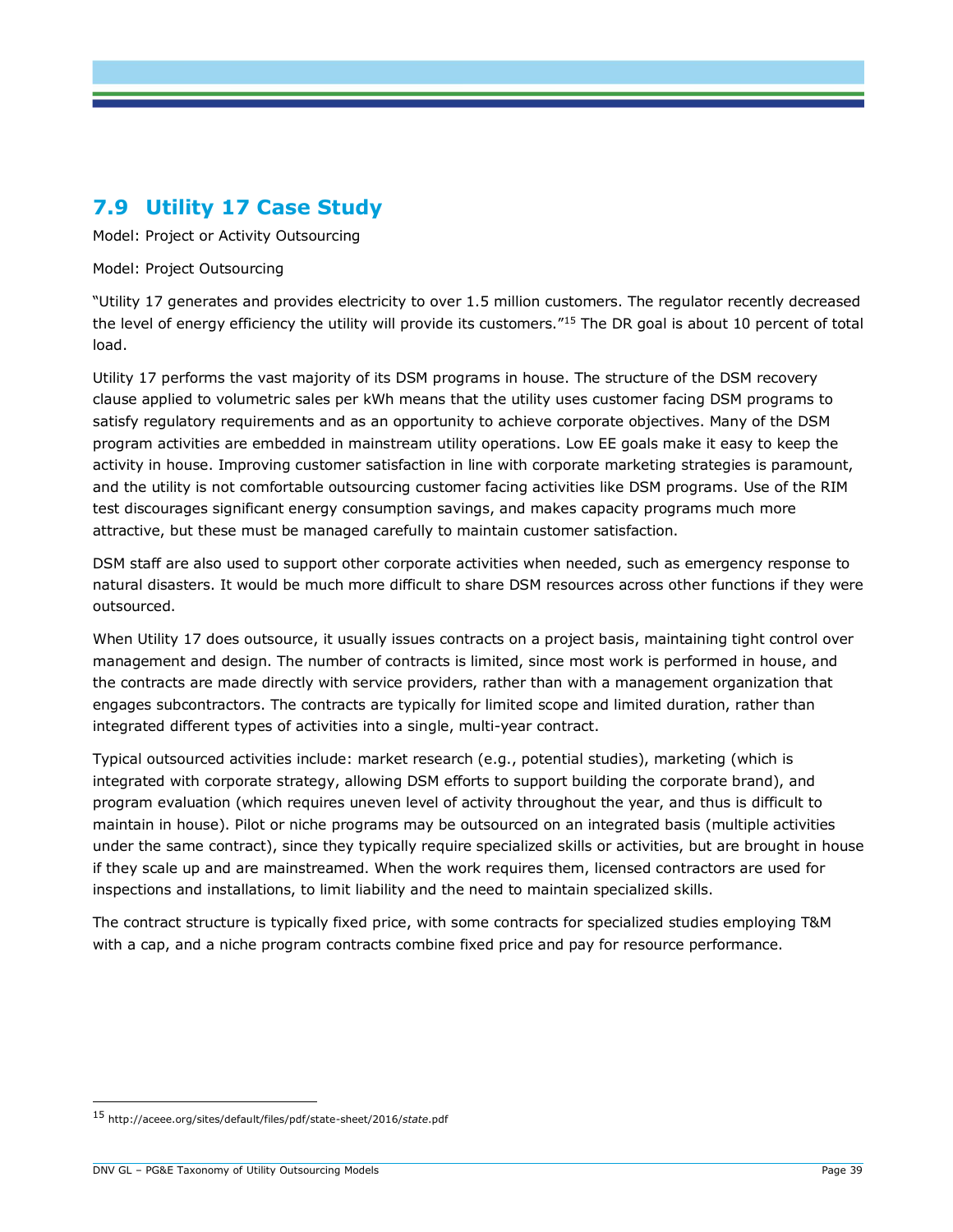#### **7.10 NYSERDA Case Study**

New York has undergone major regulatory changes since deregulation in 1996<sup>16</sup>, which include dramatic changes in the way that DSM programs are designed and implemented by New York utilities. After deregulation and prior to 2006, the New York State Energy Research and Development Authority (NYSERDA), a public benefit corporation, was responsible for DSM programs. In 2006 New York utilities successfully petitioned the New York State Public Service Commission (PSC) to implement their own DSM programs under separate funding sources while NYSERDA continued its own portfolio of DSM offerings under SBC. Over time, the utility offerings began mirroring more of the technologies that NYSERDA also supported through incentives, and a public perception grew that both entities (i.e. NYSERDA and the local service provider) had competing offers.

In February 2015, the PSC issued the Reforming the Energy Vision initiative (REV). This included a retirement of SBC, replaced by a new 10-year funding model called the Clean Energy Fund. Under REV, NYSERDA's primary role is supporting acceleration of the clean energy economy in the private sector, with emphasis on increasing market awareness, understanding, and adoption of proven business models and technologies, and market tools and mechanisms to reduce "soft costs", that is, the cost of sale for customer acquisition by manufacturers, providers, vendors, and service firms in the clean energy economy. NYSERDA no longer offers product incentives, and is gradually winding down its legacy programs that provide project subsidies. In turn, REV allows utilities to continue traditional project-based incentive programs as part of their overall DSM planning and management. However, by 2018, the utilities are expected to produce plans to integrate DSM activities much more closely into strategies for meeting overall demand needs along with price and carbon emissions goals. Instead of service area-wide incentive programs, New York State utilities are expected to support new business models and technologies that increase reliability, ensure resilience against major storms, reduce congestion, and reduce carbon impacts.

The utilities petitioned and won the right in 2006 to implement their own DSM programs. "In June 2008, the New York Public Service Commission issued an Order Establishing Energy Efficiency Portfolio Standard (EEPS) and Approving Programs."<sup>17</sup> The EEPS mandates certain programs, supplemented by programs specific to each utility's customer base. Design was led by the PSC, with their own consultants, with more detailed program design done by the utilities' staff. The EEPS is now superseded by REV.

In 2012-2015, NYSERDA established a "cradle to adulthood" path for emerging technologies, which were intended, in part, to better allow the open market as well as the utilities to support such technologies within their own DSM programs. The first stage was supported through the Advanced Buildings solicitation, which provided cost-share funding for testing and verification of a new technology. Next, the NYSERDA Emerging Technology and Accelerated Commercialization (ETAC) program fulfilled the next stage in vetting emerging technologies through demonstration projects, using third party evaluation services funded by NYSERDA. Technologies that went through ETAC increased their ability to present vetted third party review materials for utility programs to accept, if pursued by the product/service vendor. With NYSERDA's current shift to market mechanisms, these efforts have been superseded by Advanced Clean Energy (ACE) Exploratory Research Funding, to test, on a single building scale, focused technologies or proof-of-concept research not

<sup>16</sup> [http://webcache.googleusercontent.com/search?q=cache:W71fXwjFLTAJ:documents.dps.ny.gov/public/Common/ViewDoc.aspx%3FDocRefId%3](http://webcache.googleusercontent.com/search?q=cache:W71fXwjFLTAJ:documents.dps.ny.gov/public/Common/ViewDoc.aspx%3FDocRefId%3D%257B076F3B08-917D-47FE-83C0-8B2B32822A67%257D+&cd=1&hl=en&ct=clnk&gl=fr) [D%257B076F3B08-917D-47FE-83C0-8B2B32822A67%257D+&cd=1&hl=en&ct=clnk&gl=fr](http://webcache.googleusercontent.com/search?q=cache:W71fXwjFLTAJ:documents.dps.ny.gov/public/Common/ViewDoc.aspx%3FDocRefId%3D%257B076F3B08-917D-47FE-83C0-8B2B32822A67%257D+&cd=1&hl=en&ct=clnk&gl=fr) 

<sup>17</sup> <http://database.aceee.org/state/new-york>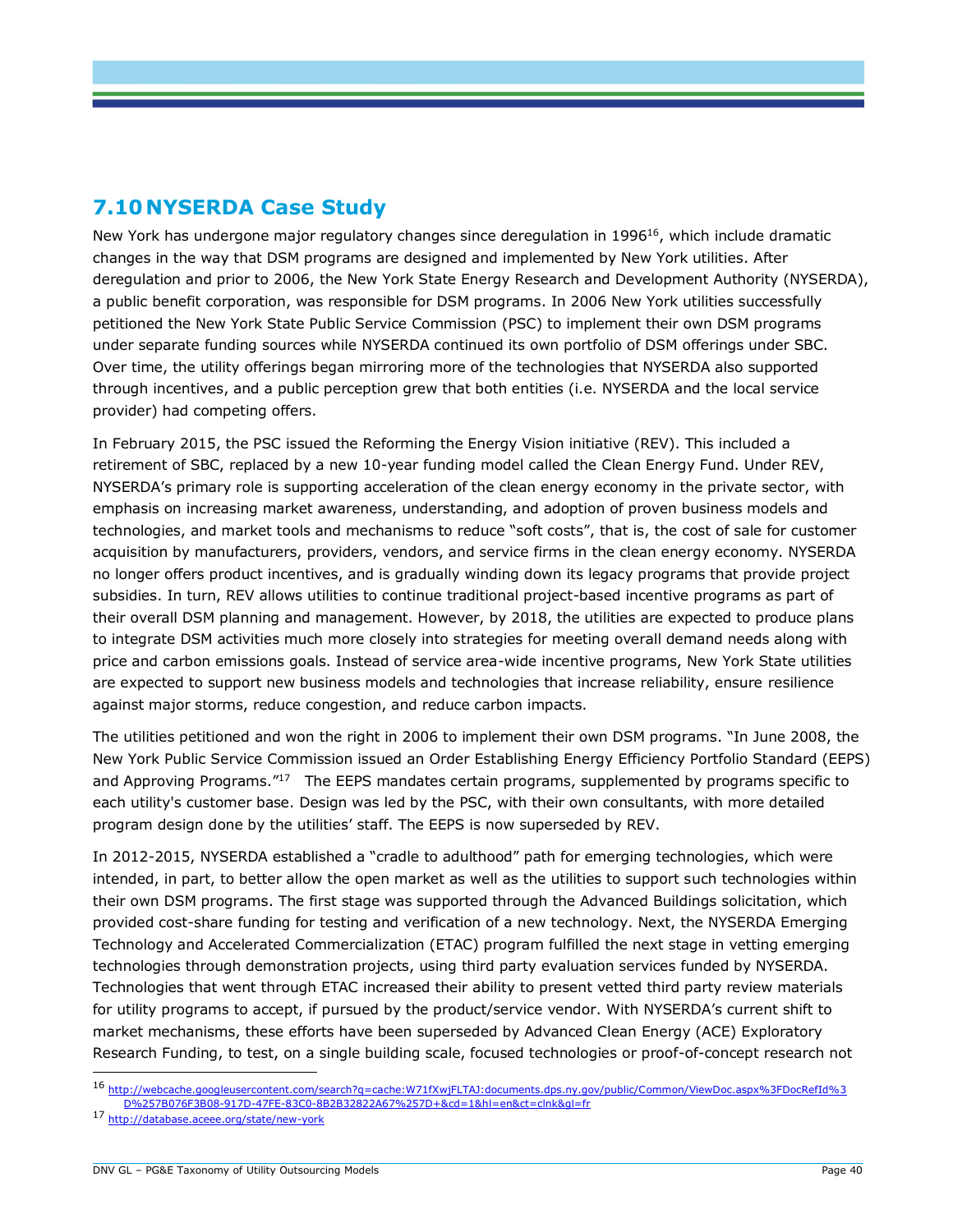currently supported by or eligible for NYSERDA funding.<sup>18</sup> The bridging element formally supported through ETAC will be supported by the current or pending offerings that target specific sectors.

After the REV order was issued in 2015, New York State utilities were directed to design and submit an annual Distributed System Implementation Plan to articulate an integrated approach to planning, investment and operations. In turn, the PSC wanted to ensure that energy efficiency efforts are continued but aligned to REV, and the order further directed utilities to submit annual Energy Efficiency Transition Implementation Plans (ETIPs), to address the energy efficiency efforts specifically associated with proposed budgets and targets.

#### **7.11 Texas IOUs Case Study**

Model: Arms Length Resource Acquisition

In 2015, Texas IOUs (thus excluding Texas munis, some of whom are large) reported 560 GWh of energy savings, with a spend of \$120 million.<sup>19</sup> As of 2013, the Public Utility Commission of Texas (PUCT) requires each utility to "acquire a 30% reduction of its annual growth in demand of residential and commercial customers"<sup>20</sup> through energy efficiency programs, subject to certain triggers. In Texas, funding for EE programs typically comes from the base rate. However, there are provisions for earning profit from EE programs if utilities meet their demand and energy reduction goals. They may receive a performance bonus of up to 10% of the utility's total net benefits with an additional smaller bonus based on performance in Hard-to-Reach programs.<sup>21</sup>

Texas IOUs offer programs that are built around sets of measures from the Texas TRM, with the option for different levels of customized approaches for projects not covered by the TRM's deemed measures. There are programs targeting niche markets and technologies such as data centers, healthcare, retrocommissioning, schools, multi-family, and load management. On the residential side, program lineups include standard residential retrofit programs, plus programs targeting niche markets and technologies such as AC distributors, low-income, swimming pools, new construction, and AC tune-up. A specific set of residential programs including advanced lighting and demand response are delivered by retail energy providers on behalf of IOUs.

Texas state law requires that "electric utilities administer energy savings incentive programs in a marketneutral, non-discriminatory manner, and do not provide competitive energy efficiency services"<sup>22</sup>, with limited exceptions. These programs are to be provided through standard offer or market-transformation programs. Administrative costs can be no more than 15 percent of total program costs.

As a result of these policy requirements on EE program implementation, the Arms Length Resource Acquisition model is a beneficial approach for outsourcing program implementation for Texas IOUs. The IOUs are not allowed to deliver EE services themselves, and the cap on administrative costs promotes simplification and automation. This model delegates significant responsibility to the project sponsors who manage qualifying projects and receive incentives from the utility. Project sponsors may be qualified service providers, medium and large commercial customers, community organizations, retail providers, ESCOs, and

<sup>18</sup> <https://www.nyserda.ny.gov/Funding-Opportunities/Current-Funding-Opportunities/PON-3249-Advanced-Clean-Energy-Exploratory-Research> <sup>19</sup>ESource

<sup>20</sup> https://www.puc.texas.gov/agency/rulesnlaws/subrules/electric/25.181/25.181.pdf

<sup>21</sup> http://database.aceee.org/state/texas

<sup>22</sup> https://texashistory.unt.edu/ark:/67531/metapth114065/m1/64/?q=programs%20in%20a%20market-neutral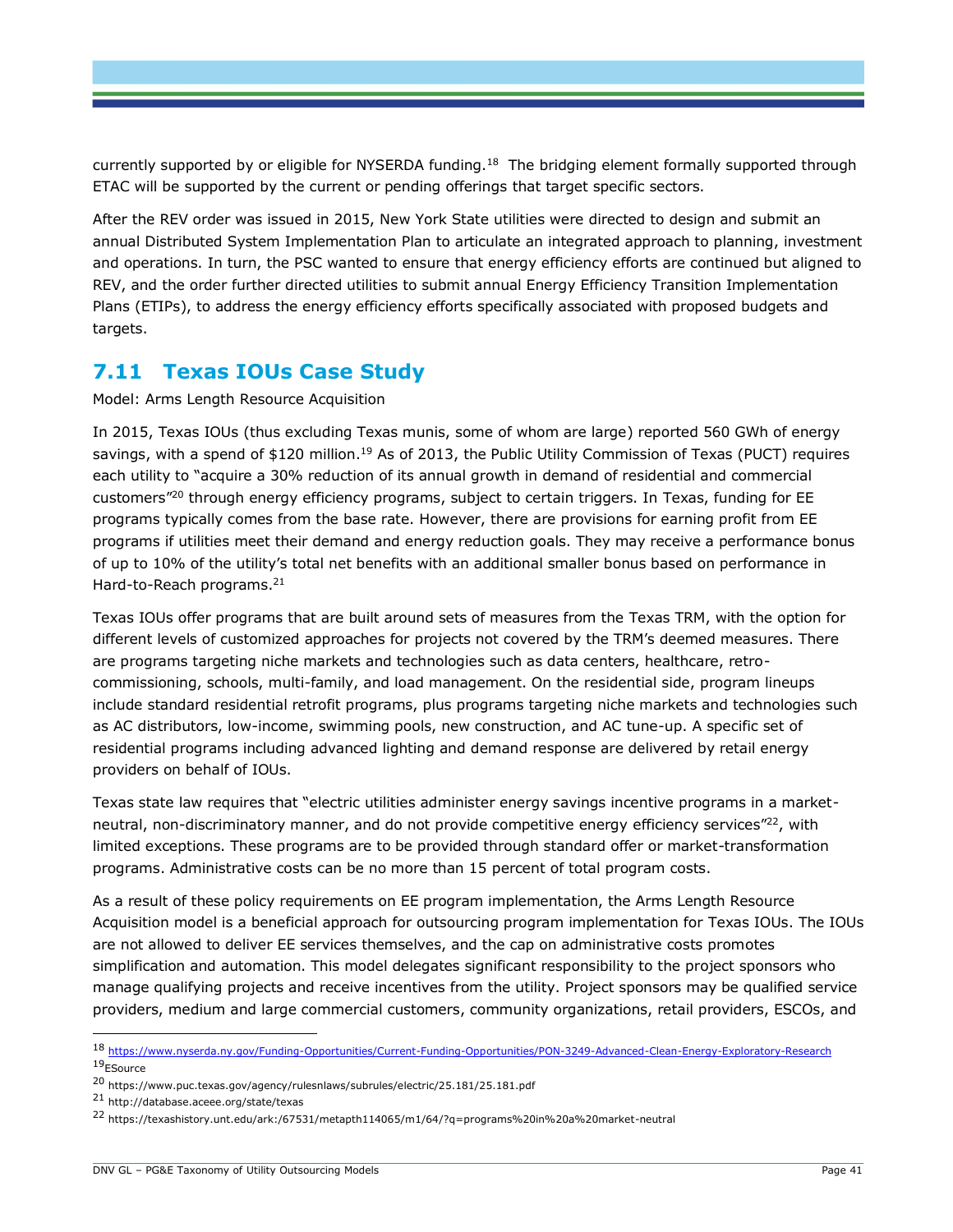other organizations. Project sponsors provide kWh or kW savings in accordance with the state TRM and other requirements.<sup>23</sup> The incentive they receive is based on fixed price per kWh or kW, as long as they follow the TRM. The ability of project sponsors to select measures from the TRM and receive a fixed incentive per resource generated significantly reduces the administrative cost, but also reduces the direct control that a utility has over their EE programs.

Program implementers are responsible primarily for application processing, while the utility may outsource limited components, such as inspections, to a different contractor than the main implementation contractor. Engineering is performed by the program implementer with limited involvement by the utility, and the streamlined TRM requirements limit the need for engineering support. Project sponsors absorb some of the responsibilities that might otherwise go to a utility or program implementers, since the project sponsors have significant leeway in how they deliver services within the requirements of the TRM. Project sponsors decide which TRM measures generate sufficient incentives to justify program participation, based on the TRM savings calculations, rather than the utilities adjusting incentives for different measures to generate participation for a certain technology.

The implementation area where the utility is likely to maintain the most involvement is outreach, e.g., customer segmentation in order to help target outreach to the customers with the greatest propensity to act. The program implementer does some outreach, and some of that responsibility is shifted to the project sponsors. In a representative example, the connection between EE programs and customer satisfaction with the utility has not been particularly emphasized, but may be a greater focus in the future: currently there are many programs with different implementers, the project sponsors have a strong role, and the utility brand does not always come through clearly in marketing materials, though in theory all marketing is at least co-branded with the utility name. Some retail energy providers market DSM measures under their own brand with limited reference to the IOU. The mix of project sponsors and branding can lead customers to question whether some EE offerings are legitimate, $24$  or at least where the incentives are coming from.

While there is not much overlap between programs, since much of program implementation is devolved to the project sponsor, there is significant competition at that level. For example, a number of measures such as AC tuneups and Residential Demand Response BYOD are specifically designed to be implemented by Retail Electric Providers who are in competition with each other.<sup>25</sup>

"The PUC*s* hires a contractor to perform the third-party evaluation, measurement and verification of Texas utilities' energy efficiency and load management portfolios."<sup>26</sup>

Consistent with the Resource Acquisition model, the area of program design where utilities maintain the greatest control is over the budget allocated to each program and thus to the measures it promotes. The budget provides the framework for the program implementers, who then achieve as much savings as possible within that budget. Program design is centralized and streamlined statewide, through the TRM and the Electric Utility Marketing Managers of Texas (EUMMOT), a voluntary industry organization that coordinates EE activities amongst Texas investor owned utilities. Individual IOU members suggest new measures for the TRM to EUMMOT. If the EUMMOT members agree, EUMMOT then uses a technical consultant to develop the PUC*s* filing for TRM change. This unified measure design process, across the IOU

<sup>23</sup> http://www.*state*efficiency.com/index.php/utility-programs/program-basics

<sup>24</sup> http://www.*state*efficiency.com/index.php/faqs#legit

<sup>25</sup> http://interchange.puc.state.tx.us/WebApp/Interchange/Documents/45675\_2\_888053.PDF

<sup>26</sup> http://www.*state*efficiency.com/index.php/emv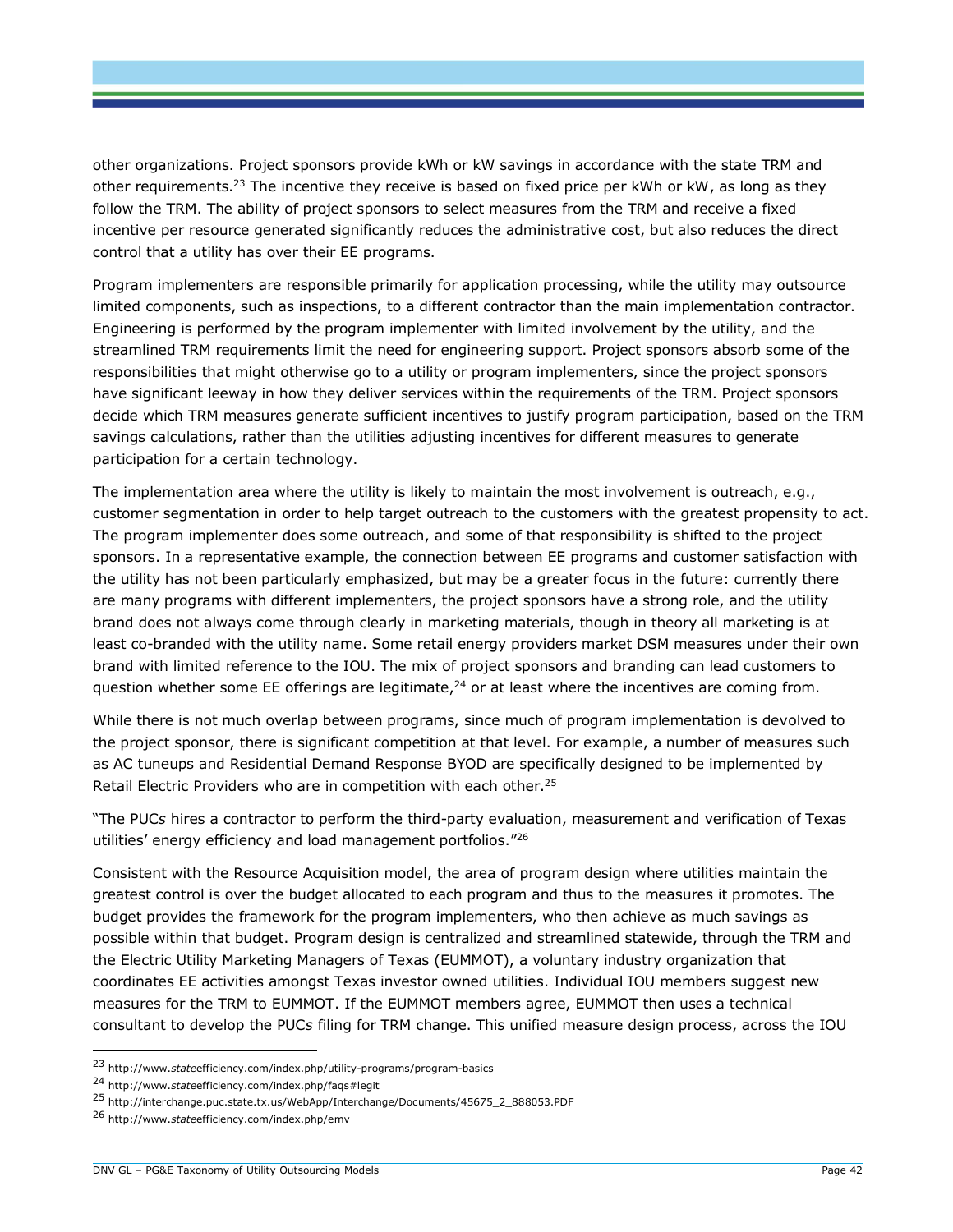members of EUMMOT, means that program design responsibility is shared across all the utilities, rather than encouraging each utility to design its own programs.

While the utility members of EUMMOT are themselves the main source of the new measures, there are some other typical sources. Program implementers may suggest new measures to their utility. EUMMOT's technical consultant generates ideas for new measures. Each utility may also spend money on R&D for new measures. The PUC*s*' third-party evaluation contractor is sometimes consulted for guidance on measure design.